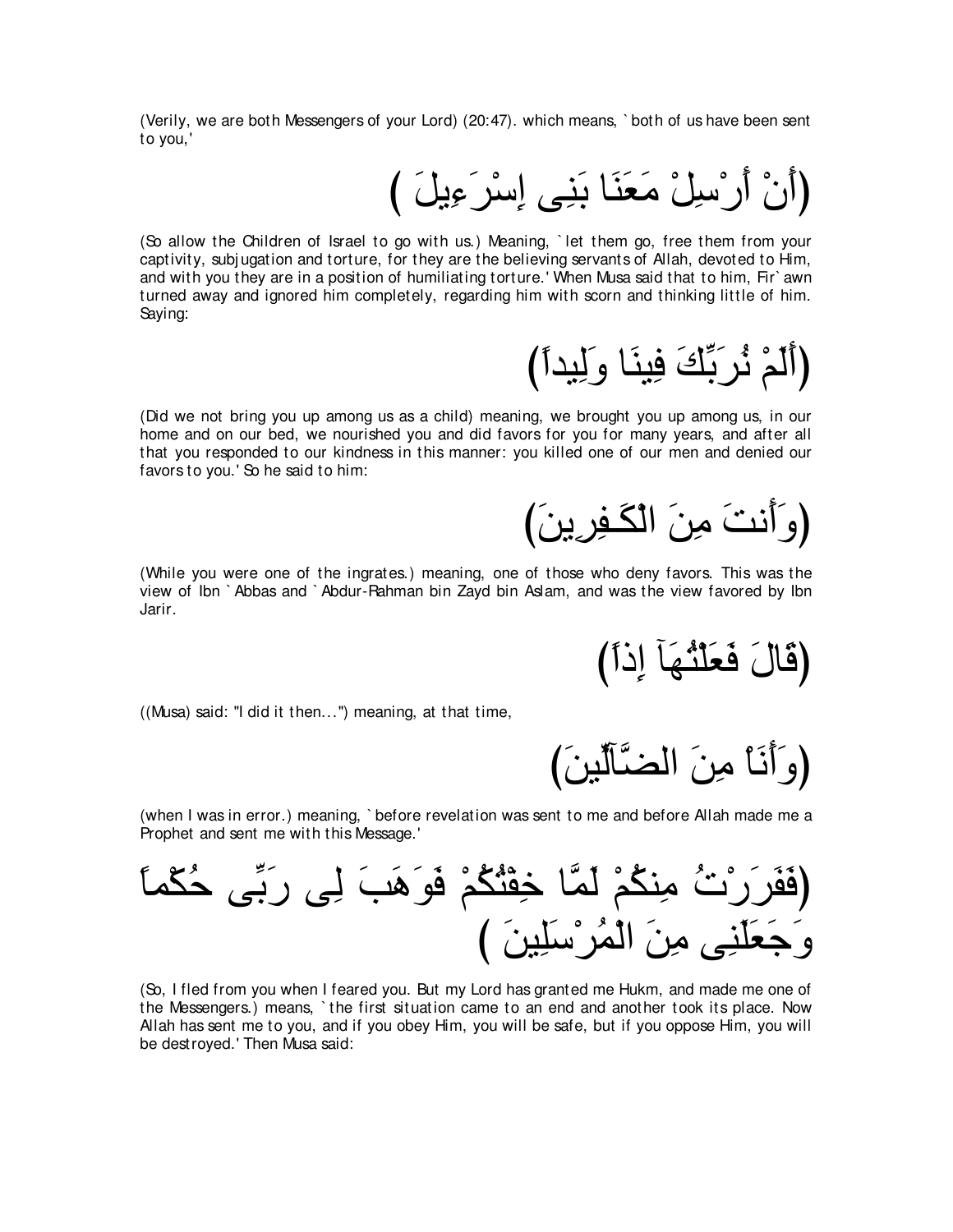(وَتِلْكَ نِعْمَةٌ نَمُنُّهَا عَلَىَّ أَنْ عَبَّدتَّ بَنِي إِسْرَءِيلَ )

(And this is the past favor with which you reproach me, -- that you have enslaved the Children of Israel.) meaning, `whatever favors you did in bringing me up are offset by the evil you did by enslaving the Children of Israel and using them to do your hard labor. Is there any comparison between your favors to one man among them and the evil you have done to all of them What you have mentioned about me is nothing compared to what you have done to them.'

| (قَالَ فِرْعَوْنُ وَمَا رَبُّ الْعَلْمِينَ ـ قَالَ رَبُّ              |  |                                        |  |
|-----------------------------------------------------------------------|--|----------------------------------------|--|
| السَّمَوَتِ وَالأَرْضِ وَمَا بَيْنَهُمَآ إِن كُنتُمْ مُّوقِنِينَ      |  |                                        |  |
| ـ قَالَ لِمَنْ حَوْلَهُ أَلاَ تَسْتَمِعُونَ ـ قَالَ رَبَّكُمْ وَرَبَّ |  |                                        |  |
| ءَابَأَنِكُمُ الأَوَّلِينَ ـ قَالَ إِنَّ رَسُولَكُمُ الَّذِى أَرْسِلَ |  |                                        |  |
| إِلَيْكُمْ لَمَجْنُونٌ - قَالَ رَبَّ الْمَشْرِقِ وَالْمَغْرِبِ وَمَا  |  |                                        |  |
|                                                                       |  | بَيْنَهُمَاً إِن كُنثُمْ تَعْقِلُونَ ) |  |

(23. Fir`awn said: "And what is the Lord of Al-`Alamin") (24. (Musa) said: "The Lord of the heavens and the earth, and all that is between them, if you seek to be convinced with certainty.") (25. (Fir`awn) said to those around: "Do you not hear (what he says)") (26. (Musa) said: "Your Lord and the Lord of your ancient fathers!") (27. (Fir`awn) said: "Verily, your Messenger who has been sent to you is a madman!") (28. (Musa) said: "Lord of the east and the west, and all that is between them, if you did but understand!")

## Allah tells us about the disbelief, rebellion, oppression and denial of Fir` awn, as He says:

(وَمَا رَبُّ الْعَلَّمِينَ)

((Fir`awn said:) "And what is the Lord of the `Alamin") This is because he used to say to his people:

(I know not that you have a god other than me.) (28:28)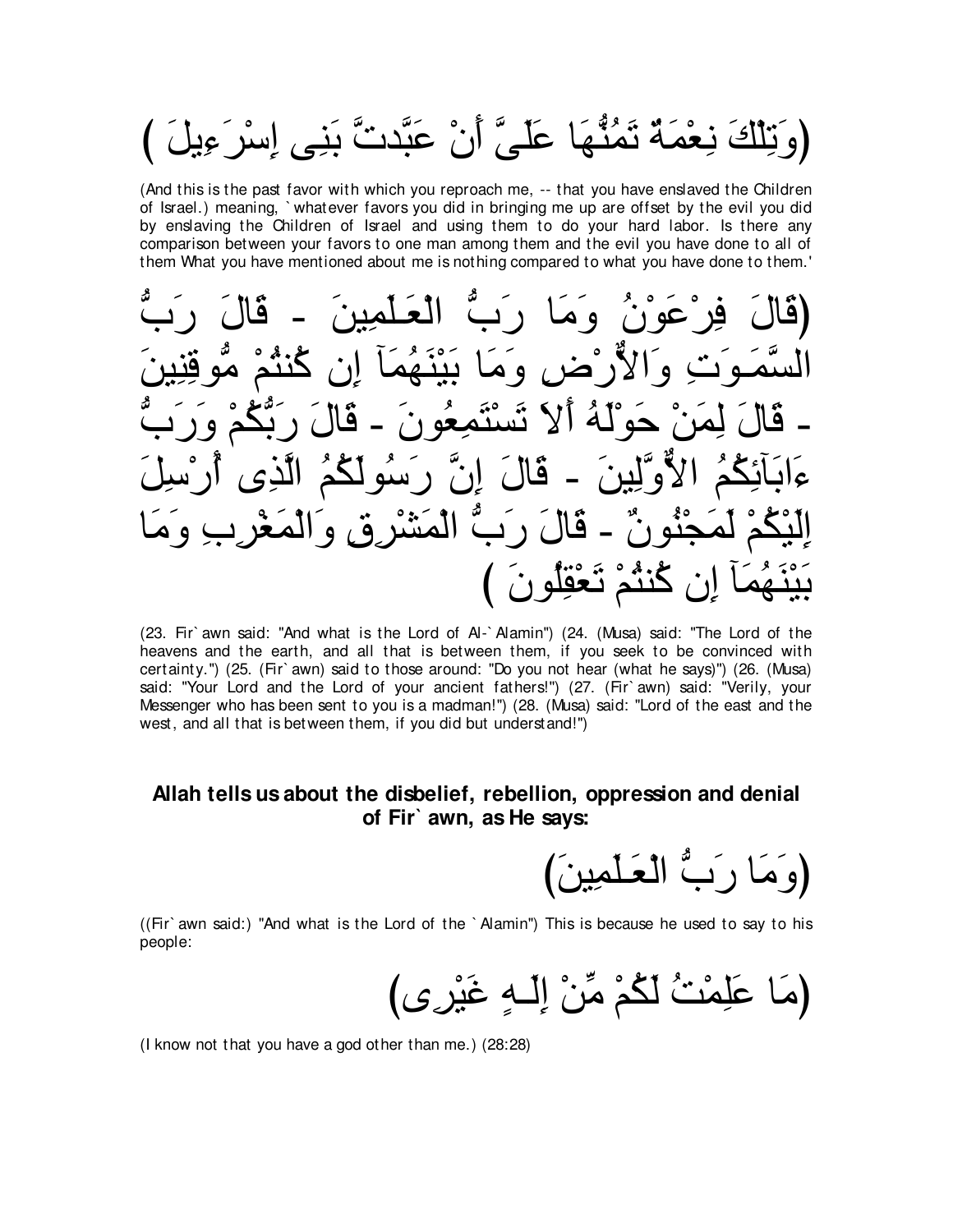# (فَاسْتَخَفَّ قَو<sup>ْ</sup>مَهُ فَأَطَاعُوهُ)

(Thus he fooled his people, and they obeyed him.) (43:54) They used to deny the Creator, may He be glorified, and they believed that they had no other lord than Fir` awn. When Musa said to them: "I am the Messenger of the Lord of the worlds,'' Fir` awn said to him, "Who is this who you are claiming is the Lord of Al-` Alamin other than me'' This is how it was interpreted by the scholars of the Salaf and the Imams of later generations. As-Suddi said, "This Ayah is like the Ayah,

ヴ∠ト∇ハ∠ぺ ン⌒グzャや ゅ∠レぁよ∠ケ ∠メゅ∠ホ - ヴ∠シヲ⊥ヨΑ ゅ∠ヨ⊥ムぁよzケ リ∠ヨ∠プ ∠メゅ∠ホぴ び ン∠ギ∠ワ zユ⊥を ⊥ヮ∠ボ∇ヤ∠カ ∃¬ヴ∠セ zモ⊥ミ

((Fir` awn) said: "Who then, O Musa, is the Lord of you two'' He said: "Our Lord is He Who gave to each thing its form and nature, then guided it aright.'') (20:49-50) Those among the philosophers and others who claimed that this was a question about the nature or substance of Allah (are mistaken. Fir` awn did not believe in the Creator in the first place, so he was in no position to ask about the nature of the Creator; he denied that the Creator existed at all, as is apparent from the meaning, even though proof and evidence had been established against him. When Fir` awn asked him about the Lord of Al-` Alamin, Musa said:

びべ∠ヨ⊥ヰ∠レ∇Β∠よ ゅ∠ョ∠ヱ ⌒チ∇ケxΙや∠ヱ ⌒れ∠ヲ⇒∠ヨzジャや ぁゆ∠ケ ∠メゅ∠ホぴ

((Musa) said: "The Lord of the heavens and the earth, and all that is between them...'') meaning, the Creator, Sovereign and Controller of all that, their God Who has no partner or associate. He is the One Who has created all things. He knows the higher realms and the heavenly bodies that are in them, both those that are stationary and those that move and shine brightly. He knows the lower realms and what is in them; the oceans, continents, mountains, trees, animals, plants and fruits. He knows what is in between the two realms; the winds, birds, and whatever is in the air. All of them are servants to Him, submitting and humbling themselves before Him.

(إن كُنثُمْ مُّوقِنِينَ)

(if you seek to be convinced with certainty. ) means, if you have believing hearts and clear insight. At this, Fir` awn turned to the chiefs and leaders of his state around him, and said to them -- mockingly expressing his disbelief in Musa:

(ألا تَسْتَمِعُونَ)

("Do you not hear'') meaning, ` are you not amazed by what this man is claiming -- that you have another god other than me' Musa said to them:

(رَبُّكُمْ وَرَبُّ ءَابَأَنِكُمُ الأُوَّلِينَ)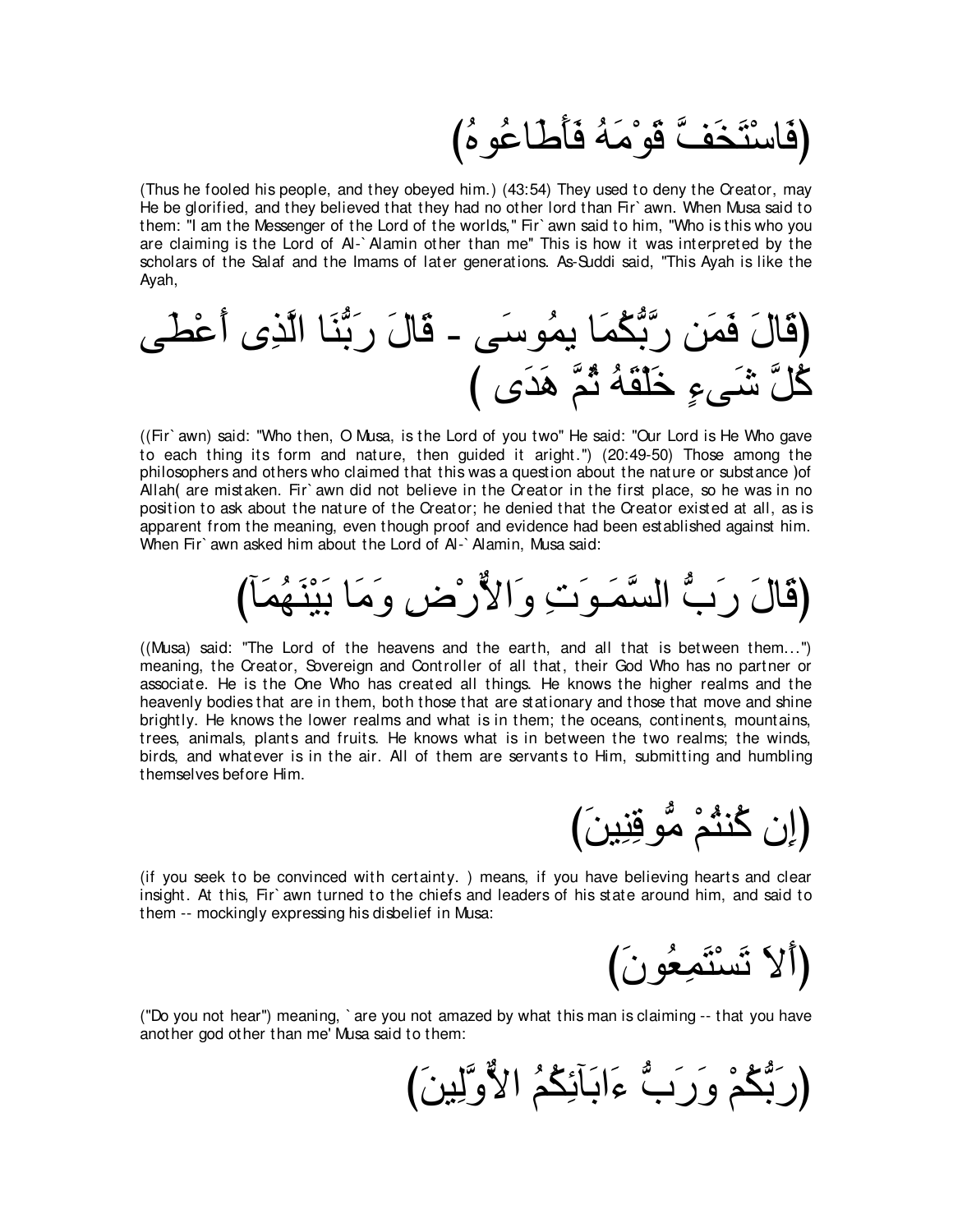(Your Lord and the Lord of your ancient fathers!) meaning, the One Who created you and your forefathers, those who came before Fir` awn and his time.

び∠メゅ∠ホぴ

(He said) that is, Fir` awn said:

{إِنَّ رَسُولُكُمُ الَّذِي أَرْسِلَ إِلَيْكُمْ لَمَجْنُونٌ)

(Verily, your Messenger who has been sent to you is a madman!) meaning, there is no sense in his claim that there is any god other than me!'

び∠メゅ∠ホぴ

((Musa) said) -- to those in whose hearts Fir` awn had planted doubts:



(Lord of the east and the west, and all that is between them, if you did but understand!) ` He is the One Who made the east the place where the heavenly bodies rise, and made the west the place where they set; this is the system to which He has subj ugated all the heavenly bodies, stationary and moving. If what Fir` awn claims is true, that he is your lord and your god, then let him turn things around so that the heavenly bodies set in the east and rise in the west.' This is similar to the Ayah,

إِبْرِ هِيمَ فِي رِبِّهِ أَنْ أَتَـهُ اللَّهُ الْمُلْكَ ادْ ِهِيمُ رِبِّيَ الَّذِي يُحْيِ وَيُمِيتُ قَ قَالَ اِبْر َهِيمُ فَإِنَّ اللَّهَ بِأَنِّي بِا قِ فَأْتِ بِهَا مِنَ الْمَغْرِبِ)

(who disputed with Ibrahim about his Lord, because Allah had given him the kingdom When Ibrahim said: "My Lord is He Who gives life and causes death.'' He said, "I give life and cause death.'' Ibrahim said, "Verily, Allah brings the sun from the east. So cause it to rise from the west.'') (2:258) So when Fir` awn was defeated in debate, he resorted to the use of his force and power, believing that this would be effective in dealing with Musa, peace be upon him, so he said, as Allah tells us: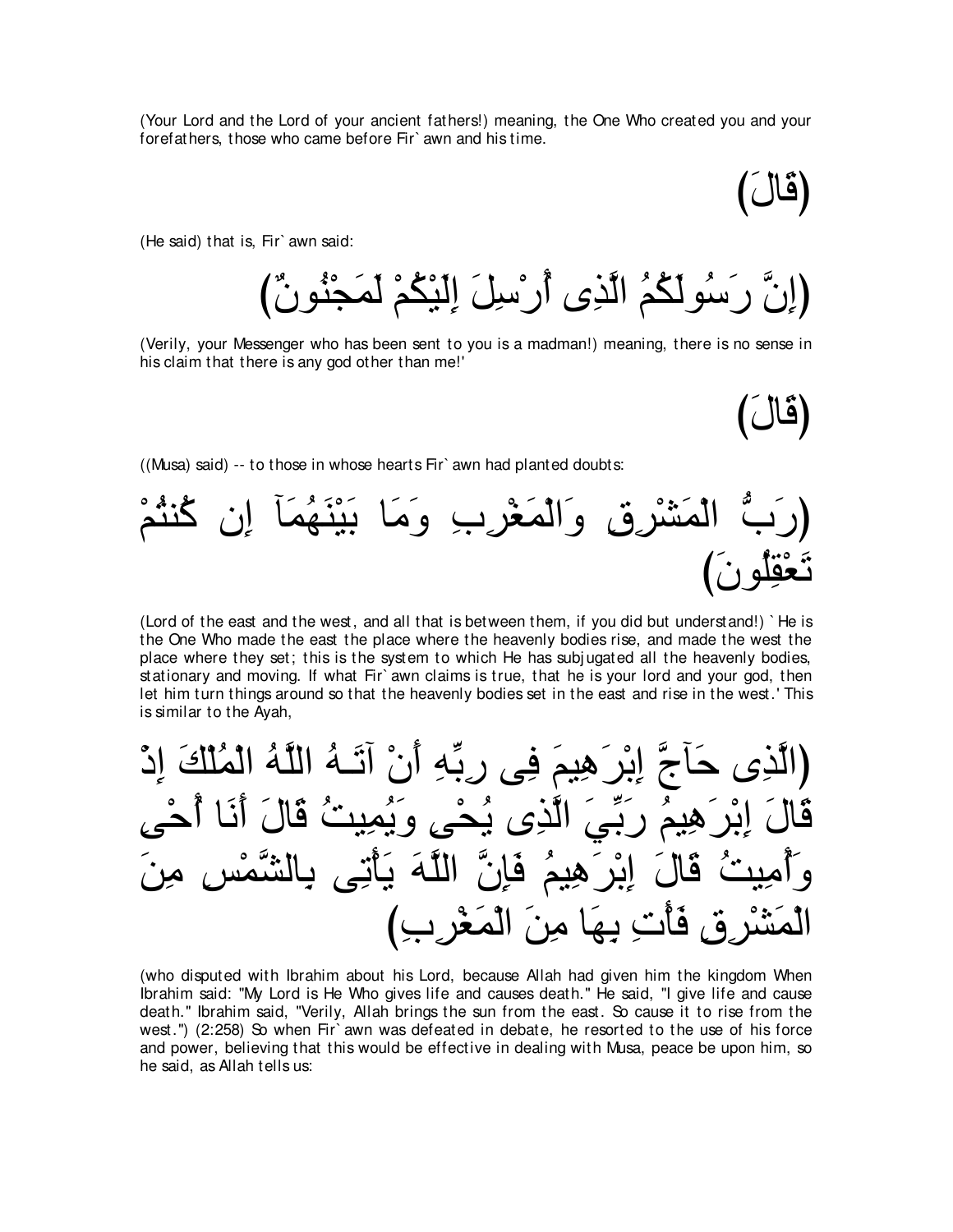$\mathbf{\hat{L}}^{\ast}$ اتْخَدْتَ إِلَيْهَا غَيْرِي لِأَجْعَلَنَّكَ (قاا ۔ قَالَ أُولُو ْ جِئَنُّكَ بِشَيءٍ مَبِين حَو نبن َ  $\hat{\bullet}$  $\mathbf{r}$  $(19)$  $\bullet$  $\bullet$  $\overline{\mathcal{F}}$  $\zeta$  $\bullet$ حولة ان  $\blacktriangle$ گہ  $\ddot{\phantom{a}}$ ما ار ض وَأَخَاهُ وَابْعَثْ فِي الْمَدَائِهِ  $\ddot{a}$  $\ddot{\bullet}$ لە يَأْتُو كَ بِكُلِّ سَحَّارٍ عَلِيمٍ )

(29. He said: "If you choose a god other than me, I will certainly put you among the prisoners.") (30. He said: "Even if I bring you something manifest") (31. He said: "Bring it forth then, if you are of the truthful!") (32. So he threw his stick, and behold, it was a serpent, manifest.) (33. And he drew out his hand, and behold, it was white to all beholders!) (34. He said to the chiefs around him: "Verily, this is indeed a well-versed sorcerer.") (35. "He wants to drive you out of your land by his sorcery: what is it then that you command") (36. They said: "Put him off and his brother (for a while), and send callers to the cities;") (37. "To bring up to you every wellversed sorcerer.")

# After the Rational Proof, Fir` awn resorts to Force

When proof had been established against Fir' awn, clearly and rationally, he resorted to using force against Musa, thinking that after this there would no further room for discussion. So he said:



(If you choose a god other than me, I will certainly put you among the prisoners.) To this, Musa responded:

(أَوَلَوْ حِنْثُكَ بِشَيءٍ مُّبِينٍ)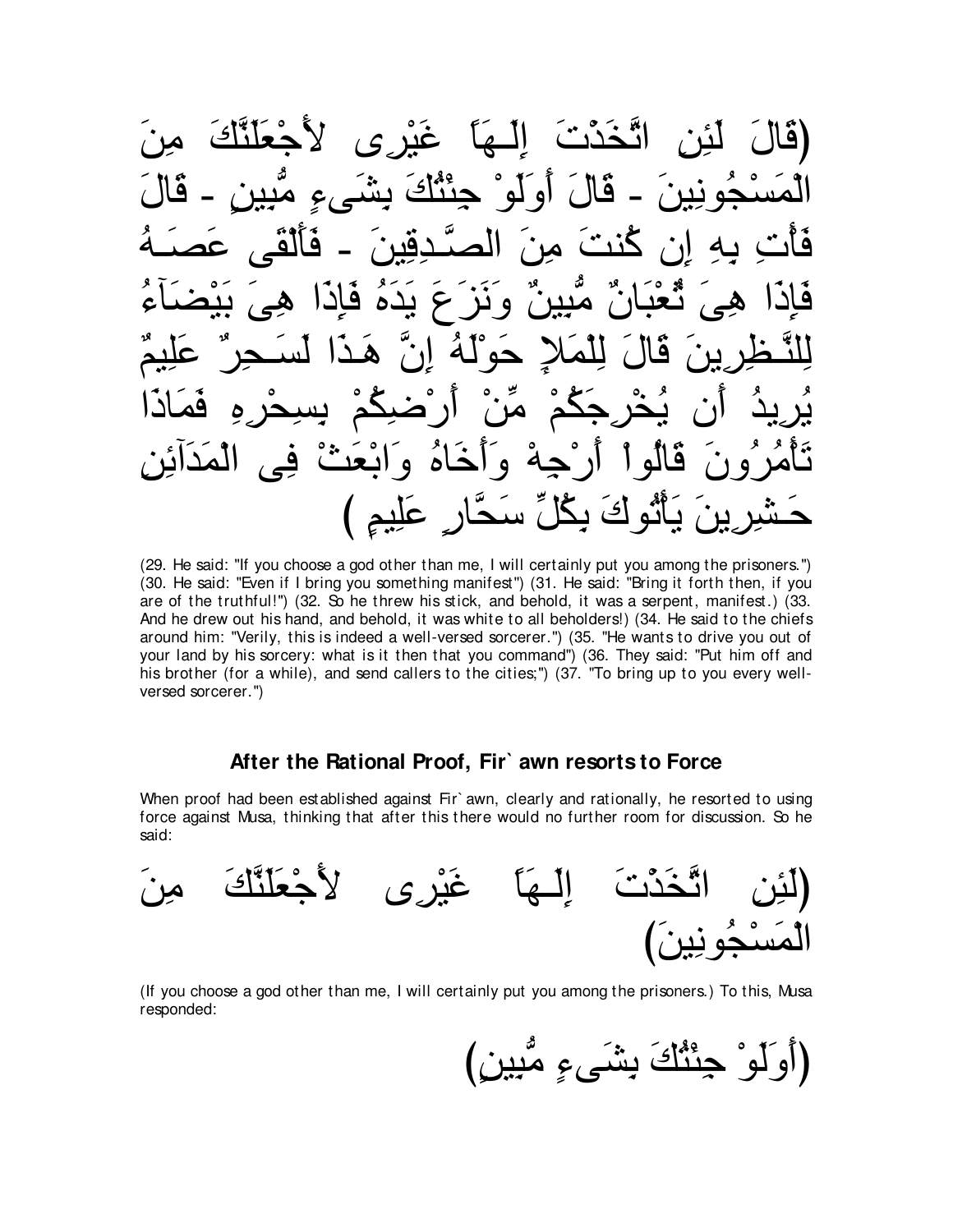(Even if I bring you something manifest) meaning, clear and definitive proof.



(Fir` awn said: "Bring it forth then, if you are of the truthful!'' So he threw his stick, and behold, it was a serpent, manifest.) meanig, it was very clear and obvious, with a huge body and a big mouth, terrifying in appearance.

(وَ ذَرَ عَ يَدَهُ)

(And he drew out his hand,) meaning, from his sleeve,

び∠リΑ⌒ゲ⌒ヌ⇒zレヤ⌒ャ ⊥¬べ∠ツ∇Β∠よ ∠ヴ⌒ワ や∠ク⌒み∠プぴ

(and behold, it was white to all beholders!) It was shining like a piece of the moon. Since Fir` awn was already doomed, he hastened to stubborn denial, and said to the chiefs around him:

(إِنَّ هَـذَا لَسَـجِرٍ" عَلِيمٌ)

(Verily, this is indeed a well-versed sorcerer.) One who knows a great deal of magic or witchcraft. Fir' awn was trying to convince them that this was sorcery, not a miracle. Then he provoked them against Musa, trying to make them oppose him and disbelieve in him, and said:

び⌒ロ⌒ゲ∇エ⌒ジ⌒よ ∇ユ⊥ム⌒ッ∇ケ∠ぺ ∇リあョ ∇ユ⊥ム∠ィ⌒ゲ∇ガ⊥Α ラ∠ぺ ⊥ギΑ⌒ゲ⊥Αぴ

(He wants to drive you out of your land by his sorcery...) meaning, ` he wants to capture the people's hearts and win them over by doing this, so that they will support him, and help him and follow him, and he will defeat you in your own land and take the land from you. So advise me, what should I do with him'

∠リΑ⌒ゲ⌒ゼ⇒∠ェ ⌒リ⌒もへ∠ギ∠ヨ∇ャや ヴ⌒プ ∇ゑ∠バ∇よや∠ヱ ⊥ロゅ∠カ∠ぺ∠ヱ ∇ヮ⌒ィ∇ケ∠ぺ ∇やヲ⊥ャゅ∠ホぴ び ∃ユΒ⌒ヤ∠ハ ∃ケゅzエ∠シ あモ⊥ム⌒よ ∠ポヲ⊥ゎ∇ほ∠Α -

(They said: "Put him off and his brother, and send callers to the cities; to bring up to you every well-versed sorcerer.'') meaning, ` delay him and his brother until you gather together all the sorcerers from every city and region of your kingdom so that they may confront him and produce something like he produces, then you will defeat him and have the victory.' So Fir' awn did as they suggested, which is what Allah decreed would happen to them, so that all the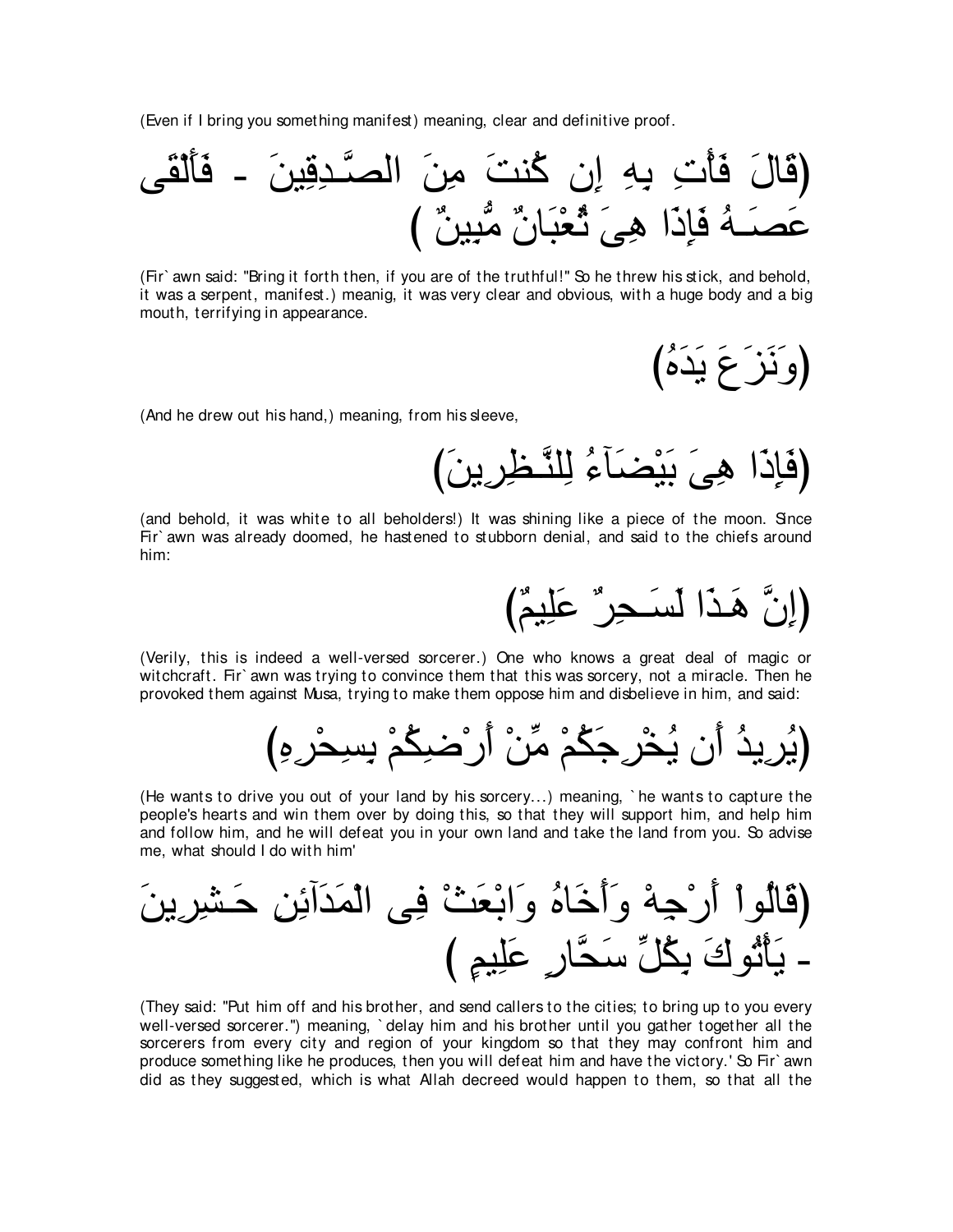people would gather in one place and the signs and proof of Allah would be made manifest before them all in one day.

⌒サゅzレヤ⌒ャ ∠モΒ⌒ホ∠ヱ - ∃ュヲ⊥ヤ∇バzョ ∃ュ∇ヲ∠Α ⌒ろ⇒∠ボΒ⌒ヨ⌒ャ ⊥り∠ゲ∠エzジャや ∠ノ⌒ヨ⊥イ∠プぴ ∇やヲ⊥ルゅ∠ミ ラ⌒ま ∠り∠ゲ∠エzジャや ⊥ノ⌒らzわ∠ル ゅ∠レzヤ∠バ∠ャ - ∠ラヲ⊥バ⌒ヨ∠わ∇イぁョ ∇ユ⊥わル∠ぺ ∇モ∠ワ ∠ラ∇ヲ∠ハ∇ゲ⌒ヘ⌒ャ ∇やヲ⊥ャゅ∠ホ ⊥り∠ゲ∠エzジャや ∠¬べ∠ィ ゅzヨ∠ヤ∠プ - ∠リΒ⌒ら⌒ヤ⇒∠ピ∇ャや ⊥ユ⊥ワ ∇ユ∠バ∠ル ∠メゅ∠ホ - ∠リΒ⌒ら⌒ヤ⇒∠ピ∇ャや ⊥リ∇エ∠ル ゅzレ⊥ミ ラ⌒ま ⇔やゲ∇ィ∂Ι ゅ∠レ∠ャ zラ⌒ま∠ぺ ∇やヲ⊥ボ∇ャ∠ぺ ヴ∠シヲぁョ ∇ユ⊥ヰ∠ャ ∠メゅ∠ホ - ∠リΒ⌒よzゲ∠ボ⊥ヨ∇ャや ∠リ⌒ヨzャ ⇔やク⌒ま ∇ユ⊥ムzル⌒ま∠ヱ ∇やヲ⊥ャゅ∠ホ∠ヱ ∇ユ⊥ヰzΒ⌒ダ⌒ハ∠ヱ ∇ユ⊥ヰ∠ヤ⇒∠ら⌒ェ ∇や∇ヲ∠ボ∇ャ∠ほ∠プ - ∠ラヲ⊥ボ∇ヤぁョ ∇ユ⊥わル∠ぺ べ∠ョ ヴ∠シヲ⊥ョ ヴ∠ボ∇ャ∠ほ∠プ - ∠ラヲ⊥ら⌒ヤ⇒∠ピ∇ャや ⊥リ∇エ∠レ∠ャ ゅzル⌒ま ∠ラヲ∠ハ∇ゲ⌒プ ⌒りzゴ⌒バ⌒よ ⊥り∠ゲ∠エzジャや ∠ヴ⌒ボ∇ャ⊥ほ∠プ - ∠ラヲ⊥ム⌒プ∇ほ∠Α ゅ∠ョ ⊥ブ∠ボ∇ヤ∠ゎ ∠ヴ⌒ワ や∠ク⌒み∠プ ⊥ヮ⇒∠ダ∠ハ ヴ∠シヲ⊥ョ あゆ∠ケ ∠リΒ⌒ヨ∠ヤ⇒∠バ∇ャや あゆ∠ゲ⌒よ ゅzレ∠ョへ ∇やヲ⊥ャゅ∠ホ - ∠リΑ⌒ギ⌒イ⇒∠シ び ∠ラヱ⊥ゲ⇒∠ワ∠ヱ

(38. So, the sorcerers were assembled at a fixed time on a day appointed.) (39. And it was said to the people: "Are you (too) going to assemble'') (40. "That we may follow the sorcerers if they are the winners.'') (41. So, when the sorcerers arrived, they said to Fir` awn: "Will there surely be a reward for us if we are the winners'') (42. He said: "Yes, and you shall then verily be of those brought near (to myself).'') (43. Musa said to them: "Throw what you are going to throw!'') (44. So, they threw their ropes and their sticks, and said: "By the might of Fir` awn, it is we who will certainly win!'') (45. Then Musa threw his stick, and behold, it swallowed up all that they falsely showed!) (46. And the sorcerers fell down prostrate.) (47. Saying: "We believe in the Lord of Al-` Alamin.'') (48. "The Lord of Musa and Harun.'')

# **Between Musa, peace be upon him, and the Sorcerers Allah describes the actual encounter between Musa, peace be upon him, and the Egyptians in Surat Al-A` raf, Surah Ta Ha, and in this Surah.**

The Egyptians wanted to extinguish the Light of Allah with their words, but Allah insisted that His Light should prevail even though the disbelievers disliked that. This is the issue of disbelief and faith; they never confront one another but faith always prevails: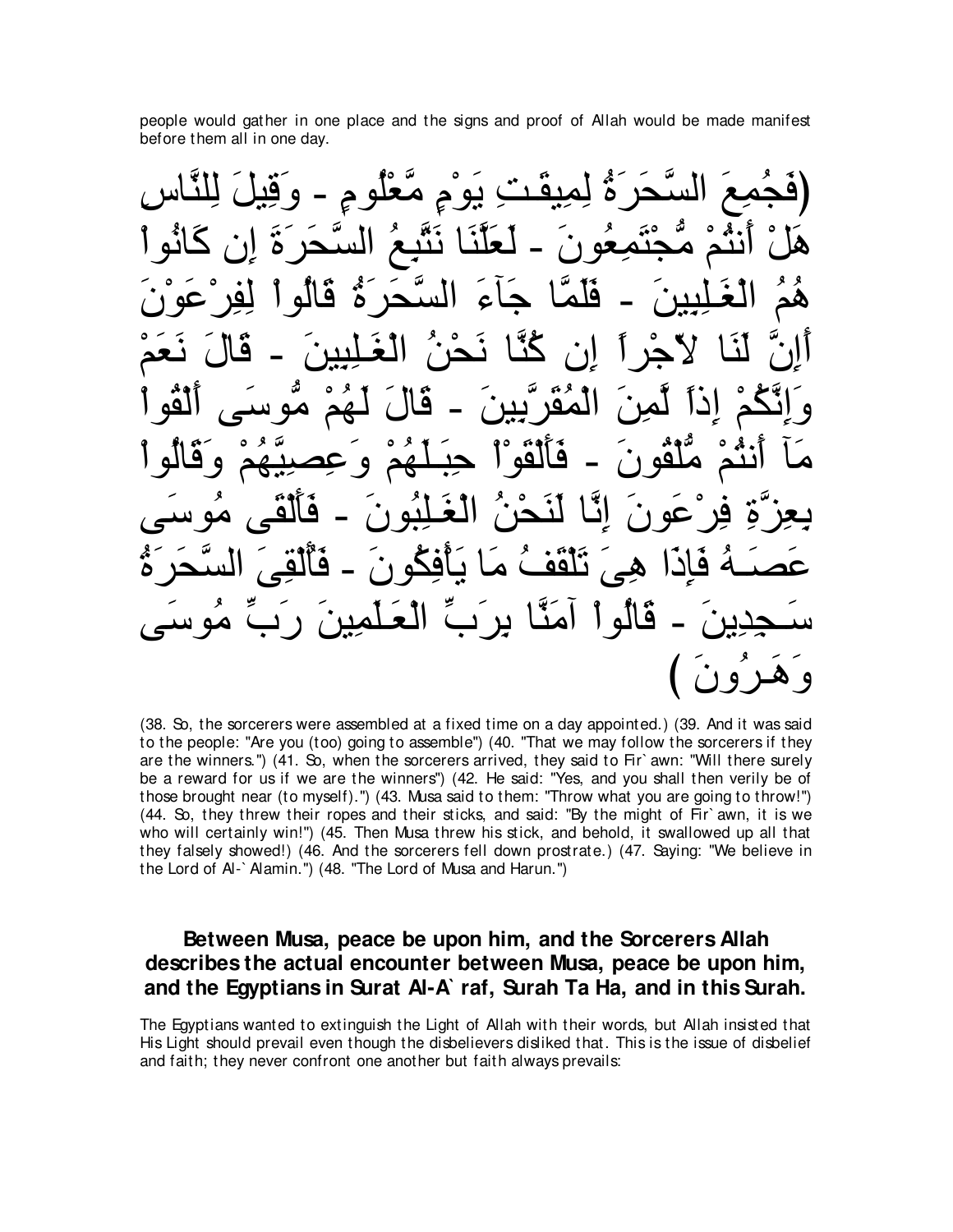∠ヲ⊥ワ や∠ク⌒み∠プ ⊥ヮ⊥ピ∠ョ∇ギ∠Β∠プ ⌒モ⌒ト⇒∠ら∇ャや ヴ∠ヤ∠ハ あペ∠エ∇ャゅ⌒よ ⊥フ⌒グ∇ボ∠ル ∇モ∠よぴ び ∠ラヲ⊥ヘ⌒ダ∠ゎ ゅzヨ⌒ョ ⊥モ∇Α∠ヲ∇ャや ⊥ユ⊥ム∠ャ∠ヱ ∀ペ⌒ワや∠コ

(Nay, We fling the truth against the falsehood, so it destroys it, and behold, it disappears. And woe to you for that which you ascribe.) (21:18)

(وَقُلْ جَآءَ الْحَقُّ وَزَهَقَ الْبَطِلُ)

(And say: "Truth has come and falsehood has vanished.'') (17:81) The sorcerers of Egypt were the most skilled in the art of illusion, but when a huge group of them gathered from all corners of the land, and the people came together on that day whose exact numbers are known to Allah Alone, one of them said:

び ∠リΒ⌒ら⌒ヤ⇒∠ピ∇ャや ⊥ユ⊥ワ ∇やヲ⊥ルゅ∠ミ ラ⌒ま ∠り∠ゲ∠エzジャや ⊥ノ⌒らzわ∠ル ゅ∠レzヤ∠バ∠ャぴ

(That we may follow the sorcerers if they are the winners.) They did not say: ` we will follow the truth, whether it rests with the sorcerers or with Musa;' the people were followers of the religion of their king.

(فَلَمَّا جَآءَ السَّحَر<sup>ِ</sup>ةُ)

(So, when the sorcerers arrived,) means, when they reached the court of Fir` awn, and a pavilion had been erected for him. There he gathered his servants, followers, administrators, and provincial leaders, and the soldiers of his kingdom. The sorcerers stood before Fir` awn, asking him to treat them well and bring them closer to him if they prevailed in this matter which he had brought them together for. They said:

⇔やゲ∇ィ∂Ι ゅ∠レ∠ャ zラ⌒ま∠ぺ ∠ラ∇ヲ∠ハ∇ゲ⌒ヘ⌒ャ ∇やヲ⊥ャゅ∠ホ ⊥り∠ゲ∠エzジャや ∠¬べ∠ィ ゅzヨ∠ヤ∠プぴ ∠リ⌒ヨzャ ⇔やク⌒ま ∇ユ⊥ムzル⌒ま∠ヱ ∇ユ∠バ∠ル ∠メゅ∠ホ - ∠リΒ⌒ら⌒ヤ⇒∠ピ∇ャや ⊥リ∇エ∠ル ゅzレ⊥ミ ラ⌒ま び ∠リΒ⌒よzゲ∠ボ⊥ヨ∇ャや

("Will there surely be a reward for us if we are the winners'' He said: "Yes, and you shall then verily be of those brought near.'') meaning, ` and you will be given more than what you are asking for; I will make you among those who are close to me, those who sit with me.' So they went back to their places: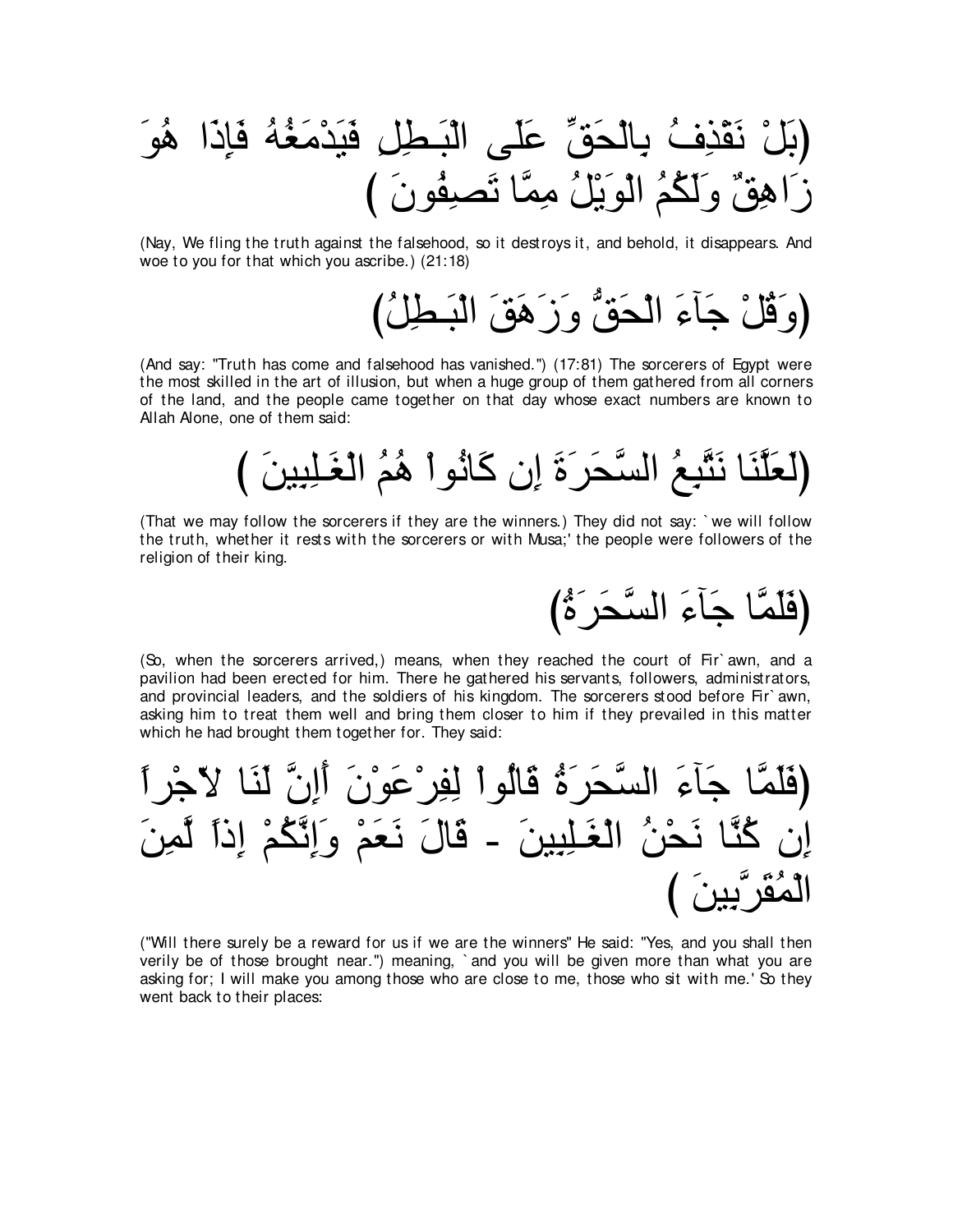(قَالُوا يمُوسَى إِمَّأَ أَنِ ثُلْقِيَ وَإِمَّأَ أَنِ ثَكُونَ أَوَّلَ مَنْ أَلْقَى قَالَ بَلْ أَلْقُو أَ)

(They said: "O Musa! Either you throw first or we be the first to throw'' (Musa) said: "Nay, throw you (first)!'') (20:65-66). Here the incident is described more briefly. Musa said to them:



("Throw what you are going to throw!'' So, they threw their ropes and their sticks, and said: "By the might of Fir` awn, it is we who will certainly win!'') This is what the ignorant masses say when they do something: `this is by the virtue of So-and-so!' In Surat Al-A` raf Allah mentioned that they:



(They bewitched the eyes of the people, and struck terror into them, and they displayed a great magic) (7:116). And in Surah Ta Ha He said:



(Then behold! their ropes and their sticks, by their magic, appeared to him as though they moved fast.) until Allah saying:



(and the magician will never be successful, whatever the amount (of skill) he may attain) (20:69). And here Allah says:



(Then Musa threw his stick, and behold, it swallowed up all that they falsely showed!) by snatching up and catching them from every corner and swallowing them up, and it did not leave any of them untouched. Allah says: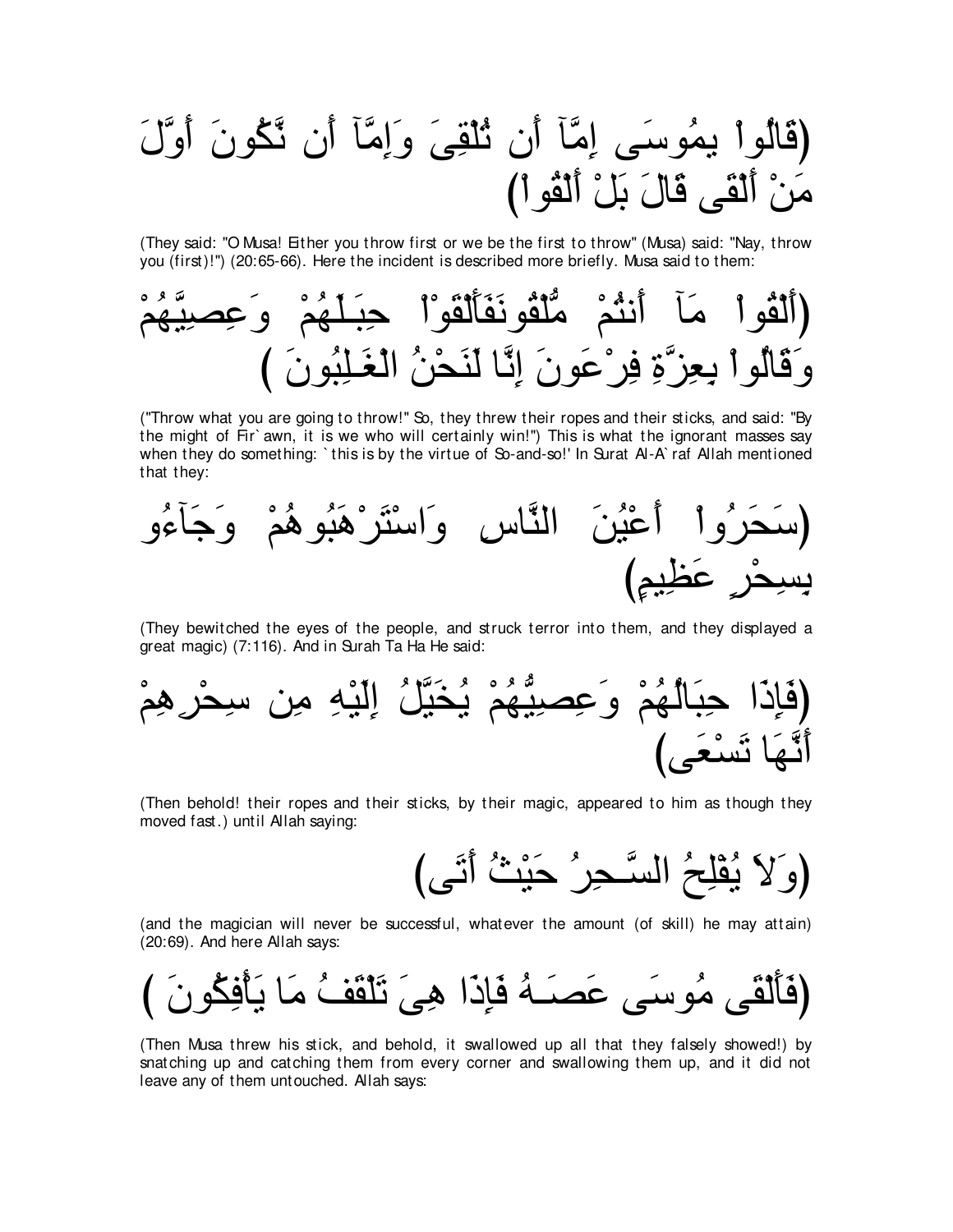(فَوَقَعَ الْحَقُّ وَبَطْلَ مَا كَانُواْ يَعْمَلُونَ )

(Thus truth was confirmed, and all that they did was made of no effect.) until

(The Lord of Musa and Harun.) (7:118-122) This was a very serious matter, furnishing decisive proof leaving no room for any excuse. Fir awn's supporters, who sought and hoped that they would prevail over Musa, were themselves defeated. At that moment they believed in Musa and prostrated to Allah, the Lord of Al-`Alamin Who sent Musa and Harun with the truth and an obvious miracle. Fir awn was defeated in a manner the likes of which the world had never seen, but he remained arrogant and stubborn despite the clear evidence, may the curse of Allah and the angels and all of mankind be upon him. He resorted to arrogance and stubbornness and propagating falsehood. He began to issue threats against them, saying:

(Verily, he is your chief who has taught you magic) (20:71).

(Surely, this is a plot which you have plotted in the city) (7:123).

(49. He said: "You have believed in him before I give you leave. Surely, he indeed is your chief, who has taught you magic! So verily, you shall come to know. Verily, I will cut off your hands and your feet on opposite sides, and I will crucify you all.") (50. They said: "No harm! Surely, to our Lord we are to return.") (51. "Verily, we really hope that our Lord will forgive us our sins, as we are the first of the believers.")

# Between Fir<sup>3</sup> awn and the Sorcerers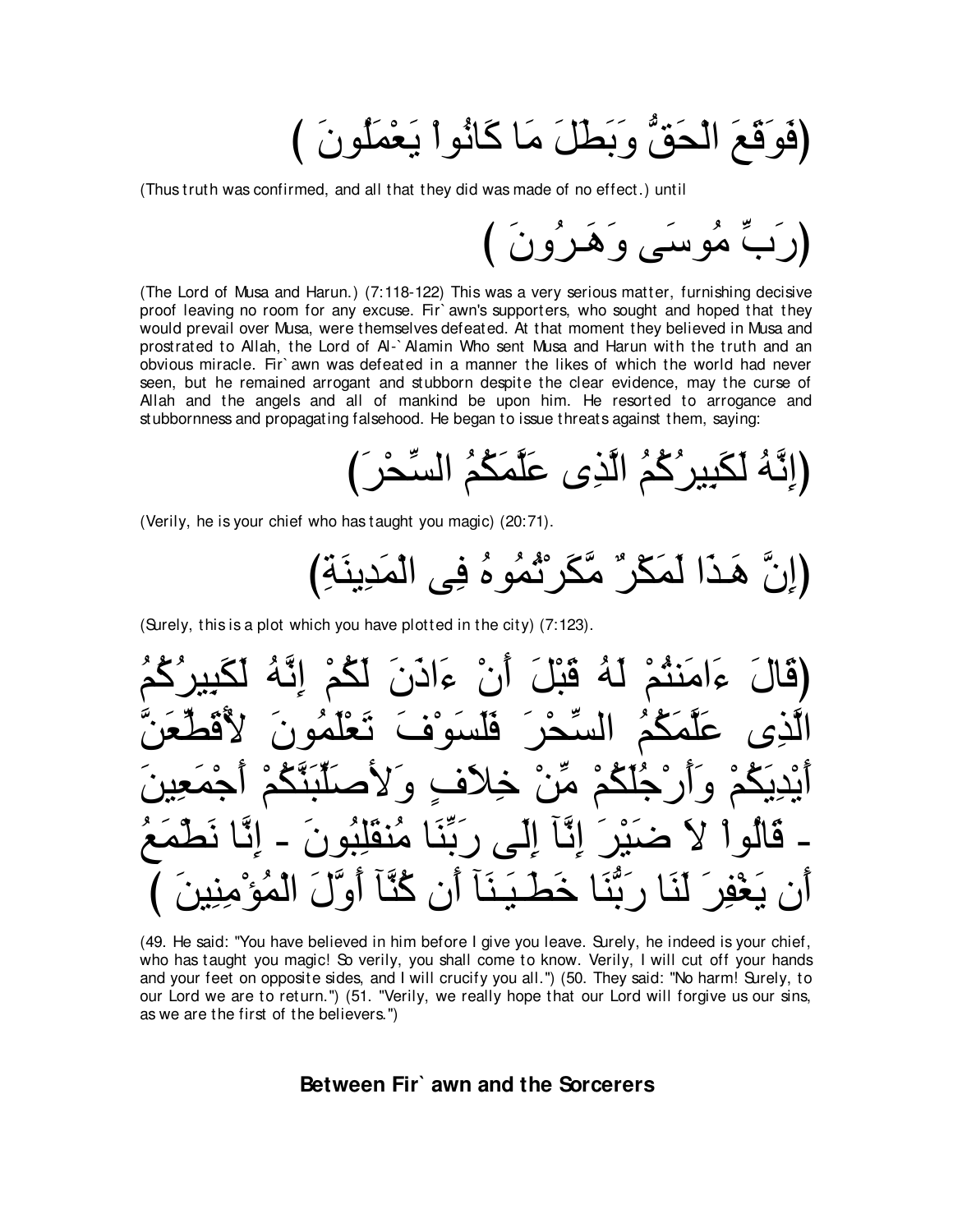His threats against them resulted only in an increase in their faith and submission to Allah, for the veil of disbelief had been lifted from their hearts and the truth became clear to them because they knew something that their people did not: that what Musa had done could not have been done by any human being unless Allah helped him, making it proof and an evidence of the truth of what he had brought from his Lord. Then Fir` awn said to them:

び∇ユ⊥ム∠ャ ∠ラ∠クや∠¬ ∇ラ∠ぺ ∠モ∇ら∠ホ ⊥ヮ∠ャ ∇ユ⊥わレ∠ョや∠¬ぴ

(You have believed in him before I give you leave.) meaning, ` you should have asked my permission for what you did, and you did not consult with me; if I had given you permission you could have done it, and if I did not allow you, you should not have done it, for I am the ruler and the one to be obeyed.'

び∠ゲ∇エあジャや ⊥ユ⊥ム∠ヨzヤ∠ハ ン⌒グzャや ⊥ユ⊥ミ⊥ゲΒ⌒ら∠ム∠ャ ⊥ヮzル⌒まぴ

(Surely, he indeed is your chief, who has taught you magic!) This is stubborn talk, and anyone can see that it is nonsense, for they had never met Musa before that day, so how could he have been their chief who taught them how to do magic No rational person would say this. Then Fir` awn threatened to cut off their hands and feet, and crucify them. They said:

(لاَ ضَنَيْر)

(No harm!) meaning, ` no problem, that will not harm us and we do not care.'

(إِنَّآ إِلَى رَبِّنَا مُنڤَلِبُونَ)

(Surely, to our Lord we are to return.) means, ` the return of us all is to Allah, may He be glorified, and He will never allow the reward of anyone who has done good to be lost. What you have done to us is not hidden from Him, and He will reward us in full for that.' So they said:

びべ∠レ⇒∠Β⇒∠ト∠カ ゅ∠レぁよ∠ケ ゅ∠レ∠ャ ∠ゲ⌒ヘ∇ピ∠Α ラ∠ぺ ⊥ノ∠ヨ∇ト∠ル ゅzル⌒まぴ

(Verily, we really hope that our Lord will forgive us our sins,) ` the sins we have committed and the magic you forced us to do.'

(أَنِ كُنَّآ أُوَّلَ الْمُؤْمِنِينَ)

(as we are the first of the believers,) means, because we are the first of our people, the Egyptians, to believe. So he killed them all.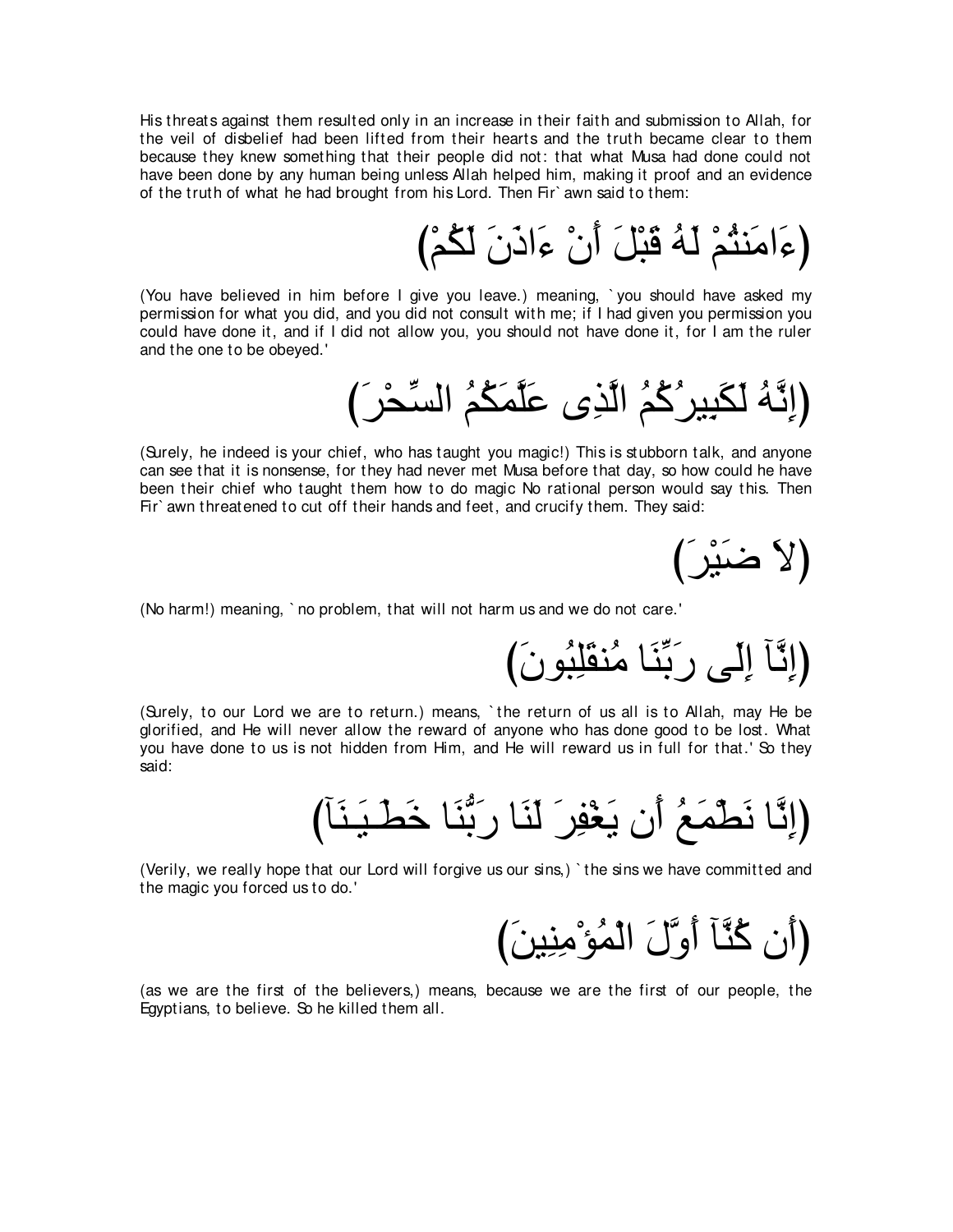(وَأَوْحَيْنَا إِلَى مُوسَى أَنْ أَسْرِ بِعِبَادِي إِنَّكُم مَنَّبِعُونَ − فَأَرْسَلَ فِرْعَونُ فِي الْمَدَائِنِ حَشْرِينَ − إِنَّ هَـوُ لاءِ لَشْرِرْذِمَةٌ قُلِيلُونَ − وَإِنَّـهُمْ لَنَا لَغَائِظُونَ - وَإِنَّا لَـجَمِيعٌ حَـذِرُونَ - فَأَخْرَجْنَــهُمْ مِّن جَنَّـٰتٍ وَعُنُمونٍ - وَكْنُوزٍ وَمَقَامٍ كَريمٍ - كَذَلِكَ وَأَوْرَثَنَــهَا بَنِـى إِسْرَءِيلَ )

(52. And We revealed to Musa, saying: "Depart by night with My servants, verily, you will be pursued.'') (53. Then Fir` awn sent callers to (all) the cities.) (54. (Saying): "Verily, these indeed are but a small band.'') (55. "And verily, they have done what has enraged us.'') (56. "But we are a host all assembled, amply forewarned.'') (57. So, We expelled them from gardens and springs,) (58. Treasures, and every kind of honorable place.) (59. Thus and We caused the Children of Israel to inherit them.)

### **The Exodus of the Children of Israel from Egypt**

After Musa stayed in Egypt for a long time, and the proof of Allah was established against Fir` awn and his chiefs, yet they were still arrogant and stubborn, then there was nothing left for them but punishment and vengeance. So Allah commanded Musa, peace be upon him, to take the Children of Israel out of Egypt by night, and take them wherever he would be commanded. So Musa, peace be upon him, did as he was commanded by his Lord, may He be glorified, and he led them forth after they had borrowed an abundance of j ewelry from the people of Fir` awn. As more than one of the scholars of Tafsir have said, they left when the moon was rising, and Mujahid, may Allah have mercy on him, said that the moon was eclipsed that night. And Allah knows best. Musa asked about the grave of Yusuf (Prophet Joseph), peace be upon him, and an old woman from among the Children of Israel showed him where it was, so he took the remains with them, and it was said that they were among the things that were carried by Musa himself, may peace be upon them both. It was also said that Yusuf, peace be upon him, had left instructions in his will that if the Children of Israel ever left Egypt, they should take his remains with them. The following morning, when there was nobody to be found in the Israelite quarters, Fir` awn became angry and his anger intensified since Allah had decreed that he was to be destroyed. So he quickly sent his callers to all his cities, i.e., to mobilize his troops and bring them together, and he called out to them:

(إِنَّ هَـوَ′لاًءِ)

(Verily, these) meaning, the Children of Israel,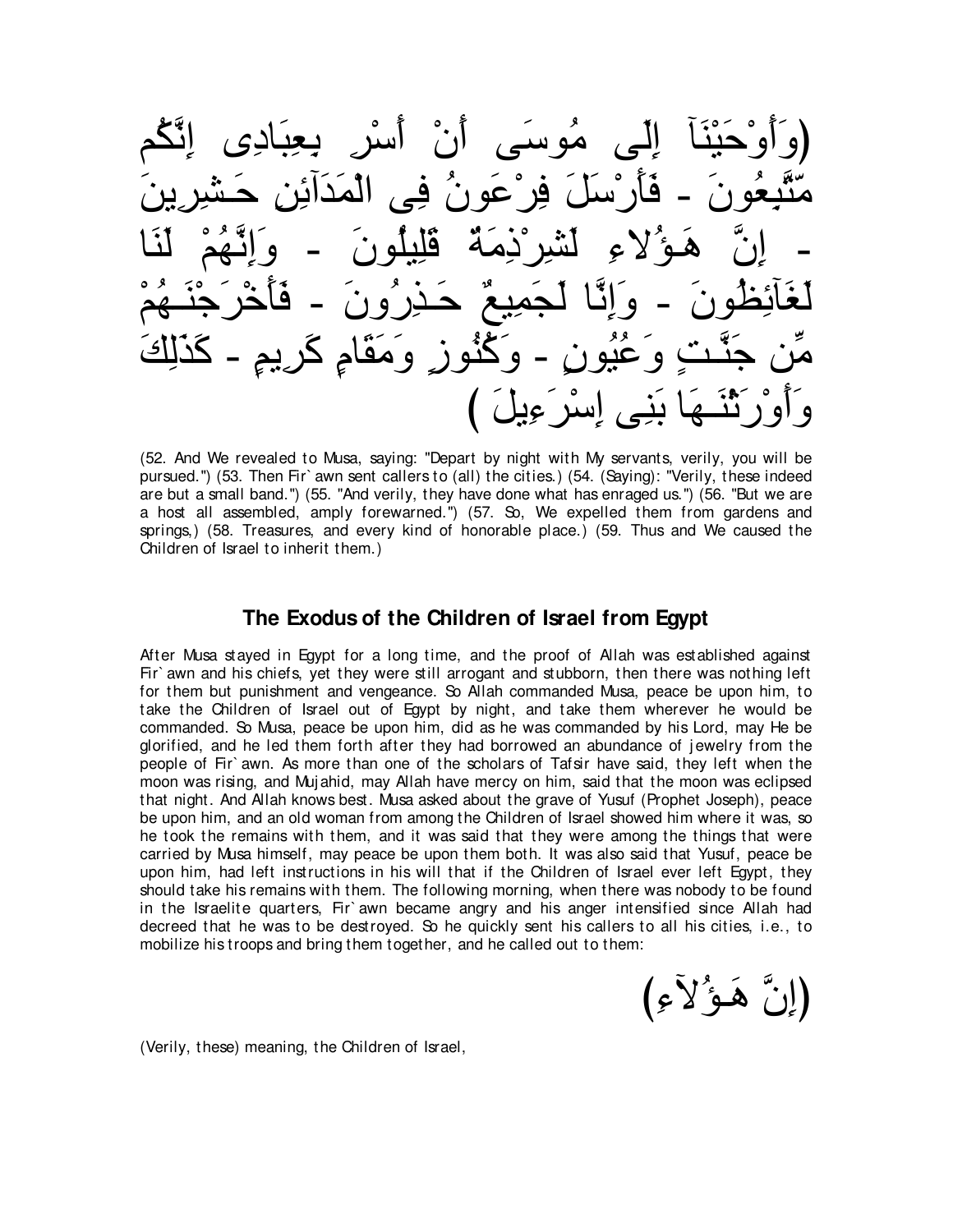(indeed are but a small band.) meaning, a small group.

(And verily, they have done what has enraged us.) means, `every time we have heard anything about them, it has upset us and made us angry.'

(وَإِنَّا لَجَمِيعٌ حَذِرُونَ )

(But we are a host all assembled, amply forewarned.) means, 'we are constantly taking precautions lest they betray us.' Some of the Salaf read this with the meaning. "we are constantly forewarned and forearmed. And I want to destroy them to the last man, and destroy all their lands and property." So he and his troops were punished with the very things he sought to inflict upon the Children of Israel. Allah says:

(So, We expelled them from gardens and springs, treasures, and every kind of honorable place.) meaning, they were thrown out of those blessings and into Hell, and they left behind the honorable places, gardens and rivers, wealth, provision, position and power in this world:

(Thus and We caused the Children of Israel to inherit them.) This is like the Ayat:

(And We made the people who were considered weak to inherit the eastern parts of the land and the western parts thereof which We have blessed) (7: 137).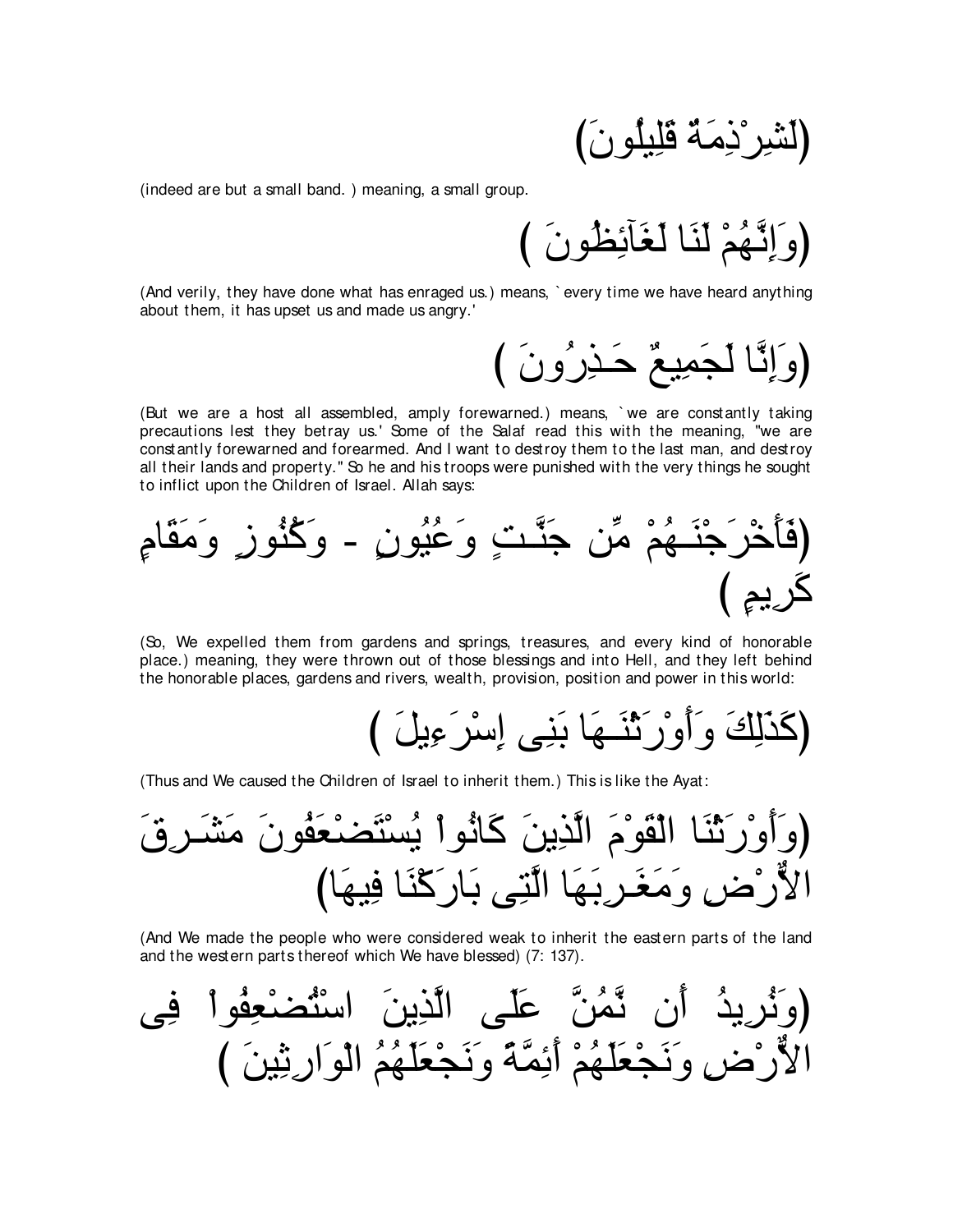(And We wished to do a favor to those who were weak in the land, and to make them rulers and to make them the inheritors) The two Ayat thereafter:  $|28:5-6($ .



(60. So, they pursued them at sunrise.) (61. And when the two hosts saw each other, the companions of Musa said: "We are sure to be overtaken.'') (62. (Musa) said: "Nay, verily with me is my Lord. He will guide me.'') (63. Then We revealed to Musa (saying): "Strike the sea with your stick.'' And it parted, and each separate part became like huge mountain.) (64. Then We brought near the others to that place.) (65. And We saved Musa and all those with him.) (66. Then We drowned the others.) (67. Verily, in this is indeed a sign, yet most of them are not believers.) (68. And verily your Lord, He is truly the All-Mighty, the Most Merciful.)

# **Fir` awn's Pursuit and Expulsion of the Children of Israel, and how He and His People were drowned**

More than one of the scholars of Tafsir said that Fir awn set out with a huge group, a group containing the leaders and entire government of Egypt at that time, i.e., the decision-makers and influential figures, princes, ministers, nobles, leaders and soldiers.

ڷڹۘۼُو هُم مُّشْرِقِينَ

(So, they pursued them at sunrise.) means, they caught up with the Children of Israel at sunrise.

(فَلَمَّا نَرِ آءَا الْجَمْعَانِ)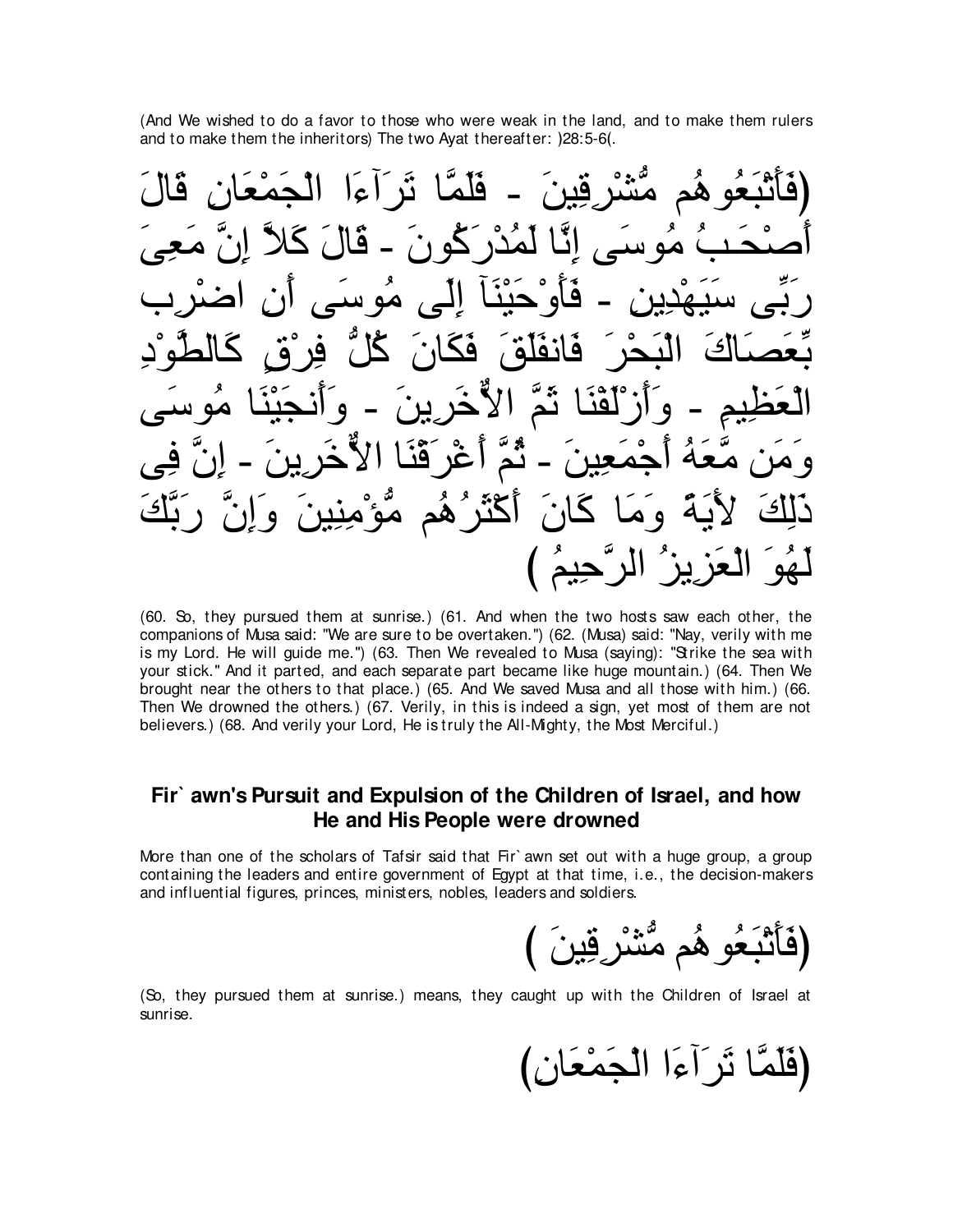(And when the two hosts saw each other,) means, each group saw the other. At that point,

(قَالَ أَصنْحَـبُ مُوسَى اِنَّا لَمُدْر<sup>ِ</sup>كُونَ)

(the companions of Musa said: "We are sure to be overtaken.'') This was because Fir` awn and his people caught up with them on the shores of the Red Sea, so the sea was ahead of them and Fir` awn and his troops were behind them. Hence they said:

ゅzル⌒ま ヴ∠シヲ⊥ョ ⊥ょ⇒∠エ∇タ∠ぺ ∠メゅ∠ホ ⌒ラゅ∠バ∇ヨ∠イ∇ャや や∠¬へ∠ゲ∠ゎ ゅzヨ∠ヤ∠プぴ び ⌒リΑ⌒ギ∇ヰ∠Β∠シ ヴあよ∠ケ ∠ヴ⌒バ∠ョ zラ⌒ま zΚ∠ミ ∠メゅ∠ホ - ∠ラヲ⊥ミ∠ケ∇ギ⊥ヨ∠ャ

("We are sure to be overtaken.'' (Musa) said: "Nay, verily with me is my Lord. He will guide me.'') meaning, ` nothing of what you fear will happen to you, for Allah is the One Who commanded me to bring you here, and He does not go back on His promise.' Harun, peace be upon him, was in the front, with Yusha` bin Nun and a believer from the family of Fir` awn, and Musa, peace be upon him, was in the rear. More than one of the scholars of Tafsir said that they stood there not knowing what to do, and Yusha` bin Nun or the believer from the family of Fir` awn said to Musa, peace be upon him, "O Prophet of Allah, is it here that your Lord commanded you to bring us'' He said: "Yes.'' Then Fir` awn and his troops drew near and were very close indeed. At that point Allah commanded his Prophet Musa, peace be upon him, to strike the sea with his staff, so he struck it, and it parted, by the will of Allah. Allah says:

# (فَانفَلَقَ فَكَانَ كُلُّ فِر<sup>ْ</sup>قٍ كَالطَّو<sup>ْ</sup>دِ الْعَظِيمِ)

(And it parted, and each separate part became like huge mountain.) meaning, like mighty mountains. This was the view of Ibn Mas` ud, Ibn ` Abbas, Muhammad bin Ka` b, Ad-Dahhak, Qatadah and others. ` Ata' Al-Khurasani said, "It refers to a pass between two mountains.'' Ibn ` Abbas said, "The sea divided into twelve paths, one for each of the tribes.'' As-Suddi added, "And in it there were windows through which they could see one another, and the water was erected like walls.'' Allah sent the wind to the sea bed to make it solid like the land. Allah says:

⊥フゅ∠ガ∠ゎ zΙ ⇔ゅジ∠ら∠Α ⌒ゲ∇エ∠ら∇ャや ヴ⌒プ ⇔ゅボΑ⌒ゲ∠デ ∇ユ⊥ヰ∠ャ ∇ゆ⌒ゲ∇ッゅ∠プぴ びヴ∠ゼ∇ガ∠ゎ ∠Ι∠ヱ ⇔ゅミ∠ケ∠キ

(and strike a dry path for them in the sea, fearing neither to be overtaken nor being afraid) (20:77). And here He says:

び ∠リΑ⌒ゲ∠カxΙや zユ∠を ゅ∠レ∇ヘ∠ャ∇コ∠ぺ∠ヱぴ

(Then We brought near the others to that place.) Ibn ` Abbas, ` Ata' Al-Khurasani, Qatadah and As-Suddi said: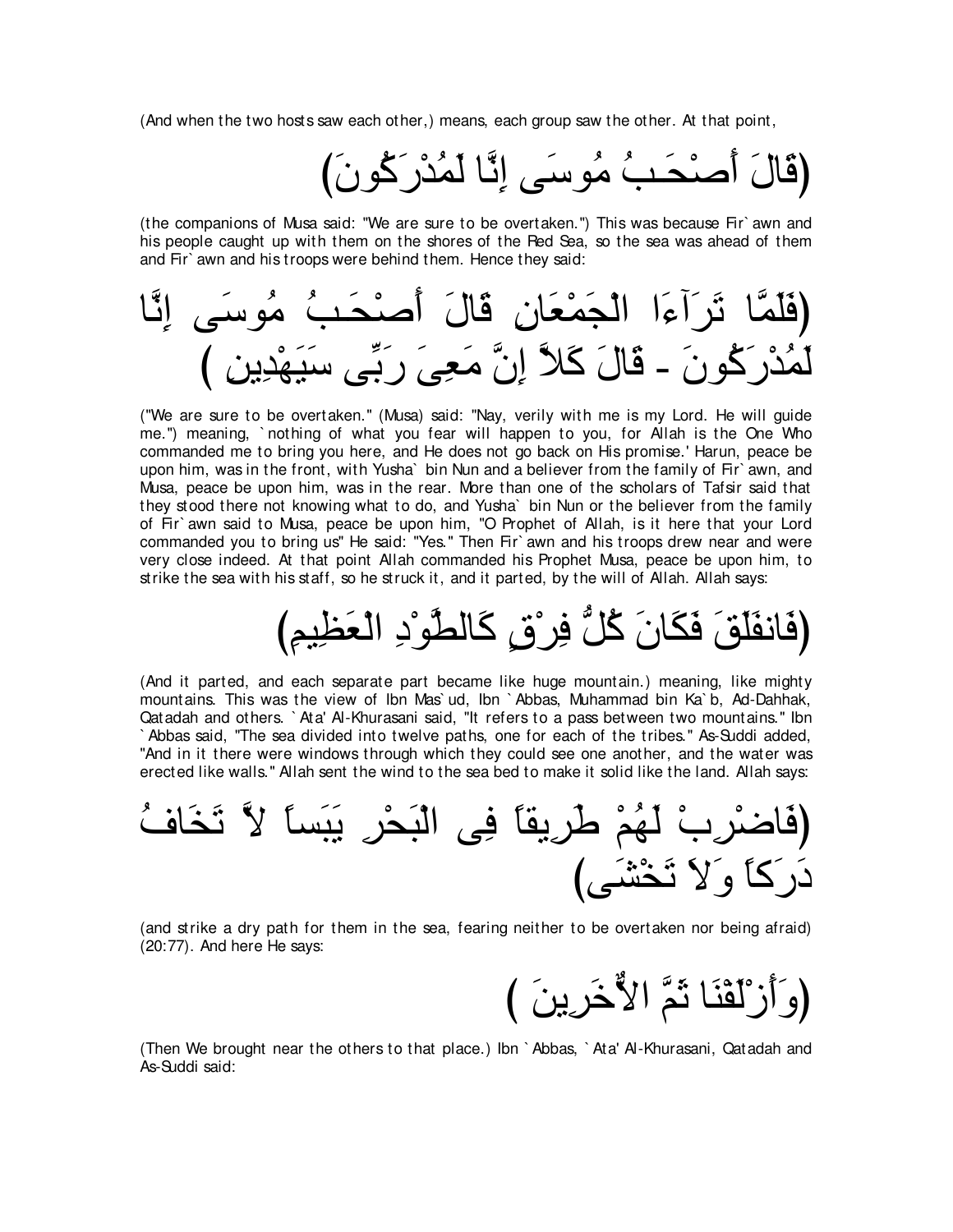(وَأَزْلَقْنَا)

(Then We brought near) means, "We brought Fir' awn and his troops near to the sea."

(And We saved Musa and all those with him. Then We drowned the others.) meaning: `We saved Musa and the Children of Israel and whoever followed their religion, and none of them were destroyed, but Fir` awn and his troops were drowned and not one of them remained alive, but was destroyed.' Then Allah says:

(إِنَّ فِي ذَلِكَ لِآيَةً)

(Verily, in this is indeed a sign,) meaning, this story with its wonders and tales of aid to the believing servants of Allah is definitive proof and evidence of Allah's wisdom.

(yet most of them are not believers. And verily your Lord, He is truly the All-Mighty, the Most Merciful.) The explanation of this phrase has already been discussed above.

(69. And recite to them the story of Ibrahim.) (70. When he said to his father and his people: "What do you worship") (71. They said: "We worship idols, and to them we are ever devoted.") (72. He said: "Do they hear you when you call") (73. "Or do they benefit you or do they cause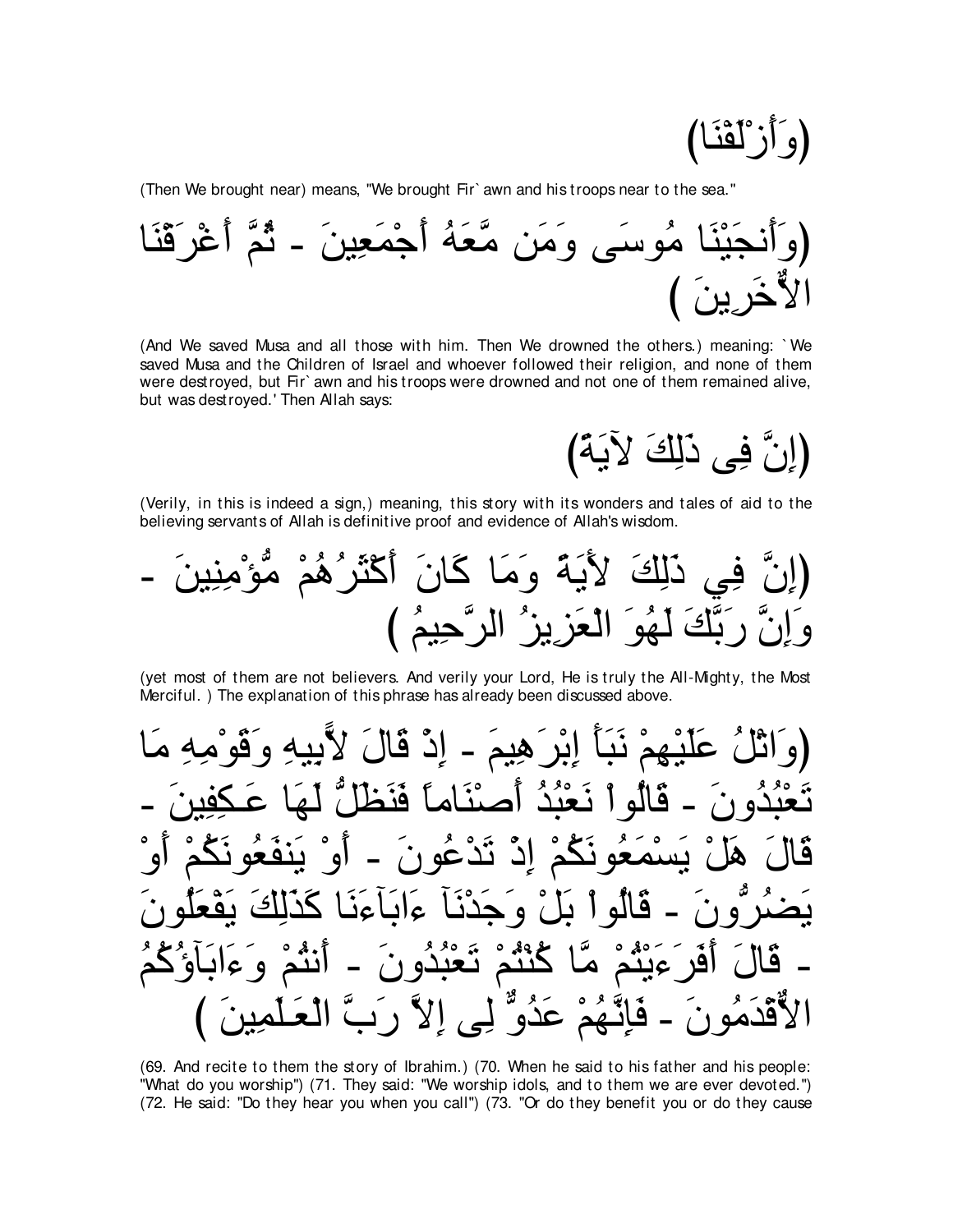harm") (74. They said: "(Nay) but we found our fathers doing so.") (75. He said: "Do you observe that which you have been worshipping --") (76. "You and your ancient fathers") (77. "Verily, they are enemies to me. save the Lord of Al-`Alamin.")

### How the Close Friend of Allah, Ibrahim spoke out against Shirk

Here Allah tells us about His servant, Messenger and Close Friend, Ibrahim, upon him be peace, the leader of the pure monotheists. Allah commanded His Messenger Muhammad to recite this story to his Ummah so that they could follow this example of sincerity towards Allah, putting one's trust in Him, worshipping Him Alone with no partner or associate, and renouncing Shirk and its people. Allah granted guidance to Ibrahim before, i.e., from a very early age he had denounced his people's practice of worshipping idols with Allah, may He be exalted.

(When he said to his father and his people: "What do you worship") meaning: what are these statues to which you are so devoted

(They said: "We worship idols, and to them we are ever devoted.") meaning: we are devoted to worshipping them and praying to them.

(He said: "Do they hear you when you call Or do they benefit you or do they cause harm" They said: "(Nay) but we found our fathers doing so.") They knew that their idols could not do anything, but they had seen their fathers doing this, so they made haste to follow in their foot steps. So Ibrahim said to them:

(Do you observe that which you have been worshipping --you and your ancient fathers Verily, they are enemies to me, save the Lord of Al-`Alamin.) meaning, `if these idols mean anything and have any influence, then let them do me any kind of harm, for I am an enemy to them and I do not care about them or think anything of them.' This is akin to the way Allah described Nuh: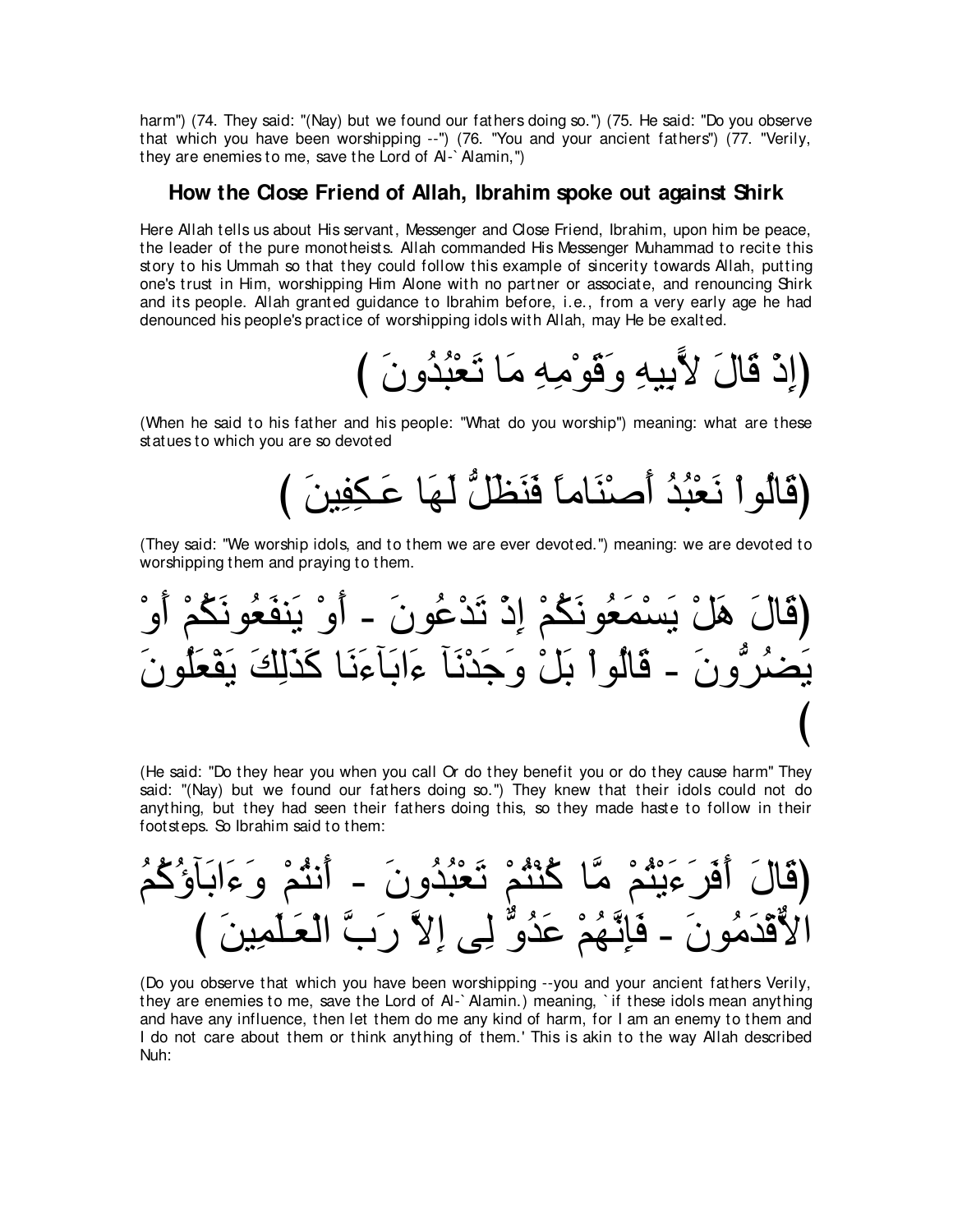(So devise your plot, you and your partners) (10:71). And Hud, upon him be peace, said:

("I call Allah to witness and bear you witness that I am free from that which you ascribe as partners in worship. So plot against me, all of you, and give me no respite. I put my trust in Allah, my Lord and your Lord! There is not a moving creature but He has the grasp of its forelock. Verily, my Lord is on the straight path) (11:54-56). rSmilarly, Ibrahim denounced their gods and idols and said:

(And how should I fear those whom you associate in worship with Allah, while you fear not that you have joined in worship with Allah) (6:81). And Allah said:

(Indeed there has been an excellent example for you in Ibrahim) until His saying;

(until you believe in Allah Alone) (60:4).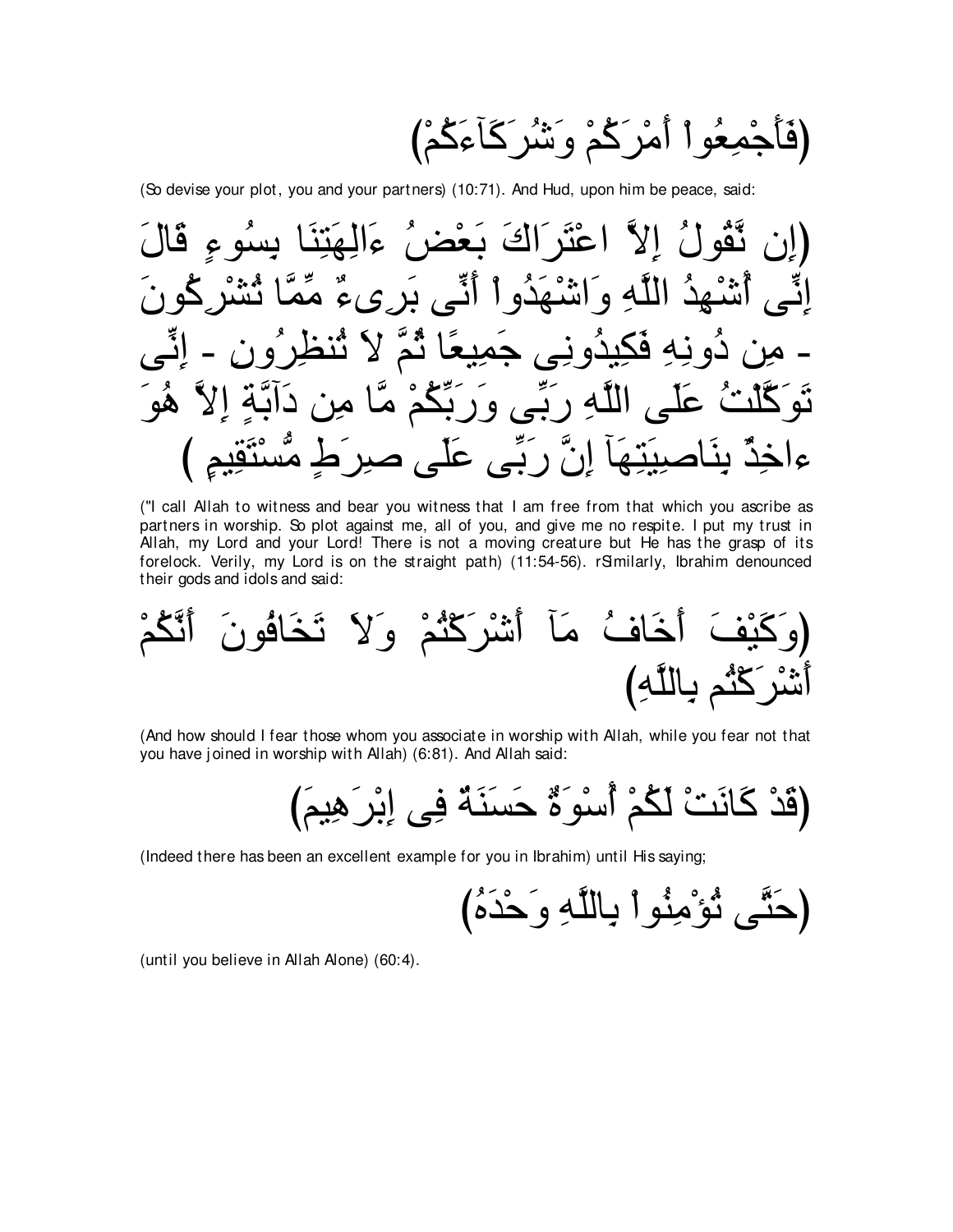(And (remember) when Ibrahim said to his father and his people: "Verily, I am innocent of what you worship, except Him Who created me; and verily, He will guide me." And he made it a Word lasting among his offspring, that they may turn back) (43:26-28). meaning: "La Ilaha Illallah."

(78. Who has created me, and it is He Who guides me.) (79. And it is He Who feeds me and gives me to drink.) (80. And when I am ill, it is He Who cures me.) (81. And Who will cause me to die, and then will bring me to life. ) (82. And Who, I hope, will forgive me my faults on the Day of Recompense.)

### Ibrahim mentions Allah's Kindness towards Him

Ibrahim said, "I will not worship any but the One Who does these things:

(Who has created me, and it is He Who guides me.) He is the Creator Who has decreed certain things to which He guides His creation, so each person follows the path which is decreed for him. Allah is the One Who guides whomsoever He wills and leaves astray whomsoever He wills.

(And it is He Who feeds me and gives me to drink.) He is my Creator Who provides for me from that which He has made available in the heavens and on earth. He drives the clouds and causes water to fall with which He revives the earth and brings forth its fruits as provision for mankind. He sends down the water fresh and sweet so that many of those whom He has created, animals and men alike, may drink from it.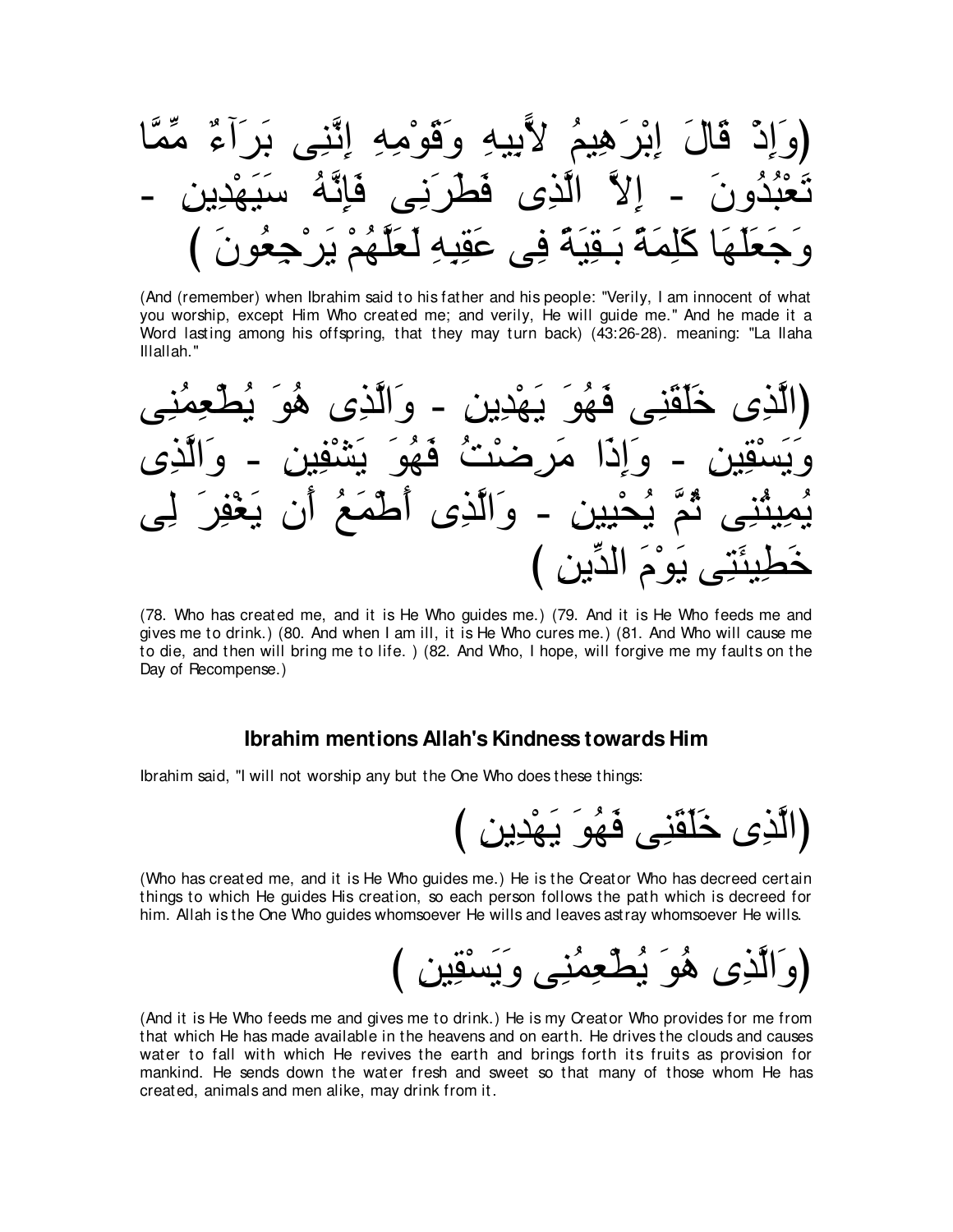(And when I am ill, it is He Who cures me.) Here he attributed sickness to himself, even though it is Allah Who decrees it, out of respect towards Allah. By the same token, Allah commands us to say in the prayer,

(Guide us to the straight way) (1:6) to the end of the Surah. Grace and guidance are attributed to Allah, may He be exalted, but the subject of the verb with reference to anger is omitted, and going astray is attributed to the people. This is like when the Jinn said:

(And we know not whether evil is intended for those on earth, or whether their Lord intends for them a right path) (72:10) Smilarly, Ibrahim said:

(وَإِذَا مَرِضْنٌ فَهُوَ يَشْفِينَ )

(And when I am ill, it is He Who cures me.) meaning, 'when I fall sick, no one is able to heal me but Him, Who heals me with the means that may lead to recovery'.

(And Who will cause me to die, and then will bring me to life.) He is the One Who gives life and causes death, and no one besides Him is able to do that, for He is the One Who originates and repeats.

(And Who, I hope, will forgive me my faults on the Day of Recompense.) means, no one is able to forgive sins in this world or the Hereafter except Him. Who can forgive sins except Allah For He is the One Who does whatever He wills.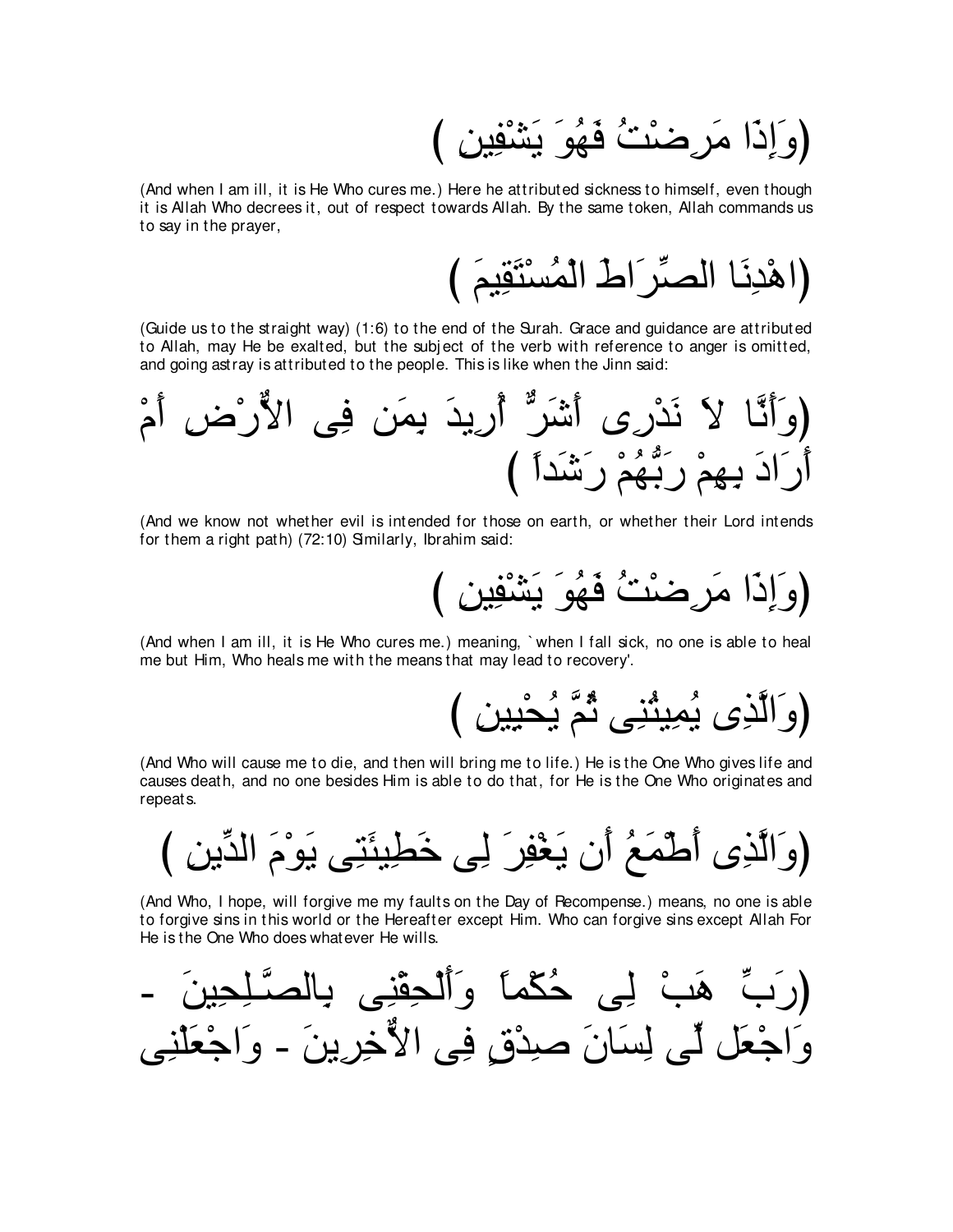(83. My Lord! Bestow Hukm on me, and join me with the righteous.) (84. And grant me an honorable mention in later generations.) (85. And make me one of the inheritors of the Paradise of Delight.) (86. And forgive my father, verily, he is of the erring.) (87. And disgrace me not on the Day when they will be resurrected.) (88. The Day whereon neither wealth nor sons will avail,) (89. Except him who brings to Allah a clean heart.)

### The Prayer of Ibrahim for Himself and for His Father

Here Ibrahim, upon him be peace, asks his Lord to give him Hukm. Ibn `Abbas said, "This is knowledge."



(and join me with the righteous.) means, `make me one of the righteous in this world and the Hereafter.' This is like the words the Prophet said three times when he was dying:

(O Allah, with the Exalted Companion (of Paradise)).

(وَاجْعَلْ لِّي لِسَانَ صِدْقٍ فِي الأَخِرِينَ )

(And grant me an honorable mention in later generations.) meaning, `cause me to be remembered in a good manner after my death, so that I will be spoken of and taken as a good example.' This is like the Ayah,



(And We left for him (a goodly remembrance) among the later generations: "Salam (peace) be upon Ibrahim. Thus indeed do we reward the good doers.) (37:108-110)

(وَاجْعَلْنِي مِن وَرَنَّةٍ جَنَّةٍ النَّعِيمِ )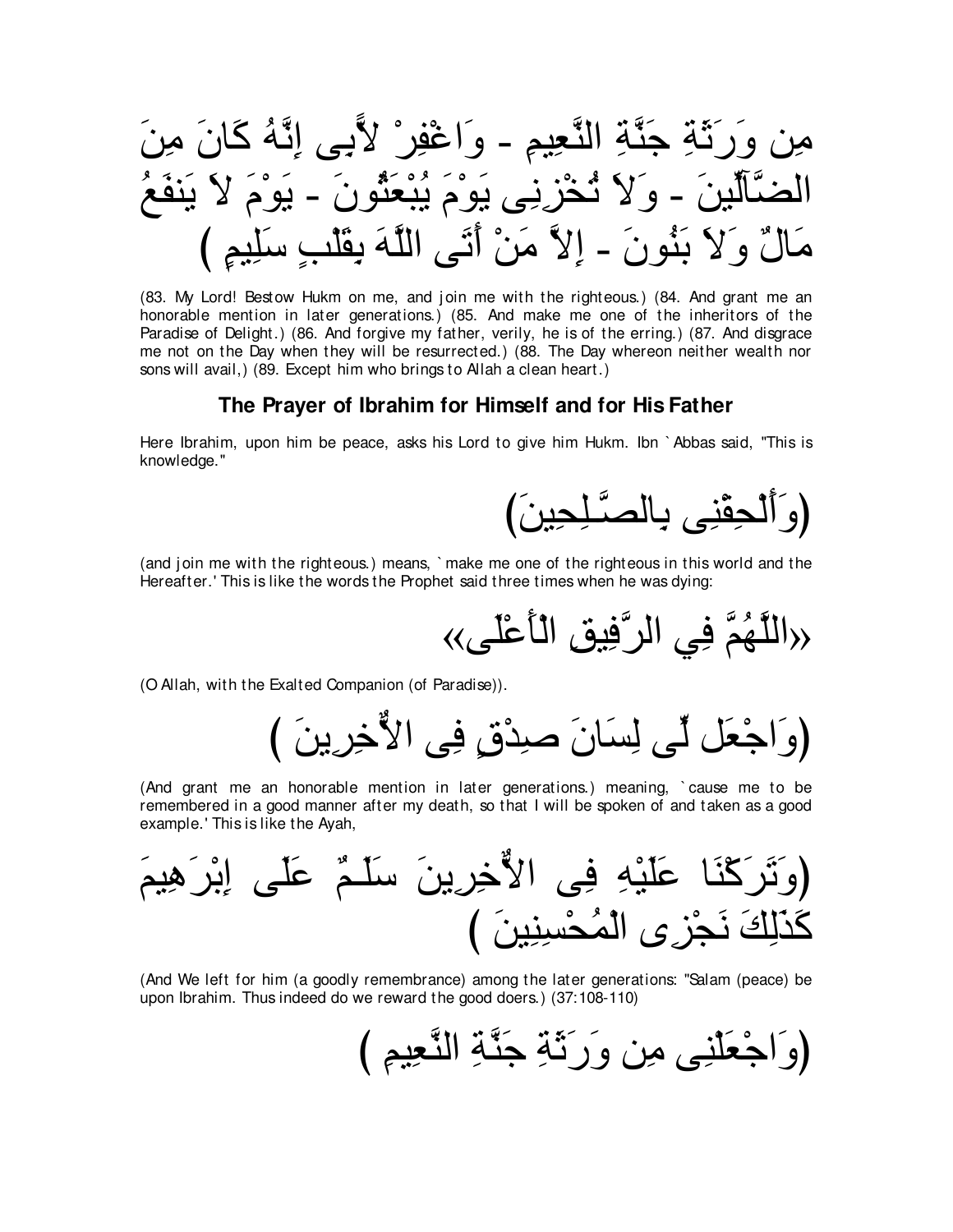(And make me one of the inheritors of the Paradise of Delight.) meaning, ` bless me in this world with honorable mention after I am gone, and in the Hereafter by making me one of the inheritors of the Paradise of Delight.'

(وَاغْفِرْ لأَبِي)

(And forgive my father,) This is like the Ayah,

(رَبَّنَا اعْفِر ْ لِي وَلِوَ الِدَيَّ)

(My Lord! Forgive me, and my parents) (71:28). But this is something which Ibrahim, peace be upon him, later stopped doing, as Allah says:



(And Ibrahim's supplication for his father's forgiveness was only because of a promise he had made to him) (9:114) until:

(إِنَّ إِبْرٍ هِيمَ لأَوَّاهٌ حَلِيمٌ)

(Verily, Ibrahim was Awwah and was forbearing) (9:114). Allah stopped Ibrahim from asking for forgiveness for his father, as He says:



(Indeed there has been an excellent example for you in Ibrahim and those with him), until His saying:

び∃¬∇ヴ∠セ リ⌒ョ ⌒ヮzヤャや ∠リ⌒ョ ∠マ∠ャ ⊥マ⌒ヤ∇ョ∠ぺ べ∠ョ∠ヱぴ

(but I have no power to do anything for you before Allah. ) (60:4),

(وَلاَ ثُخْزِنِي يَوْمَ يُبْعَثُونَ )

(And disgrace me not on the Day when they will be resurrected.) means, ` protect me from shame on the Day of Resurrection and the Day when all creatures, the first and the last, will be raised.' Al-Bukhari recorded that Abu Hurayrah, may Allah be pleased with him, said that the Prophet said: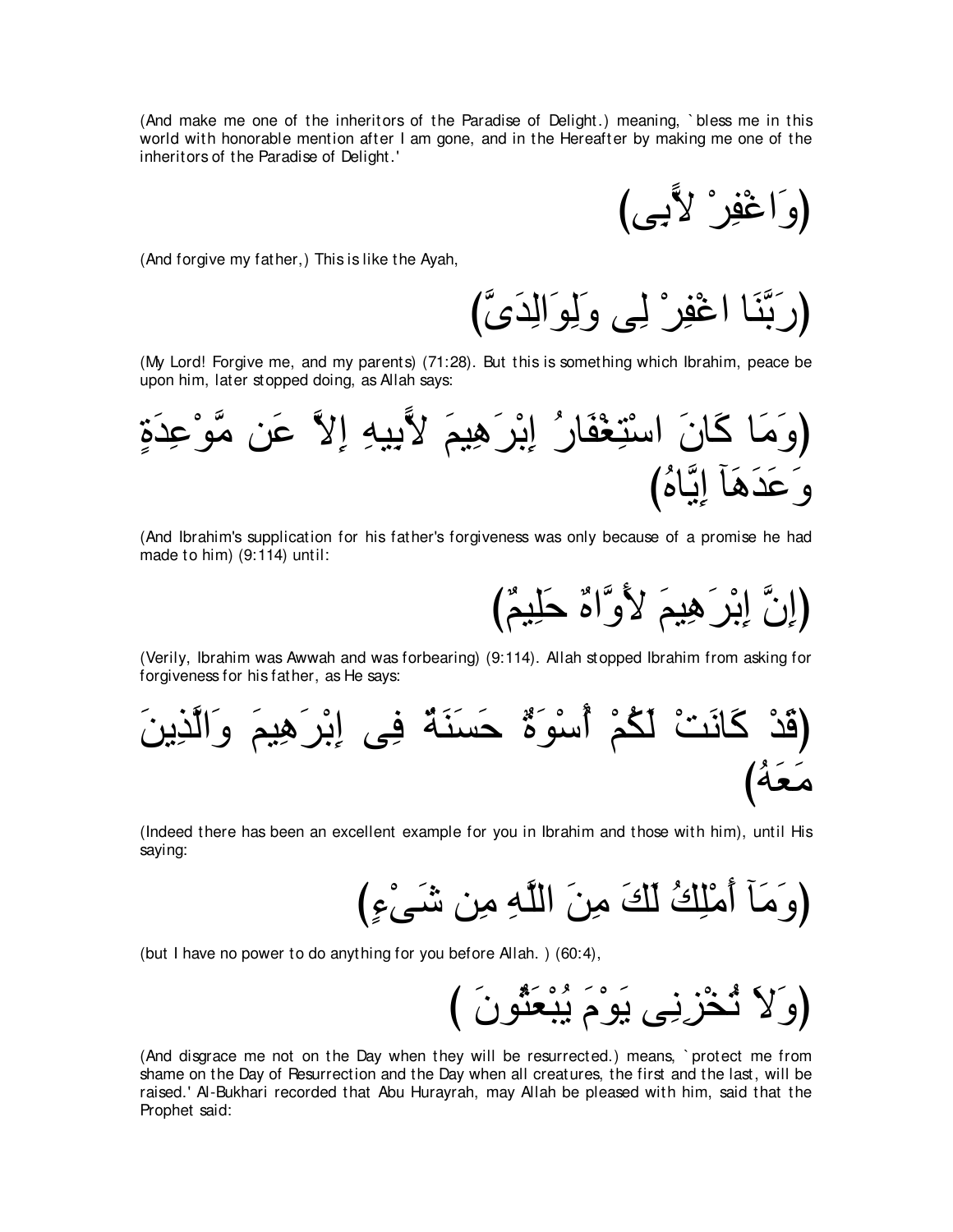# «إِنَّ إِبْرَاهِيمَ رَأَى أَبَاهُ يَوْمَ الْقِيَامَةِ عَلَيْهِ الْغَبَرَةُ<br>وَالْقَتَرَةِ››

(Ibrahim will see his father on the Day of Resurrection, covered with dust and darkness.) According to another narration, also from Abu Hurayrah, may Allah be pleased with him, the Prophet said:

(Ibrahim will meet his father and will say: "O Lord, You promised me that You would not disgrace me on the Day when all creatures are resurrected." And Allah will say to him: "I have forbidden Paradise to the disbelievers.") He also recorded this in the Hadiths about the Prophets, upon them be peace, where the wording is:

(Ibrahim will meet his father Azar on the Day of Resurrection, and there will be dust and darkness on Azar's face. Ibrahim will say to him, "Did I not tell you not to disobey me" His father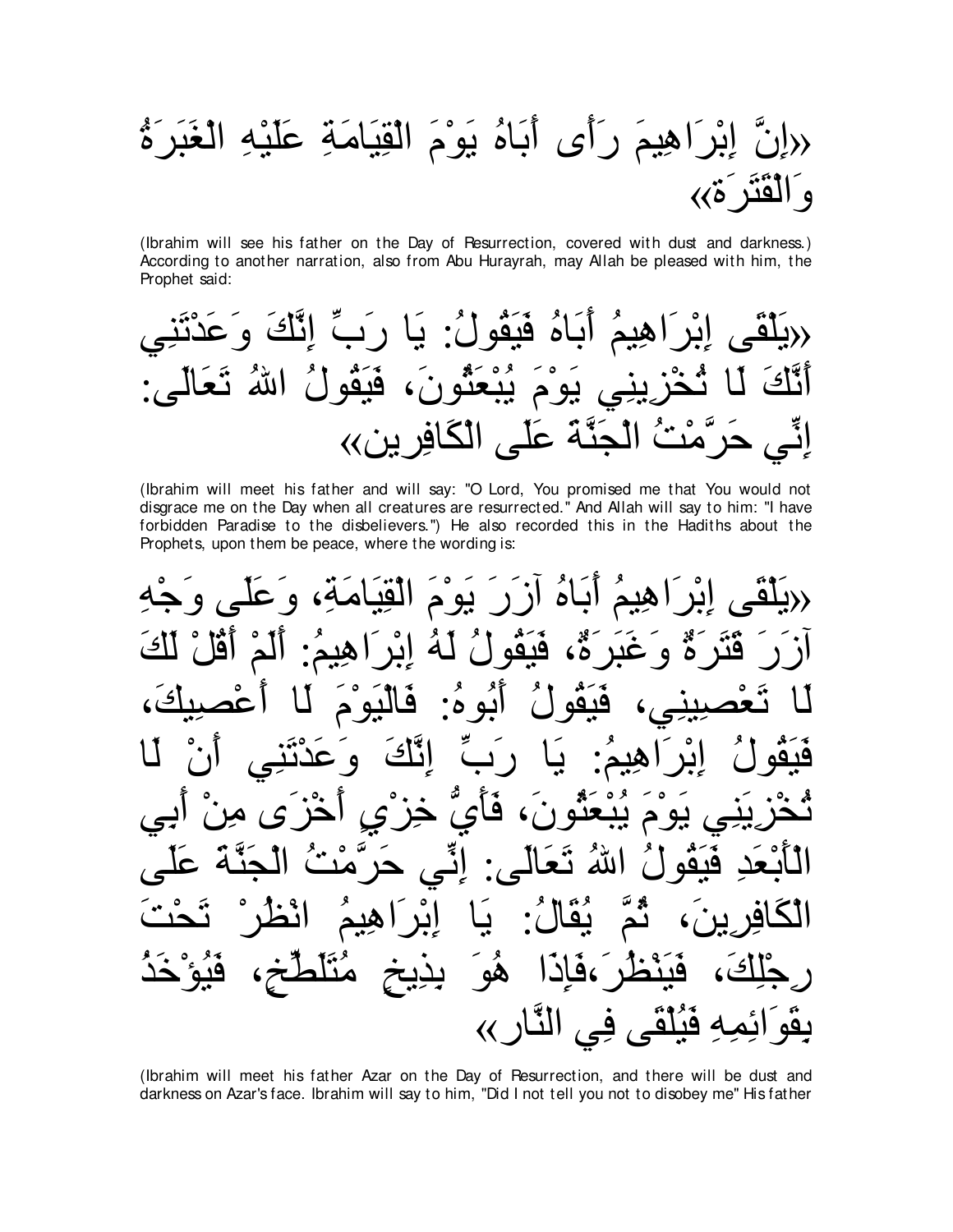will say to him: "Today I will not disobey you." Ibrahim will say: "O Lord, You promised me that You would not disgrace me on the Day when they are resurrected, but what disgrace can be greater than seeing my father in this state'' Allah will say to him: "I have forbidden Paradise to the disbelievers.'' Then it will be said: "O Ibrahim! Look beneath your feet.'' So he will look and there he will see (that his father was changed into) a male hyena covered in dung, which will be caught by the legs and thrown in the Fire.) This was also recorded by Abu `Abdur-Rahman An-Nasa'i in the Tafsir of his Sunan Al-Kubra.

(يَوْمَ لاَ يَنفَعُ مَالٌ وَلاَ بَنُونَ )

(The Day whereon neither wealth nor sons will avail,) means, a man's wealth will not protect him from the punishment of Allah, even if he were to pay a ransom equivalent to an earthful of gold.

(وَلاَ بَنُونَ)

(nor sons) means, ` or if you were to pay a ransom of all the people on earth.' On that Day nothing will be of any avail except faith in Allah and sincere devotion to Him, and renunciation of Shirk and its people. Allah says:

び ∃ユΒ⌒ヤ∠シ ∃ょ∇ヤ∠ボ⌒よ ∠ヮzヤャや ヴ∠ゎ∠ぺ ∇リ∠ョ zΙ⌒まぴ

(Except him who brings to Allah a clean heart. ) meaning, free from any impurity or Shirk. Ibn Sirin said, "The clean heart knows that Allah is true, that the Hour will undoubtedly come and that Allah will resurrect those who are in the graves." Sa id bin Al-Musayyib said, "The clean heart is the sound heart.'' This is the heart of the believer, for the heart of the disbeliever and the hypocrite is sick. Allah says:

(فِي ڤُلُوبِـهِمْ مَّرَضٌّ)

(In their hearts is a disease) (2:10). Abu ` Uthman An-Nisaburi said, "It is the heart that is free from innovation and is content with the Sunnah.''

⊥ユΒ⌒エ∠イ∇ャや ⌒れ∠コあゲ⊥よ∠ヱ - ∠リΒ⌒ボzわ⊥ヨ∇ヤ⌒ャ ⊥るzレ∠イ∇ャや ⌒ろ∠ヘ⌒ャ∇コ⊥ぺ∠ヱぴ リ⌒ョ - ∠ラヱ⊥ギ⊥ら∇バ∠ゎ ∇ユ⊥わレ⊥ミ ゅ∠ョ ∠リ∇Α∠ぺ ∇ユ⊥ヰ∠ャ ∠モΒ⌒ホ∠ヱ - ∠リΑ⌒ヱゅ∠ピ∇ヤ⌒ャ - ∠ラヱ⊥ゲ⌒ダ∠わレ∠Α ∇ヱ∠ぺ ∇ユ⊥ム∠ルヱ⊥ゲ⊥ダレ∠Α ∇モ∠ワ ⌒ヮzヤャや ⌒ラヱ⊥キ ∠ザΒ⌒ヤ∇よ⌒ま ⊥キヲ⊥レ⊥ィ∠ヱ - ∠ラヱ⊥ヱゅ∠ピ∇ャや∠ヱ ∇ユ⊥ワ ゅ∠ヰΒ⌒プ ∇やヲ⊥ら⌒ム∇ら⊥ム∠プ ラ⌒ま ⌒ヮzヤャゅ∠ゎ - ∠ラヲ⊥ヨ⌒ダ∠わ∇ガ∠Α ゅ∠ヰΒ⌒プ ∇ユ⊥ワ∠ヱ ∇やヲ⊥ャゅ∠ホ - ∠ラヲ⊥バ∠ヨ∇ィ∠ぺ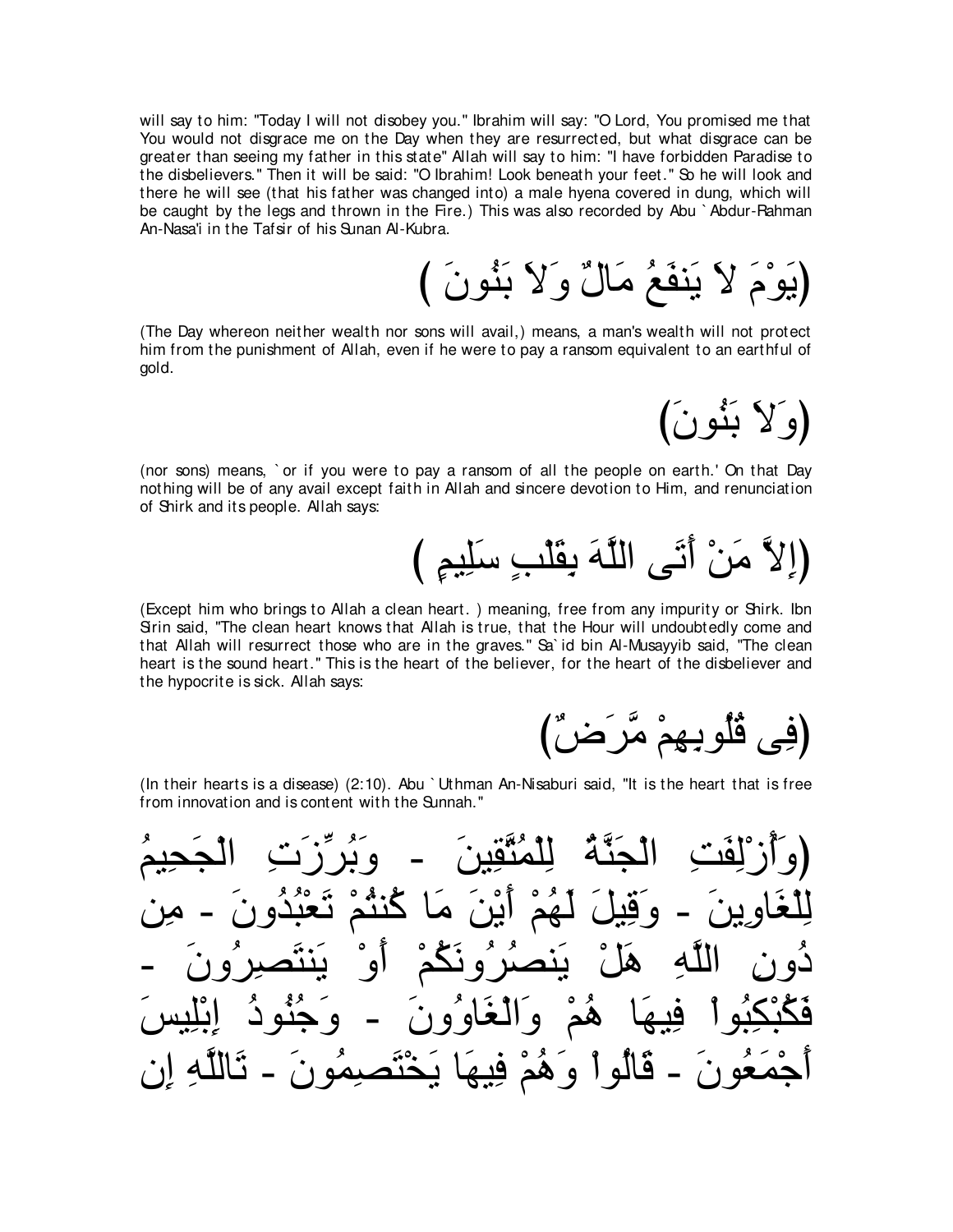كُنَّا لَفِي ضَلَّلٍ مَّبِينٍ - إِذْ نُسَوِّيكُمْ بِرِنِبِّ الْ الْمُحْرِ مُونَ ـ فَمَا لَنَا مِر فلم  $\tilde{A}$ د [[گ نَّ رِبِّكَ لَهُوَ الْعَزِيزِ ۚ الرَّحِيمُ ﴾

(90. And Paradise will be brought near to those who had Tagwa.) (91. And the (Hell) Fire will be placed in full view of the astray.) (92. And it will be said to them: "Where are those that you used to worship.") (93. "Instead of Allah Can they help you or help themselves") (94. Then they will be thrown on their faces into it (the Fire), they and the astray.) (95. And all of the hosts of Iblis together.) (96. They will say while contending therein,) (97. "By Allah, we were truly in a manifest error,) (98. "When we held you as equals with the Lord of all that exists;") (99. "And none has brought us into error except the criminals.") (100. "Now we have no intercessors,") (101. "Nor a close friend.") (102. "(Alas!) If we only had a chance to return, we shall truly be among the believers!") (103. Verily, in this is indeed a sign, yet most of them are not believers.) (104. And verily your Lord, He is truly the All-Mighty, the Most Merciful.)

# Those Who have Tagwa and the Astray on the Day of Resurrection. and the Arguments and Sorrow of the Erring

(وَآزَٰلِفَتِ الْجَنَّةُ)

(And Paradise will be brought near) means, it will be brought close to its people, adorned and decorated for them to behold it. Its people are the pious who preferred it to whatever was in this world, and strove for it in this world.

(وَبُرِّزَتِ الْجَحِيمُ لِلْغَاوِينَ )

(And the (Hell) Fire will be placed in full view of the astray.) meaning, it will be shown to them and a neck will stretch forth from it, moaning and sighing, and their hearts will reach their throats. It will be said to its people by way of reproach and rebuke: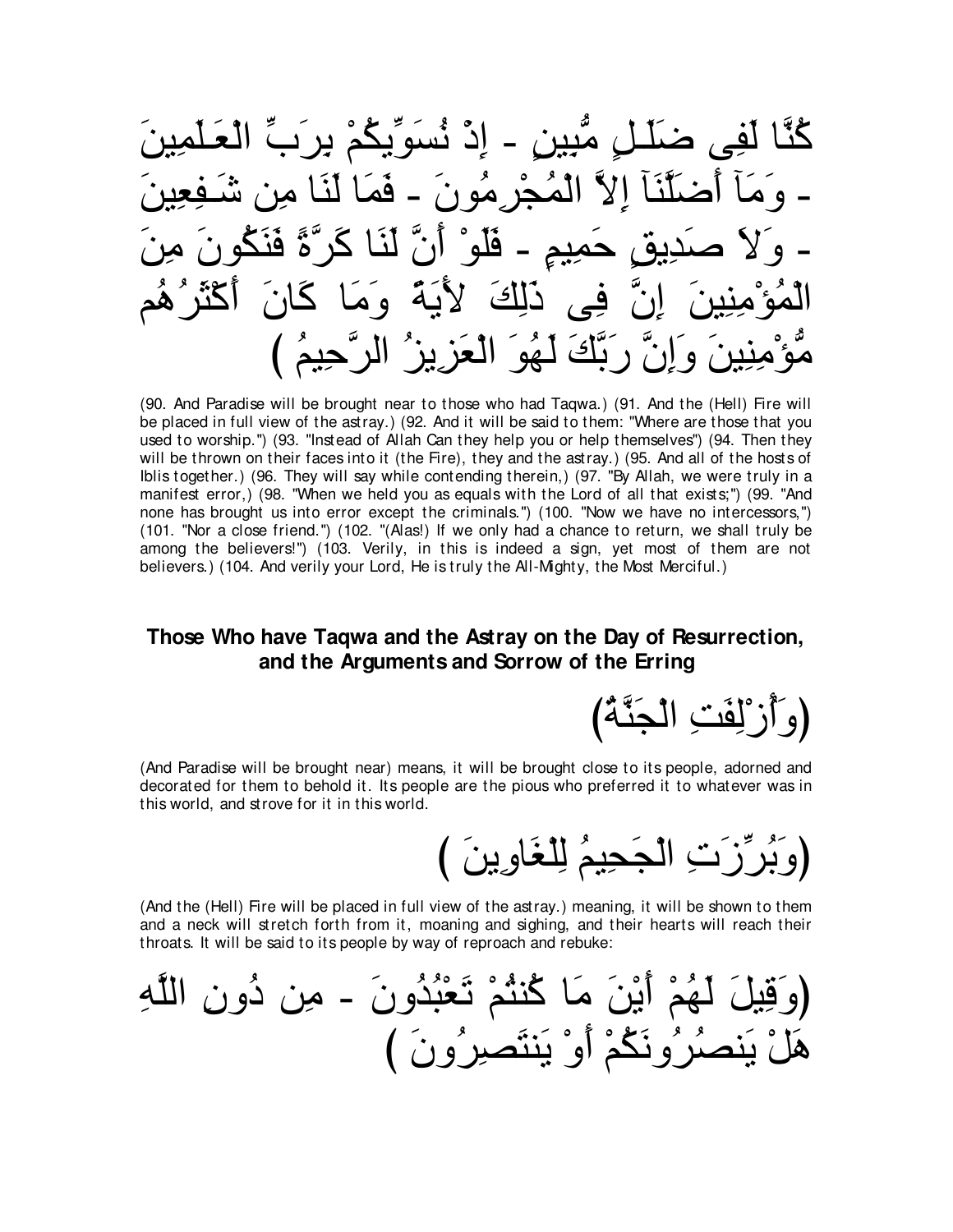(Where are those that you used to worship instead of Allah Can they help you or help themselves) meaning, ` the gods and idols whom you used to worship instead of Allah cannot help you today, and they cannot even protect themselves. You and they are fuel for Hell today, which you will surely enter.'

び ∠ラヱ⊥ヱゅ∠ピ∇ャや∠ヱ ∇ユ⊥ワ ゅ∠ヰΒ⌒プ ∇やヲ⊥ら⌒ム∇ら⊥ム∠プぴ

(Then they will be thrown on their faces into it (the Fire), they and the astray.) Muj ahid said, "This means, they will be hurled into it.'' Others said: "They will be thrown on top of one another, the disbelievers and their leaders who called them to Shirk. ''

び ∠ラヲ⊥バ∠ヨ∇ィ∠ぺ ∠ザΒ⌒ヤ∇よ⌒ま ⊥キヲ⊥レ⊥ィ∠ヱぴ

(And all of the hosts of Iblis together.) they will all be thrown into it.

ヴ⌒ヘ∠ャ ゅzレ⊥ミ ラ⌒ま ⌒ヮzヤャゅ∠ゎ - ∠ラヲ⊥ヨ⌒ダ∠わ∇ガ∠Α ゅ∠ヰΒ⌒プ ∇ユ⊥ワ∠ヱ ∇やヲ⊥ャゅ∠ホぴ び ∠リΒ⌒ヨ∠ヤ⇒∠バ∇ャや あゆ∠ゲ⌒よ ∇ユ⊥ムΑあヲ∠ジ⊥ル ∇ク⌒ま - ∃リΒ⌒らぁョ ∃モ⇒∠ヤ∠ッ

(They will say while contending therein, "By Allah, we were truly in a manifest error, when we held you as equals with the Lord of all that exists.'') The weak ones among them will say to their arrogant leaders: ` Verily, we were following you; can you avail us anything from the Fire' Then they will realize that themselves are to blame and will say: a

あゆ∠ゲ⌒よ ∇ユ⊥ムΑあヲ∠ジ⊥ル ∇ク⌒ま - ∃リΒ⌒らぁョ ∃モ⇒∠ヤ∠ッ ヴ⌒ヘ∠ャ ゅzレ⊥ミ ラ⌒ま ⌒ヮzヤャゅ∠ゎぴ び ∠リΒ⌒ヨ∠ヤ⇒∠バ∇ャや

(By Allah, we were truly in a manifest error, when we held you as equals with the Lord of all that exists.) meaning, ` we obeyed your commands as we should have obeyed the commands of the Lord of the all that exits, and we worshipped you along with the Lord of all that exits.'

び ∠ラヲ⊥ョ⌒ゲ∇イ⊥ヨ∇ャや zΙ⌒ま べ∠レzヤ∠ッ∠ぺ べ∠ョ∠ヱぴ

(And none has brought us into error except the criminals.) meaning, ` nobody called us to do that except the evildoers.'

(فَمَا لَنَا مِن شَـفِعِينَ )

(Now we have no intercessors.) This is like the Ayah which tells us that they will say: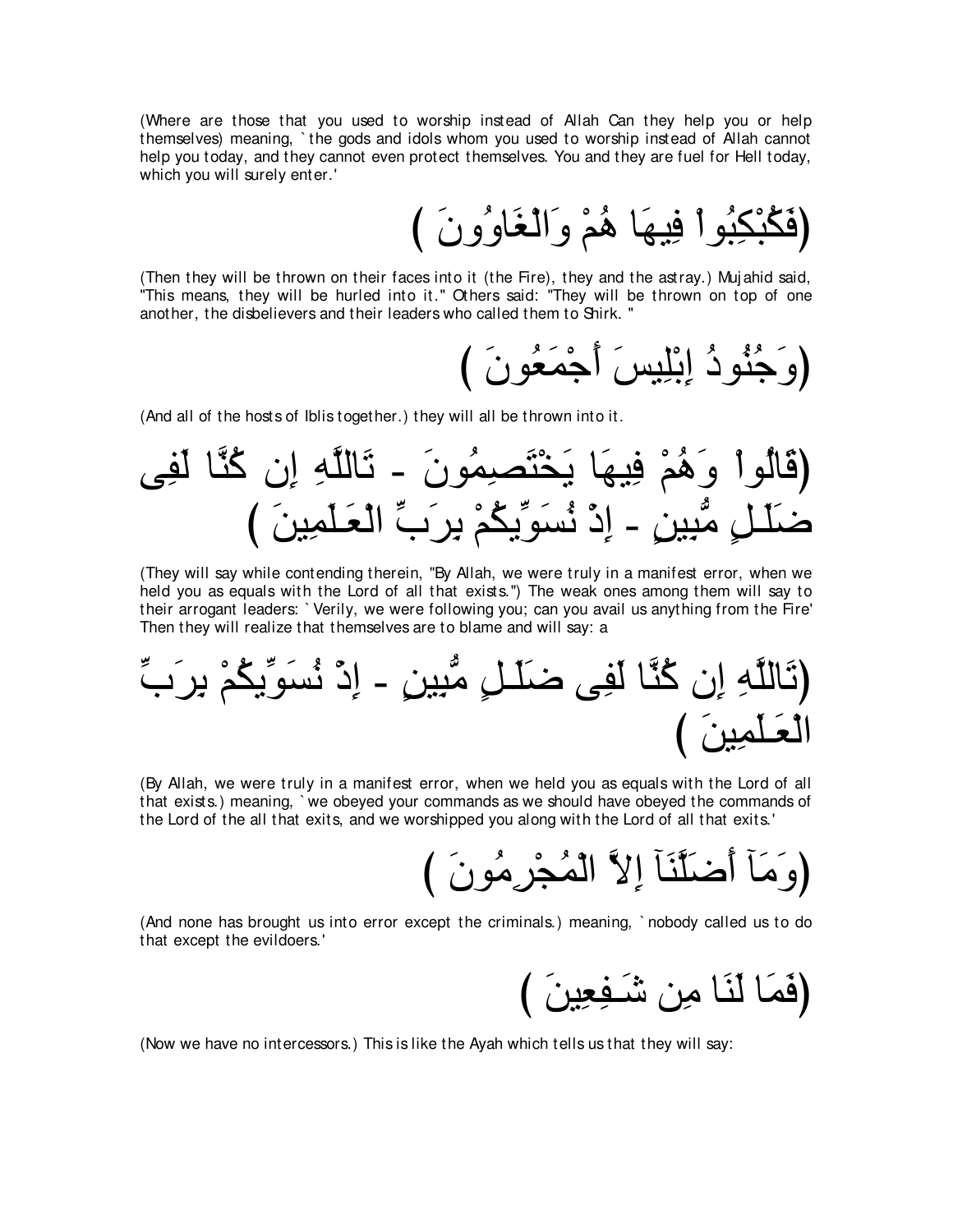∠モ∠ヨ∇バ∠レ∠プ ぁキ∠ゲ⊥ル ∇ヱ∠ぺ べ∠レ∠ャ ∇やヲ⊥バ∠ヘ∇ゼ∠Β∠プ ∠¬べ∠バ∠ヘ⊥セ リ⌒ョ ゅ∠レzャ モ∠ヰ∠プぴ び⊥モ∠ヨ∇バ∠ル ゅzレ⊥ミ ン⌒グzャや ∠ゲ∇Β∠ビ

(...now are there any intercessors for us that they might intercede on our behalf Or could we be sent back so that we might do deeds other than those deeds which we used to do) (7:53). Smilarly, in this Surah, Allah tells us that they will say:

び ∃ユΒ⌒ヨ∠ェ ∃ペΑ⌒ギ∠タ ∠Ι∠ヱ - ∠リΒ⌒バ⌒ヘ⇒∠セ リ⌒ョ ゅ∠レ∠ャ ゅ∠ヨ∠プぴ

(Now we have no intercessors, nor a close friend.)

び ∠リΒ⌒レ⌒ョ∇ぽ⊥ヨ∇ャや ∠リ⌒ョ ∠ラヲ⊥ム∠レ∠プ ⇔りzゲ∠ミ ゅ∠レ∠ャ zラ∠ぺ ∇ヲ∠ヤ∠プぴ

((Alas!) If we only had a chance to return, we shall truly be among the believers!) They will wish that they could come back to this world so that they could do deeds of obedience to their Lord -- as they claim -- but Allah knows that if they were to come back to this world, they would only go back to doing forbidden things, and He knows that they are liars. Allah tells us in Surah Sad about how the people of Hell will argue with one another, as He says:

び ⌒ケゅzレャや ⌒モ∇ワ∠ぺ ⊥ユ⊥タゅ∠ガ∠ゎ xペ∠エ∠ャ ∠マ⌒ャ∠ク zラ⌒まぴ

(Verily, that is the very truth -- the mutual dispute of the people of the Fire!) (38:64) Then He says:

び ∠リΒ⌒レ⌒ョ∇ぽぁョ ∇ユ⊥ワ⊥ゲ∠ん∇ミ∠ぺ ∠ラゅ∠ミ ゅ∠ョ∠ヱ ⇔る∠Α∠Ε ∠マ⌒ャ∠ク ヶ⌒プ zラ⌒まぴ

(Verily, in this is indeed a sign, yet most of them are not believers.) meaning, in the dispute of Ibrahim with his people and his proof of Tawhid there is a sign, i.e., clear evidence that there is no God but Allah.

- ∠リΒ⌒レ⌒ョ∇ぽぁョ ∇ユ⊥ワ⊥ゲ∠ん∇ミ∠ぺ ∠ラゅ∠ミ ゅ∠ョ∠ヱ ⇔る∠Α∠Ε ∠マ⌒ャ∠ク ヶ⌒プ zラ⌒まぴ び ⊥ユΒ⌒ェzゲャや ⊥ゴΑ⌒ゴ∠バ∇ャや ∠ヲ⊥ヰ∠ャ ∠マzよ∠ケ zラ⌒ま∠ヱ

(yet most of them are not believers. And verily, your Lord, He is truly the All-Mighty, the Most Merciful.)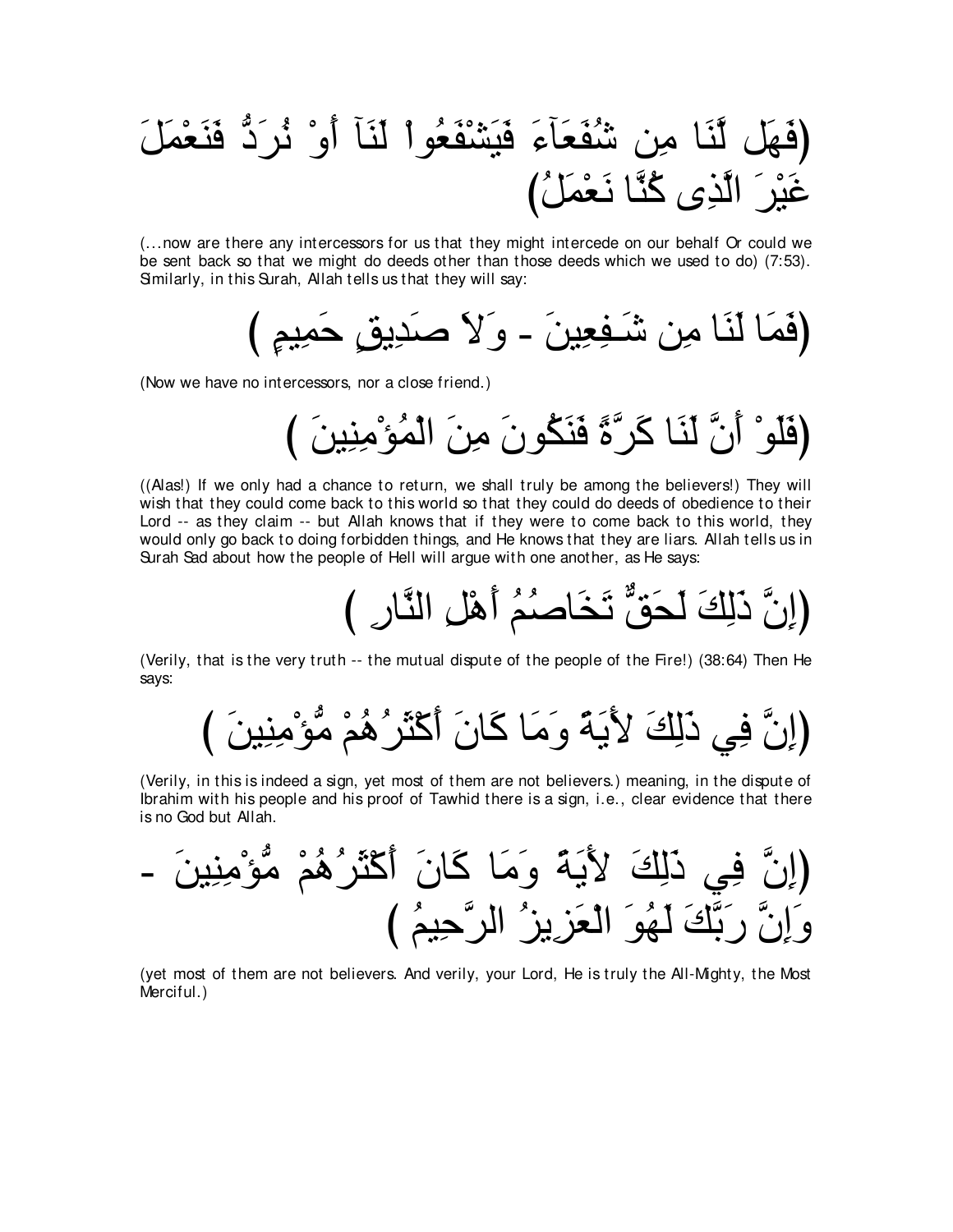∇ユ⊥ワヲ⊥カ∠ぺ ∇ユ⊥ヰ∠ャ ∠メゅ∠ホ ∇ク⌒ま - ∠リΒ⌒ヤ∠シ∇ゲ⊥ヨ∇ャや ∃ゥヲ⊥ル ⊥ュ∇ヲ∠ホ ∇ろ∠よzグ∠ミぴ ∇やヲ⊥ボzゎゅ∠プ - ∀リΒ⌒ョ∠ぺ ∀メヲ⊥シ∠ケ ∇ユ⊥ム∠ャ ヶあル⌒ま - ∠ラヲ⊥ボzわ∠ゎ ∠Ι∠ぺ ∀ゥヲ⊥ル ∇ラ⌒ま ∃ゲ∇ィ∠ぺ ∇リ⌒ョ ⌒ヮ∇Β∠ヤ∠ハ ∇ユ⊥ム⊥ヤ∠⇒∇シ∠ぺ べ∠ョ∠ヱ - ⌒ラヲ⊥バΒ⌒デ∠ぺ∠ヱ ∠ヮzヤャや ∠ヮzヤャや ∇やヲ⊥ボzゎゅ∠プ ∠リΒ⌒ヨ∠ヤ⇒∠バ∇ャや あゆ∠ケ ヴ∠ヤ∠ハ zΙ⌒ま ∠ン⌒ゲ∇ィ∠ぺ び ⌒ラヲ⊥バΒ⌒デ∠ぺ∠ヱ

(105. The people of Nuh denied the Messengers.) (106. When their brother Nuh said to them: "Will you not have Taqwa'') (107. "I am a trustworthy Messenger to you.'') (108. "So have Taqwa of Allah, and obey me.'') (109. "No reward do I ask of you for it; my reward is only from the Lord of all that exists.") (110. "So have Taqwa of Allah, and obey me.")

### **Nuh's preaching to His People, and Their Response**

Here Allah tells us about His servant and Messenger Nuh, peace be upon him, who was the first Messenger sent by Allah to the people of earth after they started to worship idols. Allah sent him to forbid that and to warn people of the consequences of idol worship. But his people belied him and continued their evil practice of worshipping idols besides Allah. Allah revealed that their disbelieving in him was akin to disbelieving in all the Messengers, So Allah said:

∇ユ⊥ワヲ⊥カ∠ぺ ∇ユ⊥ヰ∠ャ ∠メゅ∠ホ ∇ク⌒ま - ∠リΒ⌒ヤ∠シ∇ゲ⊥ヨ∇ャや ∃ゥヲ⊥ル ⊥ュ∇ヲ∠ホ ∇ろ∠よzグ∠ミぴ び ∠ラヲ⊥ボzわ∠ゎ ∠Ι∠ぺ ∀ゥヲ⊥ル

(The people of Nuh belied the Messengers. When their brother Nuh said to them: "Will you not have Taqwa'') meaning, ` do you not fear Allah when you worship others instead of Him'

(إِنَّـِي لَكُمْ رَسُولٌ أَمِينٌ )

(I am a trustworthy Messenger to you.) means, ` I am the Messenger of Allah to you, faithfully fulfilling the mission with which Allah has sent me. I convey the Messages of my Lord to you, and I do not add anything to them or take anything away from them.,



(So have Taqwa of Allah, and obey me. No reward do I ask of you for it;) means, ` I do not want any payment for the advice I give you; I will save my reward for it with Allah. '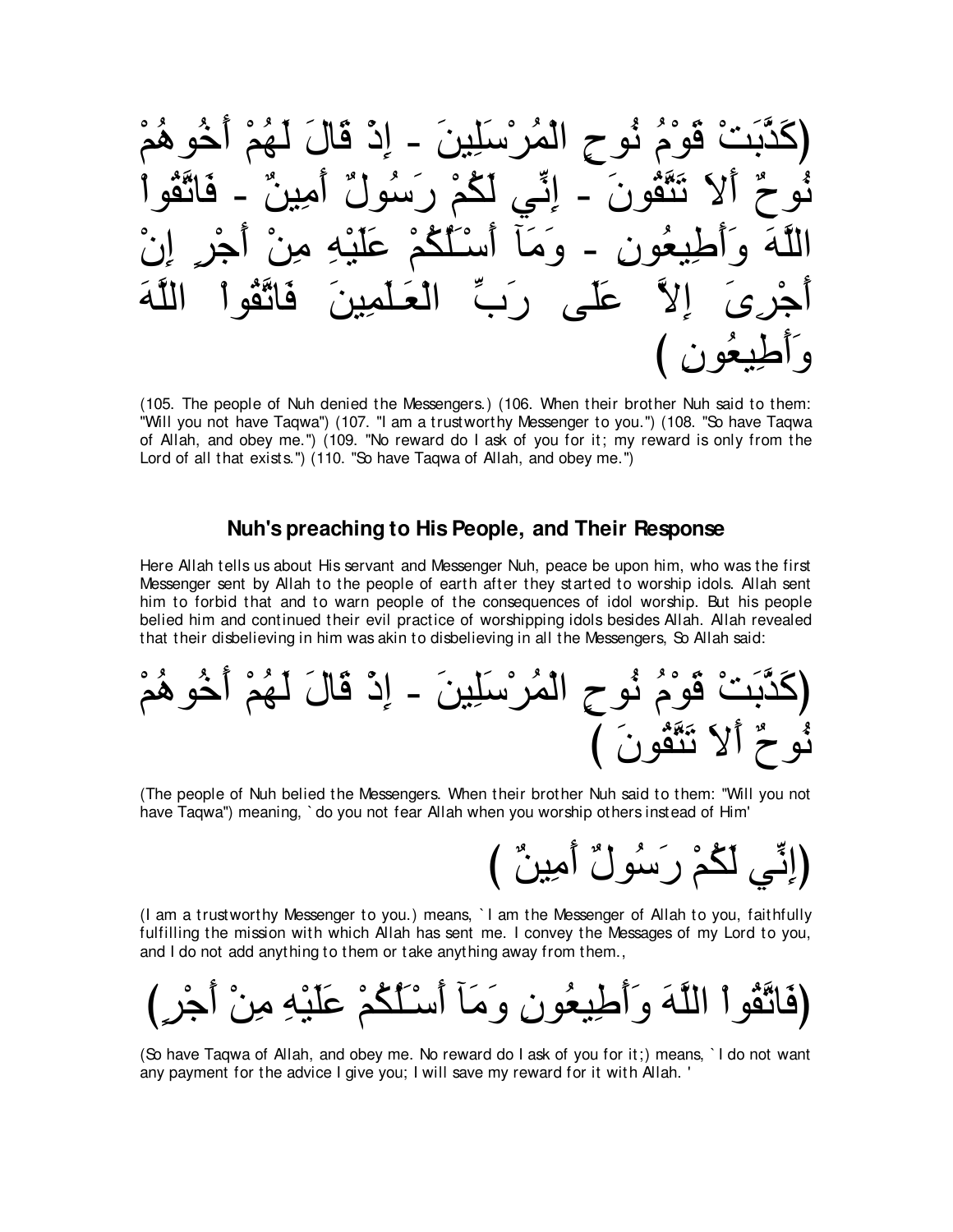(فَاتَّقُو أَ اللَّهَ وَأَطْيِعُونَ )

(So have Taqwa of Allah, and obey me.) It is clear to you that I am telling the truth and that I am faithfully fulfilling the mission with which Allah has entrusted me.'



(111. They said: "Shall we believe in you, when the inferior follow you") (112. He said: "And what knowledge have I of what they used to do") (113. "Their account is only with my Lord, if you could (but) know.") (114. "And I am not going to drive away the believers.") (115. "I am only a plain warner.")

### The Demand of the People of Nuh and His Response

They said: "We do not believe in you, and we will not follow you and become equal to the meanest of the people, who follow you and believe in you, and they are the lowest among us."

(They said: "Shall we believe in you, when the inferior follow you" He said: "And what knowledge have I of what they used to do") meaning, `what does it have to do with me if they follow me No matter what they used to do before, I do not have to check on them and examine their background; all I have to do is accept it if they believe in me; whatever is in their hearts is for Allah to know.'

(Their account is only with my Lord, if you could (but) know. And I am not going to drive away the believers.) It seems that they asked him to drive these people away, then they would follow him, but he refused to do that, and said: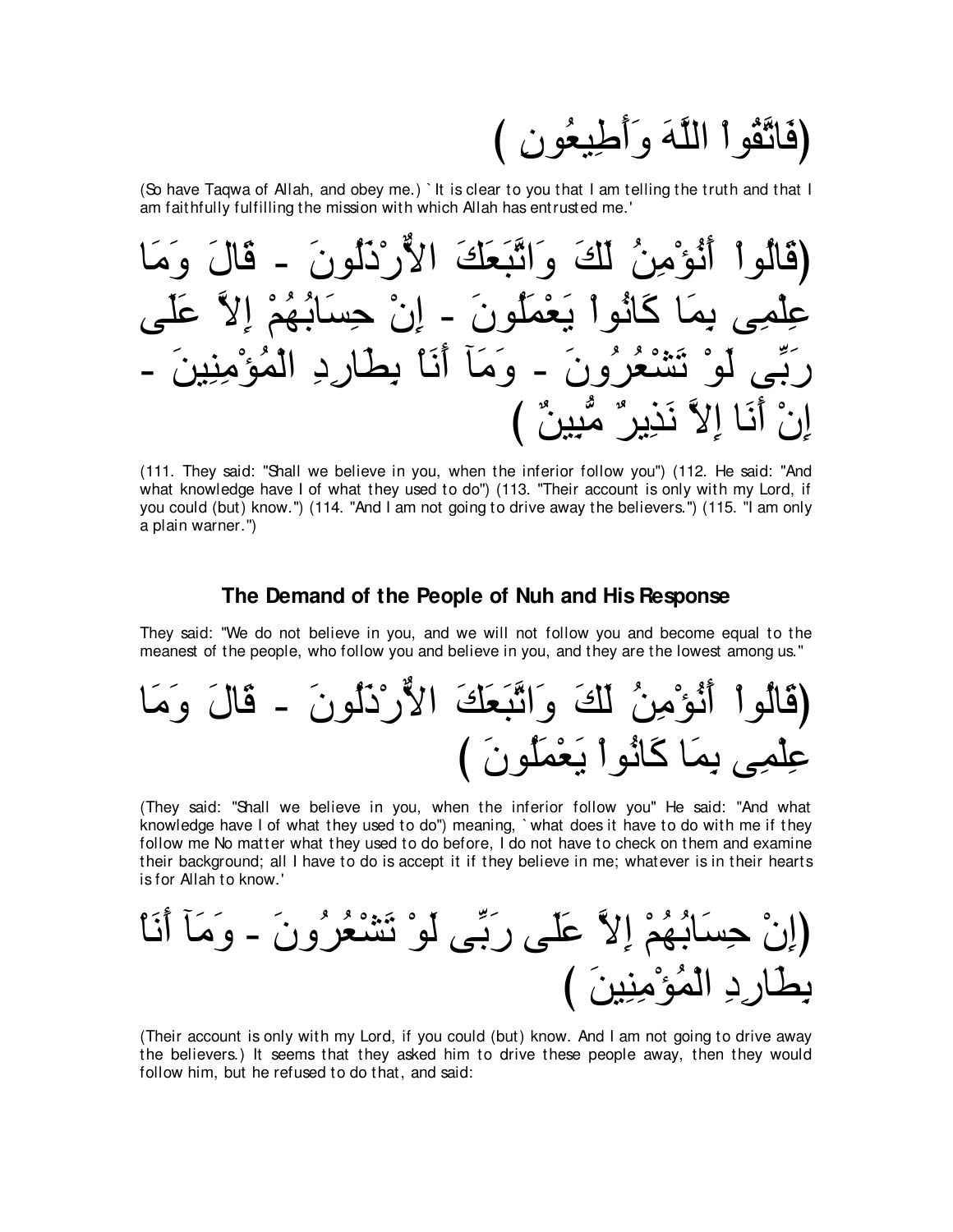# (وَ مَآ أَنَا بِطَارِ دِ الْمُؤْمِنِينَ ۔ اِنْ أَنَا إِلاَّ نَذِيرٍ ٌ مُّبِينٌ

(And I am not going to drive away the believers. I am only a plain warner.) meaning, I have been sent as a warner, and whoever obeys me and follows me and believes in me, then he belongs to me and I to him, whether he is noble or common, upper-class or lower-class.

(قَالُو أَ لَئِنْ لَمْ تَنْتَهِ يِنُو حُ لَتَكُونَنَّ مِنَ اِنٌ قُوْمِي كَدَّبُو نِ - فَاقْتَ المُهُ ه ومن مُعِے مِن عَهُ فِي الْفُلْكِ الْمَشْحُونِ -ِ آگ كَ لأَيَّةً وَمَا كَانَ أَكْثَرُ لَّهُوَ الْعَزِيزُ الرَّحِيمُ )

(116. They said: "If you cease not, O Nuh you will surely be among those stoned.") (117. He said: "My Lord! Verily, my people have denied me.") (118. "Therefore judge You between me and them, and save me and those of the believers who are with me.") (119. And We saved him and those with him in the laden ship.) (120. Then We drowned the rest thereafter.) (121. Verily, in this is indeed a sign, yet most of them are not believers.) (122. And verily your Lord, He is indeed the All-Mighty, the Most Merciful.)

## His People's Threat, Nuh's Prayer against Them, and Their **Destruction**

Nuh stayed among his people for a long time, calling them to Allah night and day, in secret and openly. The more he repeated his call to them, the more determined were they to cling to their extreme disbelief and resist his call. In the end, they said:

(لَئِنْ لَمْ تَنْتَهِ يِنُو حُ لَتَكُونَنَّ مِنَ الْمُرْجُومِينَ)

(If you cease not, O Nuh you will surely be among those stoned.) meaning, `if you do not stop calling us to your religion,'

(لَتَكُونَنَّ مِنَ الْمُرْجُومِينَ)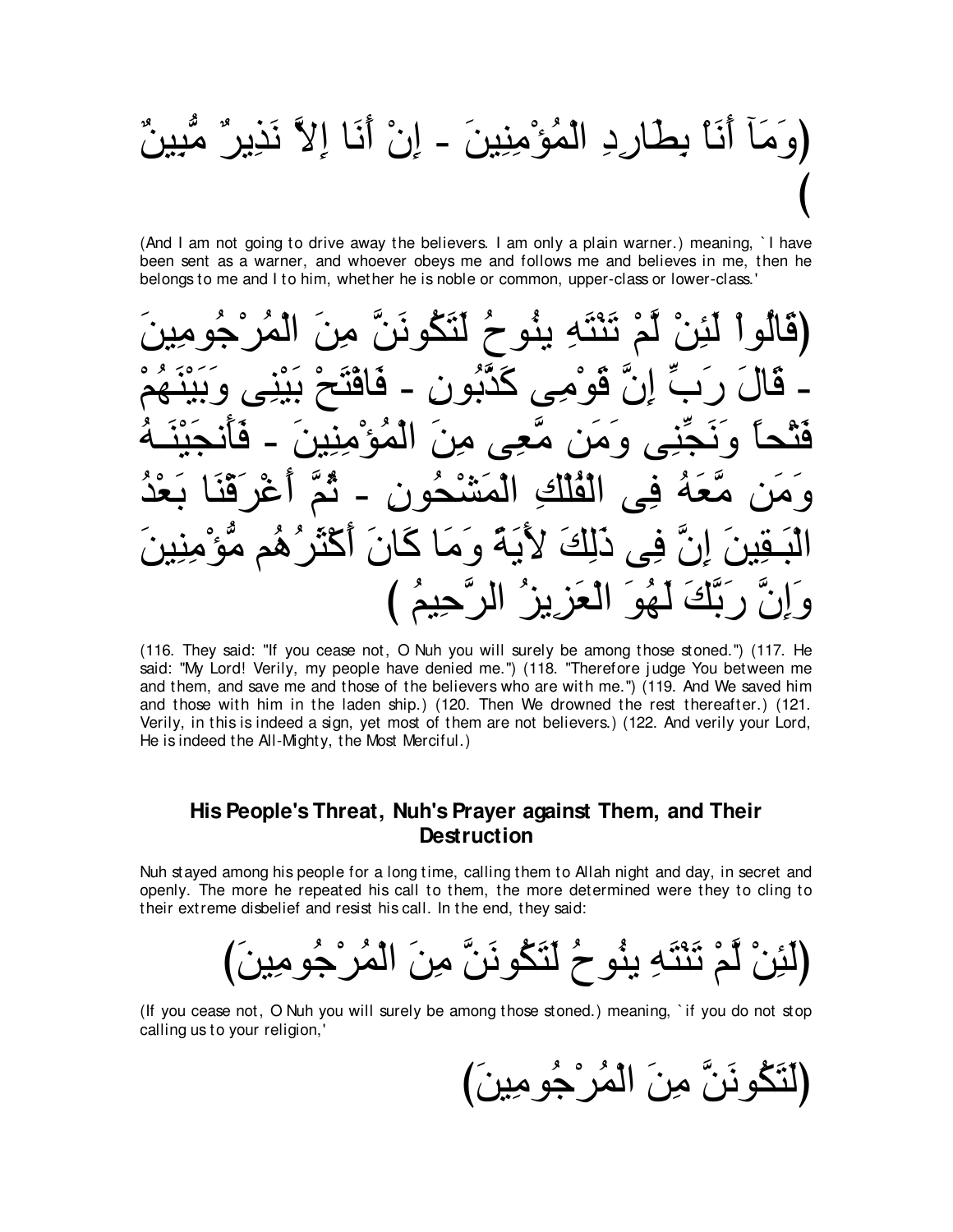(you will surely be among those stoned.) meaning, `we will stone you.' At that point, he prayed against them, and Allah responded to his prayer. Nuh said:

(My Lord! Verily, my people have denied me. Therefore judge You between me and them.) This is like the Ayah:

(Then he invoked his Lord (saying): "I have been overcome, so help (me)!")(54:10) And Allah says here:



(And We saved him and those with him in the laden ship. Then We drowned the rest thereafter.) The "laden ship" is one that is filled with cargo and the couples, one pair from every species, that were carried in it. This Ayah means: `We saved Nuh and all of those who followed him, and We drowned those who disbelieved in him and went against his commands, all of them.'

(Verily, in this is indeed a sign, yet most of them are not believers. And verily your Lord, He is indeed the All-Mighty, the Most Merciful.)

عَادٌ الْمُر ْسَلِينَ - إِذْ قَالَ لَهُمْ أَخُو هُمْ هُو دٌ ائیے لگٹر رسولٌ أَسْأَلُكُمْ عَلَيْهِ مِنْ رَبِّ الْعَلّْمِينَ أَتَبْنُونَ ريع ءاية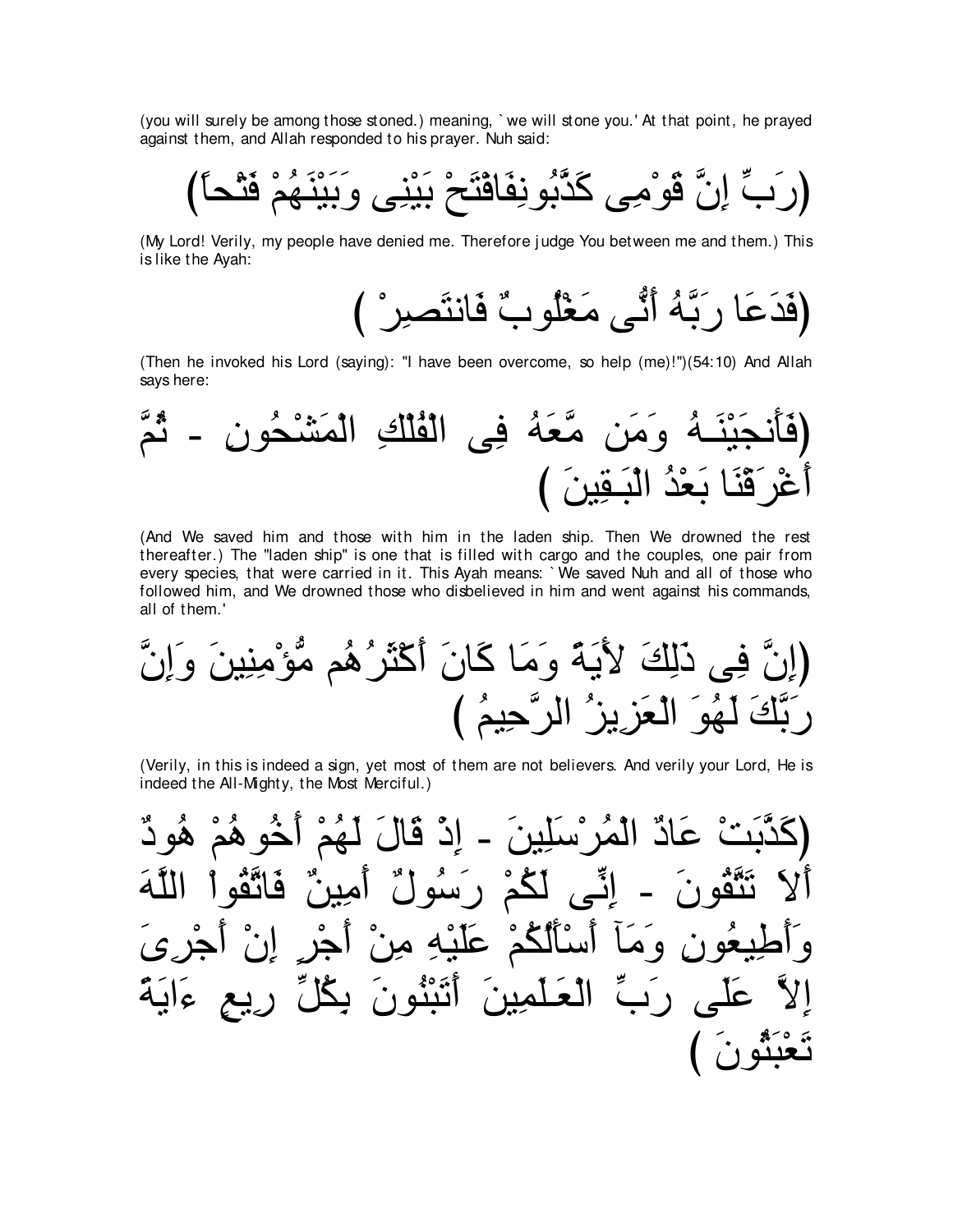∇ユ⊥わ∇ゼ∠ト∠よ や∠ク⌒ま∠ヱ - ∠ラヱ⊥ギ⊥ヤ∇ガ∠ゎ ∇ユ⊥ムzヤ∠バ∠ャ ∠ノ⌒ルゅ∠ダ∠ョ ∠ラヱ⊥グ⌒ガzわ∠ゎ∠ヱぴ ン⌒グzャや ∇やヲ⊥ボzゎや∠ヱ ⌒ラヲ⊥バΒ⌒デ∠ぺ∠ヱ ∠ヮzヤャや ∇やヲ⊥ボzゎゅ∠プ ∠リΑ⌒ケゅzら∠ィ ∇ユ⊥わ∇ゼ∠ト∠よ ∃ろ⇒zレ∠ィ∠ヱ ∠リΒ⌒レ∠よ∠ヱ ∃ユ⇒∠バ∇ル∠ほ⌒よ ∇ユ⊥ミzギ∠ョ∠ぺ ∠ラヲ⊥ヨ∠ヤ∇バ∠ゎ ゅ∠ヨ⌒よ ∇ユ⊥ミzギ∠ョ∠ぺ び ∃ユΒ⌒ヌ∠ハ ∃ュ∇ヲ∠Α ∠ゆや∠グ∠ハ ∇ユ⊥ム∇Β∠ヤ∠ハ ⊥フゅ∠カ∠ぺ ヴあル⌒ま ∃ラヲ⊥Β⊥ハ∠ヱ

(123. ` Ad denied the Messengers.) (124. When their brother Hud said to them: "Will you not have Taqwa") (125. "Verily, I am a trustworthy Messenger to you.") (126. "So, have Taqwa of Allah, and obey me.'') (127. "No reward do I ask of you for it; my reward is only from the Lord of all that exists.") (128. "Do you build on every Ri` an Ayah for your amusement") (129. "And do you get for yourselves Masani` as if you will live therein forever'') (130. "And when you seize (somebody), seize you (him) as tyrants'') (131. "So have Taqwa of Allah, and obey me.'') (132. "And have Taqwa of Him, fear Him Who has aided you with all (good things) that you know.'') (133. "He has aided you with cattle and children.'') (134. "And gardens and springs.'') (135. "Verily, I fear for you the torment of a Great Day.'')

### **Hud's preaching to His People ` Ad**

Here Allah tells us about His servant and Messenger Hud, when he called his people ` Ad. His people used to live in the Ahqaf, curved sand-hills near Hadramawt, on the borders of Yemen. They lived after the time of Nuh, as Allah says in Surat Al-A' raf:

∃ゥヲ⊥ル ⌒ュ∇ヲ∠ホ ⌒ギ∇バ∠よ リ⌒ョ ∠¬べ∠ヘ∠ヤ⊥カ ∇ユ⊥ム∠ヤ∠バ∠ィ ∇ク⌒ま ∇やヱ⊥ゲ⊥ミクや∠ヱぴ び⇔る∠ト∇ジ∠よ ⌒ペ∇ヤ∠ガ∇ャや ヴ⌒プ ∇ユ⊥ミ∠キや∠コ∠ヱ

(And remember that He made you successors after the people of Nuh and increased you amply in stature) (7:69). This refers to the fact that they were physically strong and well-built, and very violent, and very tall; they had also been given a great deal of provisions, wealth, gardens, rivers, sons, crops and fruits. Yet despite all of that, they worshipped others besides Allah. So Allah sent Hud, one of their own, as a Messenger bringing them good news and delivering warnings. He called them to worship Allah alone, and he warned them of Allah's wrath and punishment if they were to go against him and treating him harshly. He said to them, as Nuh had said to his people:

# (أَتَبْثُونَ بِكُلِّ رِيعٍ ءَايَةً تَعْبَثُونَ )

(Do you build on every Ri` an Ayah for your amusement) The scholars of Tafsir differed over the meaning of the word Ri` . In brief, they said that it refers to an elevated location at a wellknown crossroads, where they would build a huge, dazzling, sturdy structure, this is why he said: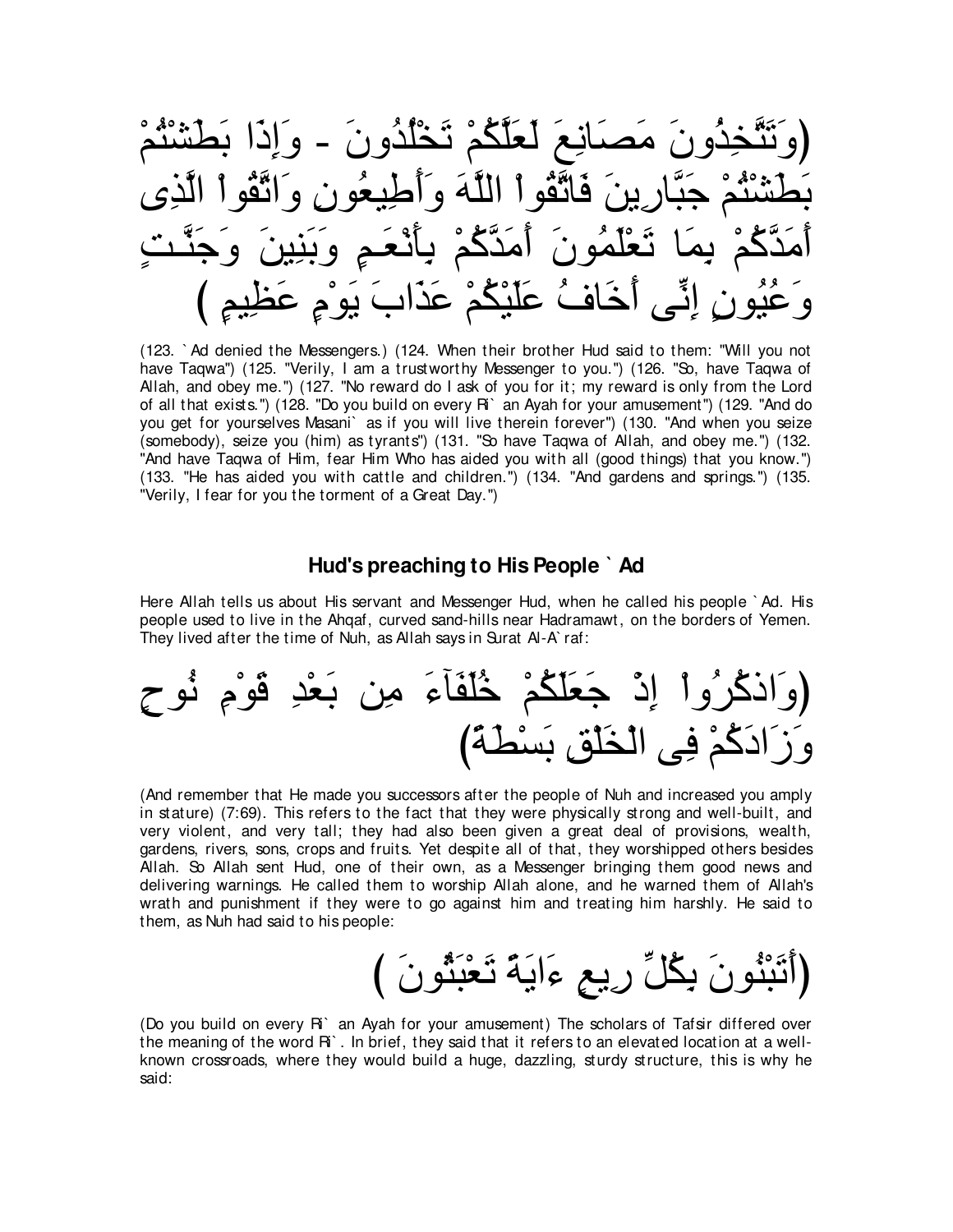(أَتَبْنُونَ بِكُلِّ رِيعٍ ءَايَةً)

(Do you build on every R<sup>o</sup> an Ayah) i.e., a well-known landmark,



(for your amusement) meaning, 'you are only doing that for the purpose of frivolity, not because you need it, but for fun and to show off your strength.' So their Prophet, peace be upon him, denounced them for doing that, because it was a waste of time and exhausted people's bodies for no purpose, and kept them busy with something that was of no benefit in this world or the next. He said:

(And do you get for yourselves Masani) as if you will live therein forever) Mujahid said, "This means for tresses built up strong and high and structures that are built to last."

(لَعَلَّكُمْ تَخْلُدُونَ)

(as if you will live therein forever) means, `so that you may stay there forever, but that is not going to happen, because they will eventually cease to be, just as happened in the case of those who came before you.'

(And when you seize (somebody), seize you (him) as tyrants) They are described as being strong, violent and tyrannical.

(فَاتَّقُواْ اللَّهَ وَأَطِيعُونِ )

(So, have Tagwa of Allah, and obey me.) `Worship your Lord and obey your Messenger.' Then Hud began reminding them of the blessings that Allah had bestowed upon them. He said:

(And have Tagwa of Him, Who has aided you with all that you know. He has aided you with cattle and children, and gardens and springs. Verily, I fear for you the torment of a Great Day.)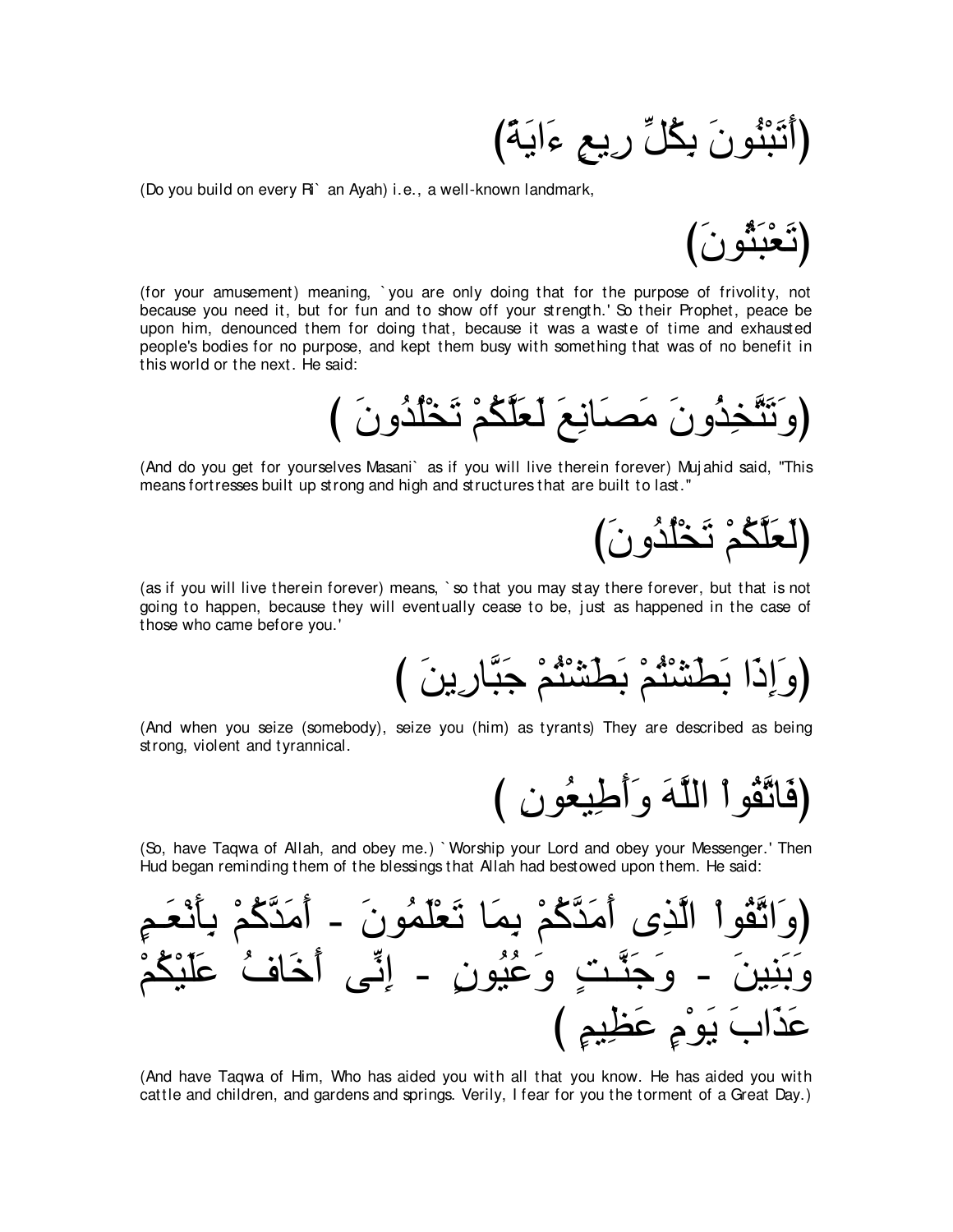meaning, `if you disbelieve and oppose (your Prophet).' So he called them to Allah with words of encouragement and words of warning, but it was to no avail.

(136. They said: "It is the same to us whether you preach or be not of those who preach.") (137. "This is no other than Khuluq of the ancients,") (138. "And we are not going to be punished.") (139. So they denied him, and We destroyed them. Verily, in this is indeed a sign, yet most of them are not believers.) (140. And verily your Lord, He is indeed the Almighty, the Most Merciful.)

### The Response of the People of Hud, and Their Punishment

Allah tells us how the people of Hud responded to him after he had warned them, encouraged them, and clearly explained the truth to them.

(They said: "It is the same to us whether you preach or be not of those who preach.") meaning, 'we will not give up our ways.'

(And we shall not leave our gods for your (mere) saying! And we are not believers in you) (11:53). This is how it was, as Allah says: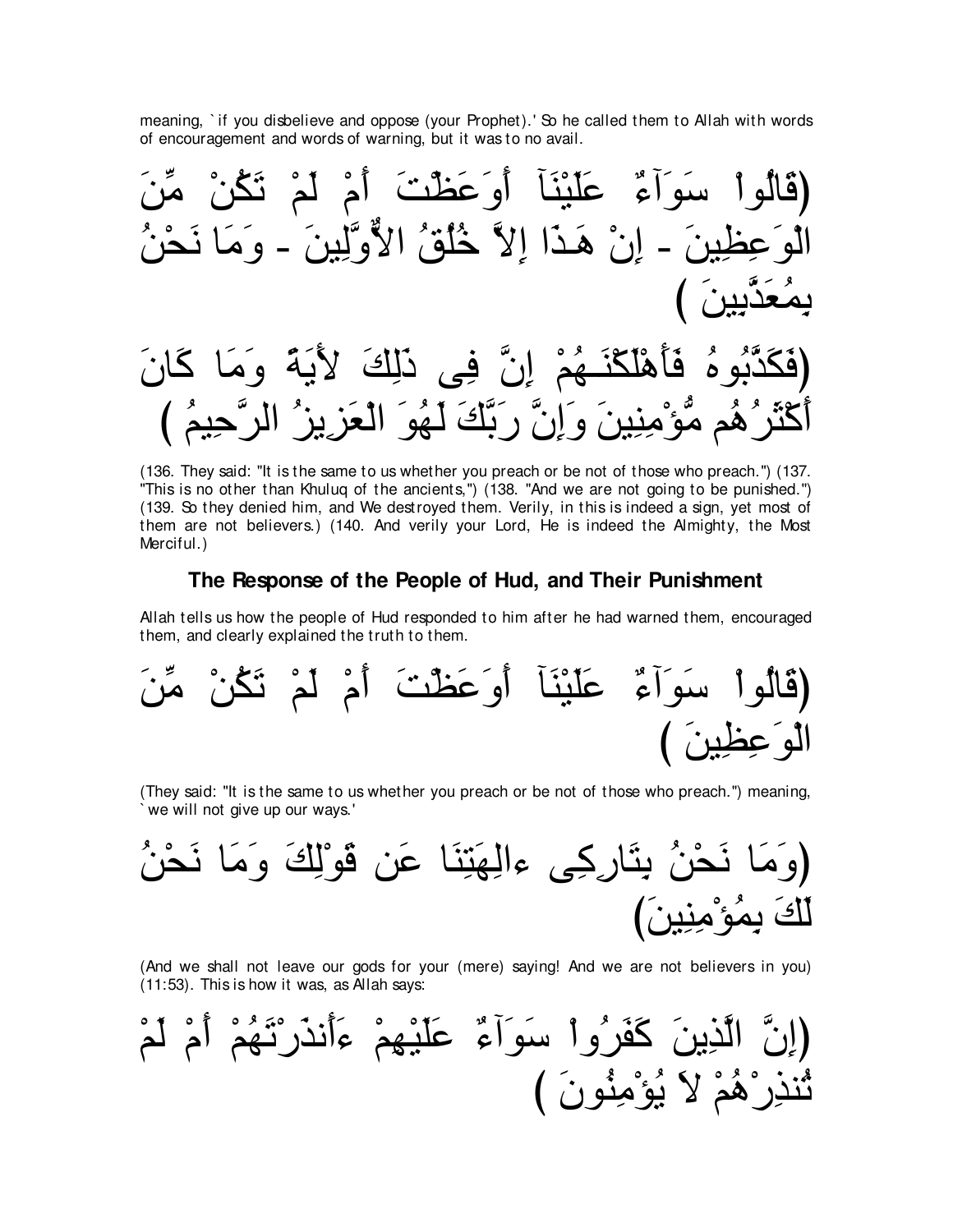(Verily, those who disbelieve, it is the same to them whether you warn them or do not warn them, they will not believe) (2:6).

び ∠ラヲ⊥レ⌒ョ∇ぽ⊥Α ∠Ι ∠マあよ∠ケ ⊥る∠ヨ⌒ヤ∠ミ ∇ユ⌒ヰ∇Β∠ヤ∠ハ ∇ろzボ∠ェ ∠リΑ⌒グzャや zラ⌒まぴ

(Truly, those, against whom the Word of your Lord has been j ustified, will not believe) (10:96- 97). And they said:

(إِنْ هَـٰذَا إِلاَّ خُلُقُ الأَوَّلِينَ )

(This is no other than Khuluq of the ancients.) Some scholars read this: "Khalq''. According to Ibn Mas` ud and according to ` Abdullah bin ` Abbas -- as reported from Al-` Awfi -- and ` Alqamah and Muj ahid, they meant, "What you have brought to us is nothing but the tales (Akhlaq) of the ancients.'' This is like what the idolators of Quraysh said:



(And they say: "Tales of the ancients, which he has written down, and they are dictated to him morning and afternoon.") (25:5) And Allah said:

⊥ロや∠ゲ∠わ∇プや ∀マ∇プ⌒ま zΙ⌒ま や∠グ⇒∠ワ ∇ラ⌒ま ∇やヱ⊥ゲ∠ヘ∠ミ ∠リΑ⌒グzャや ∠メゅ∠ホ∠ヱぴ ⇔ゅヨ∇ヤ⊥ニ やヱ⊥¬べ∠ィ ∇ギ∠ボ∠プ ∠ラヱ⊥ゲ∠カや∠¬ ∀ュ∇ヲ∠ホ ⌒ヮ∇Β∠ヤ∠ハ ⊥ヮ∠ルゅ∠ハ∠ぺ∠ヱ び∠リΒ⌒ャzヱxΙや ⊥ゲΒ⌒ト⇒∠シ∠ぺ ∇やヲ⊥ャゅ∠ホ∠ヱ ⇔やケヱ⊥コ∠ヱ

(Those who disbelieve say: "This is nothing but a lie that he has invented, and others have helped him in it. In fact, they have produced an injustice and a lie.'' And they say: "Tales of the ancients...'') (25:4-5)

⊥ゲΒ⌒ト⇒∠シ∠ぺ ∇やヲ⊥ャゅ∠ホ ∇ユ⊥ムぁよ∠ケ ∠メ∠ゴル∠ぺ へ∠クゅzョ ∇ユ⊥ヰ∠ャ ∠モΒ⌒ホ や∠ク⌒ま∠ヱぴ び ∠リΒ⌒ャzヱxΙや

(And when it is said to them: "What is it that your Lord has sent down'' They say: "Tales of the ancient!'') (16:24). Some other scholars recited it,

(إِنْ هَـٰذَا إِلاَّ خُلُقُ الأَوَّلِينَ )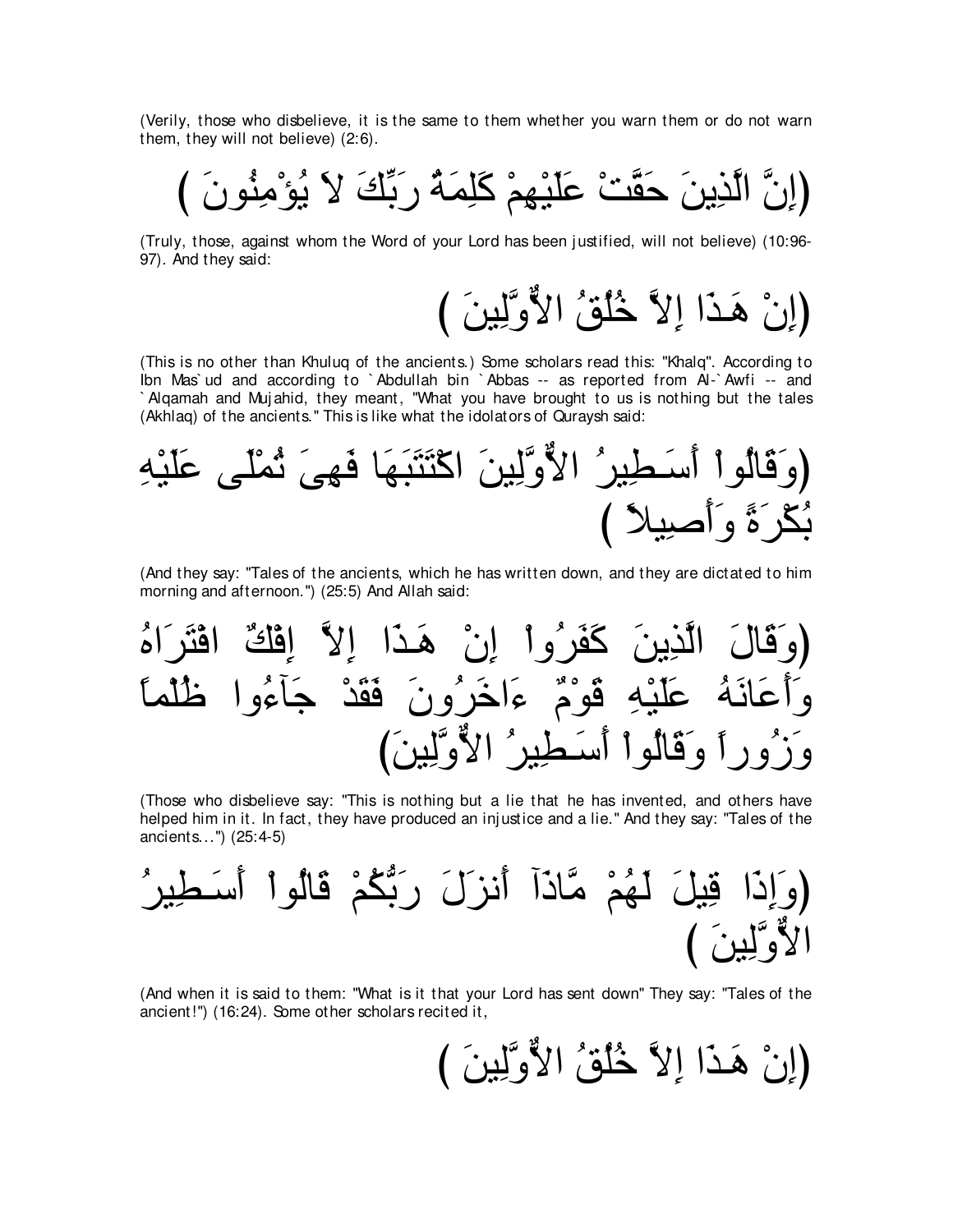(This is no other than Khuluq of the ancients,) "as Khuluq,'' meaning their religion. What they were following was the religion of the ancients, their fathers and grandfathers, as if they were saying: "We are following them, we will live as they lived and die as they died, and there will be no resurrection and no j udgement.'' Hence they said:

(وَمَا نَحْنُ بِمُعَدَّبِينَ )

(And we are not going to be punished.) Allah's saying;

(فَكَدَّبُو هُ فَأَهْلَكَذَ مُحْ)

(So they denied him, and We destroyed them.) meaning, they continued to disbelieve and stubbornly oppose Allah's Prophet Hud, so Allah destroyed them. The means of their destruction has been described in more than one place in the Qur'an: Allah sent against them a strong and furious wind, i.e., a fiercely blowing wind that was intensely cold. Thus the means of their destruction was suited to their nature, for they were the strongest and fiercest of people, so Allah overpowered them with something that was even stronger and fiercer than them, as Allah says:

び ⌒キゅ∠ヨ⌒バ∇ャや ⌒れや∠ク ∠ュ∠ケ⌒ま - ∃キゅ∠バ⌒よ ∠マぁよ∠ケ ∠モ∠バ∠プ ∠ブ∇Β∠ミ ∠ゲ∠ゎ ∇ユ∠ャ∠ぺぴ

(Have you not seen how your Lord dealt with ` Ad of Iram Possesors of the pillars) (89:6-7). This refers to the former ` Ad, as Allah says:

(وَ أَنَّهُ أَهْلَكَ عَاداً الأَّولِّي )

(And that it is He Who destroyed the former ` Ad) (53:50). They were descendents of Iram bin Sam bin Nuh,

(ذَاتِ الْعِمَادِ)

(Possesors of the pillars) They used to live among pillars. Those who claim that Iram was a city take this idea from Isra'iliyyat narrations, from the words of Ka` b and Wahb, but there is no real basis for that. Allah says:

(الَّتِي لَمْ يُخْلُقْ مِثْلُهَا فِي الْبِلَـدِ )

(The like of which were not created in the land) (89:8). meaning, nothing like this tribe was created in terms of might, power and tyranny. If what was meant was a city, it would have said, "The like of which was not built in the land." And Allah says: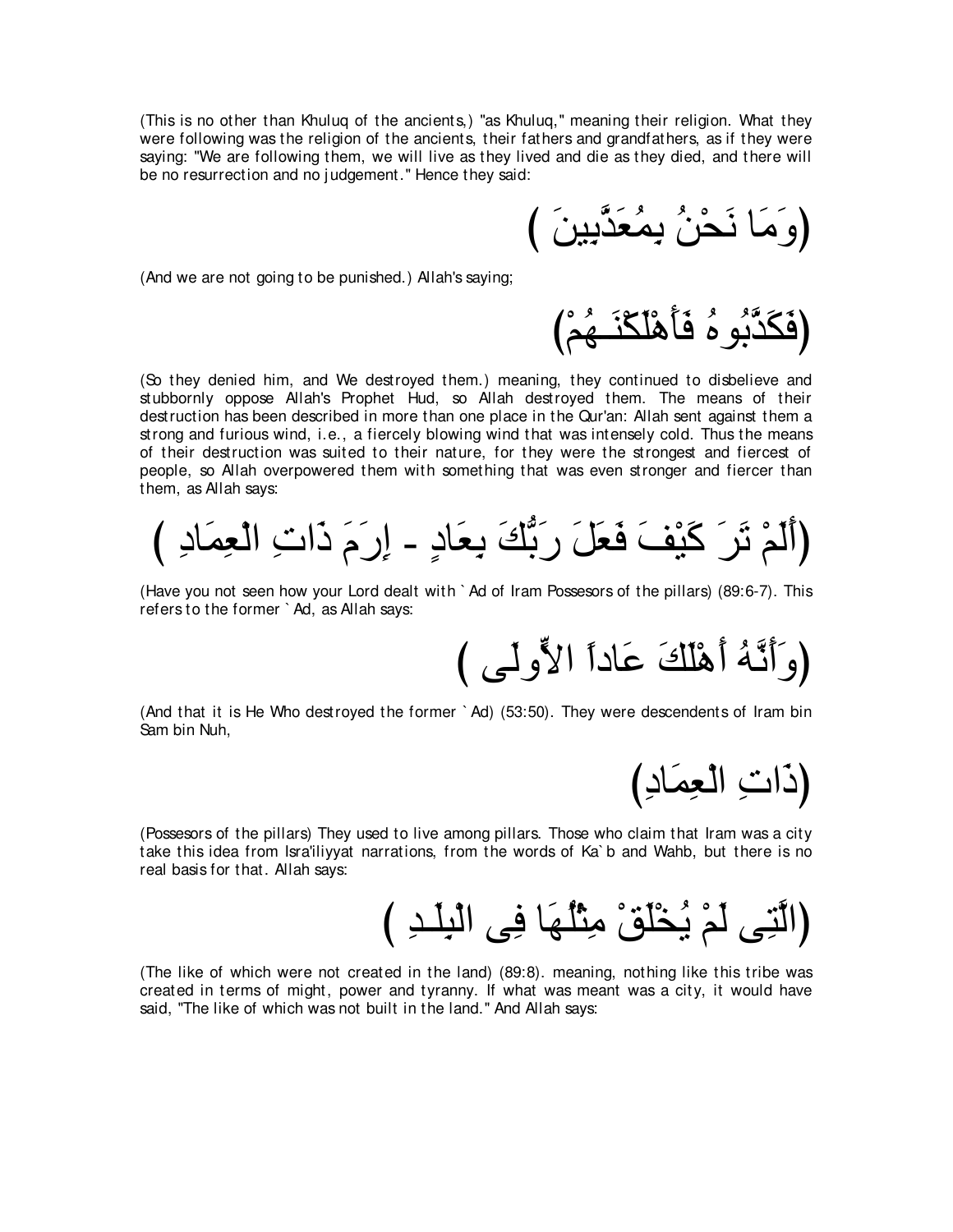(فَأَمَّا عَادٌ فَاسُتَكَبرُواٌ في الأُرُضِ يغَبُرِ الُحَقِّ
$$
\vec{\boldsymbol{\xi}}_{\boldsymbol{\xi}} = \frac{1}{2} \left( \sum_{i=1}^{n} \hat{\boldsymbol{\xi}}_{\boldsymbol{\xi}} - \sum_{i=1}^{n} \hat{\boldsymbol{\xi}}_{\boldsymbol{\xi}} - \sum_{i=1}^{n} \hat{\boldsymbol{\xi}}_{\boldsymbol{\xi}} - \sum_{i=1}^{n} \hat{\boldsymbol{\xi}}_{\boldsymbol{\xi}} - \sum_{i=1}^{n} \hat{\boldsymbol{\xi}}_{\boldsymbol{\xi}} - \sum_{i=1}^{n} \hat{\boldsymbol{\xi}}_{\boldsymbol{\xi}} - \sum_{i=1}^{n} \hat{\boldsymbol{\xi}}_{\boldsymbol{\xi}} - \sum_{i=1}^{n} \hat{\boldsymbol{\xi}}_{\boldsymbol{\xi}} - \sum_{i=1}^{n} \hat{\boldsymbol{\xi}}_{\boldsymbol{\xi}} - \sum_{i=1}^{n} \hat{\boldsymbol{\xi}}_{\boldsymbol{\xi}} - \sum_{i=1}^{n} \hat{\boldsymbol{\xi}}_{\boldsymbol{\xi}} - \sum_{i=1}^{n} \hat{\boldsymbol{\xi}}_{\boldsymbol{\xi}} - \sum_{i=1}^{n} \hat{\boldsymbol{\xi}}_{\boldsymbol{\xi}} - \sum_{i=1}^{n} \hat{\boldsymbol{\xi}}_{\boldsymbol{\xi}} - \sum_{i=1}^{n} \hat{\boldsymbol{\xi}}_{\boldsymbol{\xi}} - \sum_{i=1}^{n} \hat{\boldsymbol{\xi}}_{\boldsymbol{\xi}} - \sum_{i=1}^{n} \hat{\boldsymbol{\xi}}_{\boldsymbol{\xi}} - \sum_{i=1}^{n} \hat{\boldsymbol{\xi}}_{\boldsymbol{\xi}} - \sum_{i=1}^{n} \hat{\boldsymbol{\xi}}_{\boldsymbol{\xi}} - \sum_{i=1}^{n} \hat{\boldsymbol{\xi}}_{\boldsymbol{\xi}} - \sum_{i=1}^{n} \hat{\boldsymbol{\xi}}_{\boldsymbol{\xi}} - \sum_{i=1}^{n} \hat{\boldsymbol{\xi}}_{\boldsymbol{\xi}} - \sum_{i=1}^{n} \hat{\boldsymbol{\xi}}_{\boldsymbol{\xi}} - \sum_{i=1}^{n} \hat{\boldsymbol{\xi}}_{\boldsymbol{\xi}} - \sum_{i=1}^{n} \hat{\boldsymbol{\xi}}_{\boldsymbol{\xi}} - \sum_{i=1}^{n} \hat{\boldsymbol{\xi}}_{\boldsymbol{\xi}} - \sum_{i=1}^{n
$$

(As for ` Ad, they were arrogant in the land without right, and they said: "Who is mightier than us in strength'' See they not that Allah Who created them was mightier in strength than them. And they used to deny Our Ayat!) (41:15) And Allah says:

(وَأَمَّا عَادٌ فَأَهْلِكُواْ بِرِيحٍ صَرْصَرٍ عَاتِيَةٍ )

(And as for ` Ad, they were destroyed by a furious violent wind!) until His saying:

(حُسُوماً)

(in succession) (69:6-7) meaning, consecutively (i.e., seven nights and eight days).

∃モ∇ガ∠ル ⊥コゅ∠イ∇ハ∠ぺ ∇ユ⊥ヰzル∠ほ∠ミ ヴ∠ハ∇ゲ∠タ ゅ∠ヰΒ⌒プ ∠ュ∇ヲ∠ボ∇ャや ン∠ゲ∠わ∠プぴ び∃る∠Α⌒ヱゅ∠カ

(so that you could see men lying overthrown (destroyed), as if they were hollow trunks of date palms!) (69:7) means, they were left as headless bodies, because the wind would come and carry one of them, then drop him on his head, so that his brains were spilled out, his head was broken and he was thrown aside, as if they were uprooted stems of date-palms. They used to build fortresses in the mountains and caves, and they dug ditches half as deep as a man is tall, but that did not help them against the command of Allah at all.

び⊥ゲzカ∠ぽ⊥Α ∠Ι ∠¬べ∠ィ や∠ク⌒ま ⌒ヮzヤャや ∠モ∠ィ∠ぺ zラ⌒まぴ

(Verily, the term given by Allah, when it comes, cannot be delayed) (71:4). Allah says here:

び∇ユ⊥ヰ⇒∠レ∇ム∠ヤ∇ワ∠ほ∠プ ⊥ロヲ⊥よzグ∠ム∠プぴ

(So they denied him, and We destroyed them.)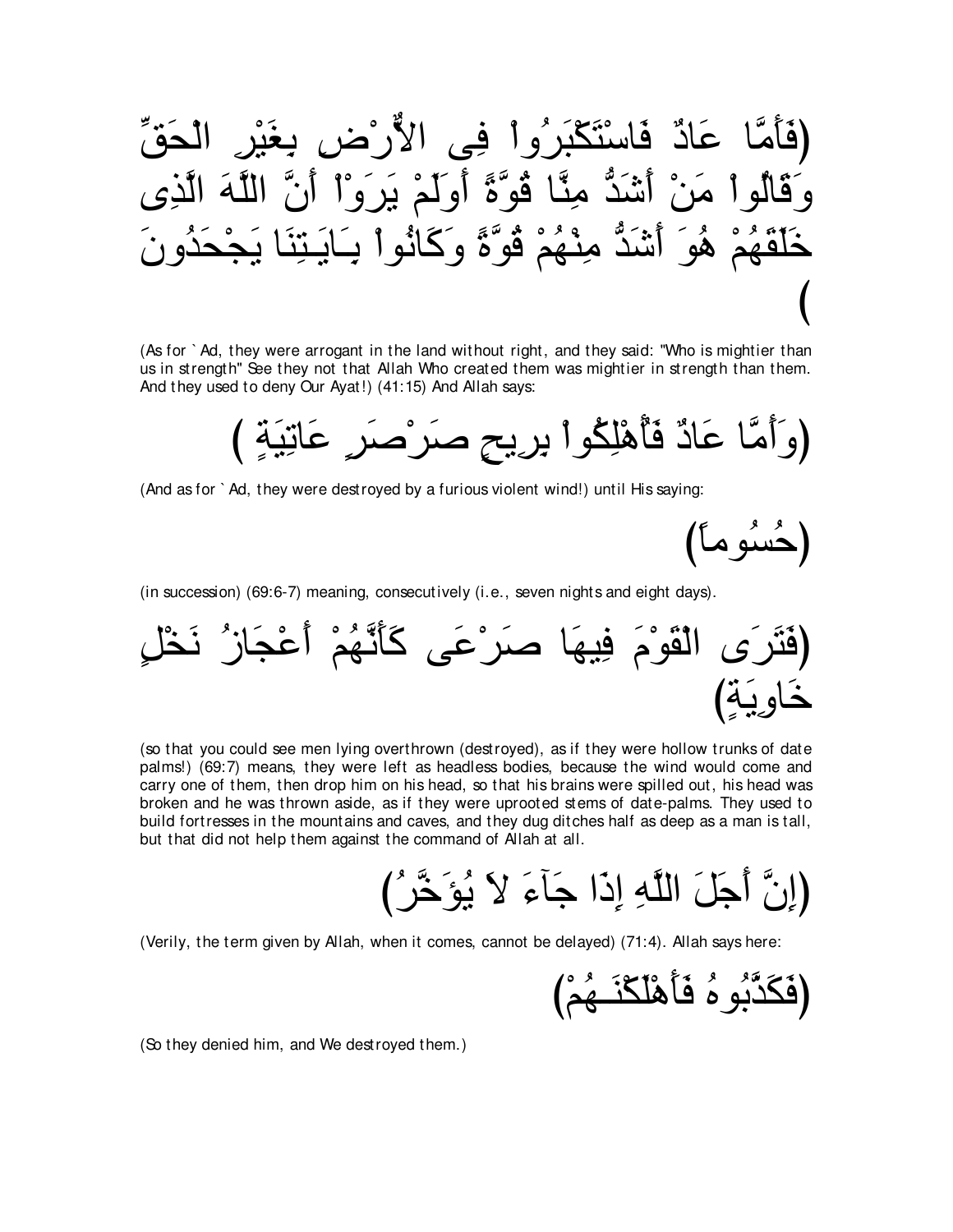∇ユ⊥ワヲ⊥カ∠ぺ ∇ユ⊥ヰ∠ャ ∠メゅ∠ホ ∇ク⌒ま - ∠リΒ⌒ヤ∠シ∇ゲ⊥ヨ∇ャや ⊥キヲ⊥ヨ∠を ∇ろ∠よzグ∠ミぴ ∠ヮzヤャや ∇やヲ⊥ボzゎゅ∠プ ∀リΒ⌒ョ∠ぺ ∀メヲ⊥シ∠ケ ∇ユ⊥ム∠ャ ヴあル⌒ま ∠ラヲ⊥ボzわ∠ゎ Ι∠ぺ ∀ウ⌒ヤ⇒∠タ ∠ン⌒ゲ∇ィ∠ぺ ∇ラ⌒ま ∃ゲ∇ィ∠ぺ ∇リ⌒ョ ⌒ヮ∇Β∠ヤ∠ハ ∇ユ⊥ム⊥ヤ∠⇒∇シ∠ぺ べ∠ョ∠ヱ ⌒ラヲ⊥バΒ⌒デ∠ぺ∠ヱ び ∠リΒ⌒ヨ∠ヤ⇒∠バ∇ャや あゆ∠ケ ヴ∠ヤ∠ハ zΙ⌒ま

(141. Thamud denied the Messengers.) (142. When their brother Salih said to them: "Will you not have Taqwa'') (143. "I am a trustworthy Messenger to you.'') (144. "So, have Taqwa of Allah, and obey me.") (145. "No reward do I ask of you for it; my reward is only from the Lord of AI-` Alamin.'')

### **Salih and the People of Thamud**

Here Allah tells us about His servant and Messenger Salih, whom He sent to his people Thamud. They were Arabs living in the city of Al-Hijr -- which is between Wadi Al-Qura and Greater Syria. Their location is well known. In our explanation of Surat Al-A` raf, we mentioned the Hadiths which tell how the Messenger of Allah passed by their dwelling place when he wanted to launch a raid on Syria. He went as far as Tabuk, then he went back to Al-Madinah to prepare himself for the campaign. Thamud came after ` Ad and before Ibrahim, peace be upon him. Their Prophet Salih called them to Allah, to worship Him alone with no partner or associate, and to obey whatever commands were conveyed to them, but they refused, rej ecting him and opposing him. He told them that he did not seek any reward from them for his call to them, but that he would seek the reward for that with Allah. Then he reminded them of the blessings of Allah.

∃ろ⇒zレ∠ィ ヴ⌒プ - ∠リΒ⌒レ⌒ョや∠¬ べ∠レ⊥ワゅ∠ワ ゅ∠ョ ヴ⌒プ ∠ラヲ⊥ミ∠ゲ∇わ⊥ゎ∠ぺぴ - ∀ユΒ⌒ツ∠ワ ゅ∠ヰ⊥バ∇ヤ∠デ ∃モ∇ガ∠ル∠ヱ ∃ネヱ⊥ケ⊥コ∠ヱ - ∃ラヲ⊥Β⊥ハ∠ヱ ∠ヮzヤャや ∇やヲ⊥ボzゎゅ∠プ ∠リΒ⌒ワ⌒ゲ⇒∠プ ⇔ゅゎヲ⊥Β⊥よ ⌒メゅ∠ら⌒イ∇ャや ∠リ⌒ョ ∠ラヲ⊥わ⌒エ∇レ∠ゎ∠ヱ ∠リΑ⌒グzャや ∠リΒ⌒プ⌒ゲ∇ジ⊥ヨ∇ャや ∠ゲ∇ョ∠ぺ ∇やヲ⊥バΒ⌒ト⊥ゎ ∠Ι∠ヱ ⌒ラヲ⊥バΒ⌒デ∠ぺ∠ヱ び ∠ラヲ⊥エ⌒ヤ∇ダ⊥Α ∠Ι∠ヱ ⌒チ∇ケxΙや ヴ⌒プ ∠ラヱ⊥ギ⌒ジ∇ヘ⊥Α

(146. "Will you be left secure in that which you have here'') (147. "In gardens and springs.'') (148. "And crops and date palms with soft clusters.'') (149. "And you hew out in the mountains, houses with great skill.'') (150. "So, have Taqwa of Allah, and obey me.'') (151. "And follow not the command of the extravagant,'') (152. Who make mischief in the land, and reform not.'')

### **A Reminder to Them of their Circumstances and the Blessings**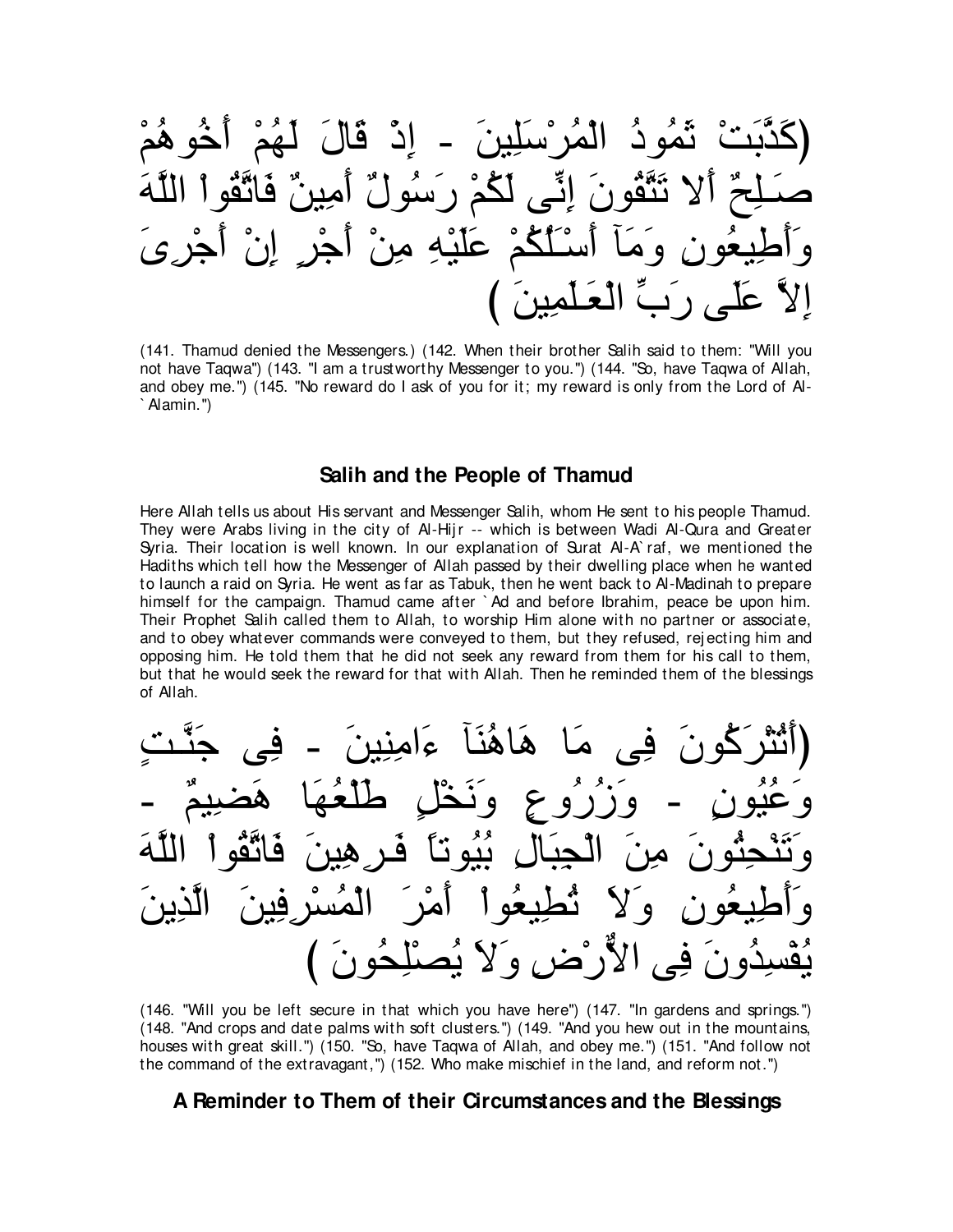They enj oyed Salih preached to them, warning them that the punishment of Allah could overtake them and reminding them of the blessings that Allah had bestowed upon them, by giving them ample provision and making them safe from all kinds of dangers, giving them gardens and flowing springs, and bringing forth for them crops and fruits.



(and date palms with soft clusters.) Al-` Awfi narrated from Ibn ` Abbas, "Ripe and rich.'' ` Ali bin Abi Talhah narrated from Ibn ` Abbas that this meant growing luxuriantly. Isma` il bin Abi Khalid narrated from `Amr bin Abi `Amr -- who met the Companions -- from Ibn `Abbas that this means, "When it becomes ripe and soft.'' This was narrated by Ibn Abi Hatim, then he said: "And something similar was narrated from Abu Salih.''

び ∠リΒ⌒ワ⌒ゲ⇒∠プ ⇔ゅゎヲ⊥Β⊥よ ⌒メゅ∠ら⌒イ∇ャや ∠リ⌒ョ ∠ラヲ⊥わ⌒エ∇レ∠ゎ∠ヱぴ

(And you hew out in the mountains, houses with great skill.) Ibn ` Abbas and others said, "With great skill.'' According to another report from him: "They were greedy and extravagant.'' This was the view of Muj ahid and another group. There is no contradiction between the two views, because they built the houses which they carved in the mountains as a form of extravagant play, with no need for them as dwelling places. They were highly skilled in the arts of masonry and stone-carving, as is well known to anyone who has seen their structures. So, Salih said to them:

(فَاتَّقُواْ اللَّهَ وَأَطِيعُون )

(So, have Taqwa of Allah, and obey me.) Pay attention to that which could benefit you in this world and the Hereafter; worshipping your Lord Who created you, who granted you provisions so that you could worship Him alone and glorify Him morning and evening.

ヴ⌒プ ∠ラヱ⊥ギ⌒ジ∇ヘ⊥Α ∠リΑ⌒グzャや - ∠リΒ⌒プ⌒ゲ∇ジ⊥ヨ∇ャや ∠ゲ∇ョ∠ぺ ∇やヲ⊥バΒ⌒ト⊥ゎ ∠Ι∠ヱぴ び ∠ラヲ⊥エ⌒ヤ∇ダ⊥Α ∠Ι∠ヱ ⌒チ∇ケxΙや

(And follow not the command of the extravagant, who make mischief in the land, and reform not.) meaning, their chiefs and leaders, who called them to Shirk, disbelief and opposition to the truth.

∀ゲ∠ゼ∠よ zΙ⌒ま ∠ろル∠ぺ べ∠ョ - ∠リΑ⌒ゲzエ∠ジ⊥ヨ∇ャや ∠リ⌒ョ ∠ろル∠ぺ べ∠ヨzル⌒ま ∇やヲ⊥ャゅ∠ホぴ ∠メゅ∠ホ - ∠リΒ⌒ホ⌒ギ⇒zダャや ∠リ⌒ョ ∠ろレ⊥ミ ラ⌒ま ∃る∠Αゅ∠⇒⌒よ ⌒れ∇ほ∠プ ゅ∠レ⊥ヤ∇んあョ ∠Ι∠ヱ - ∃ュヲ⊥ヤ∇バzョ ∃ュ∇ヲ∠Α ⊥ゆ∇ゲ⌒セ ∇ユ⊥ム∠ャ∠ヱ ∀ゆ∇ゲ⌒セ ゅ∠ヰzャ ∀る∠ホゅ∠ル ⌒ロ⌒グ⇒∠ワ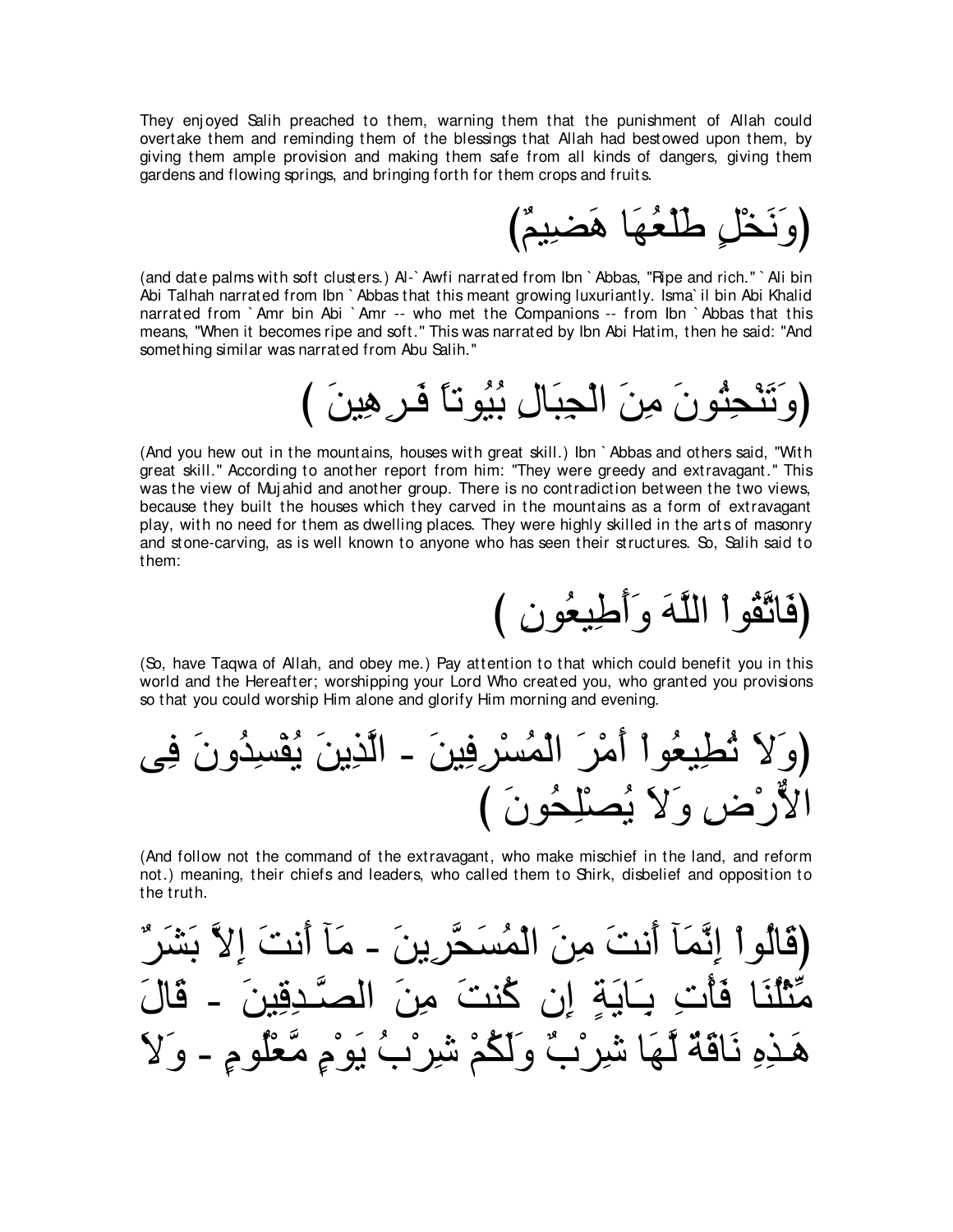- ∃ユΒ⌒ヌ∠ハ ∃ュ∇ヲ∠Α ⊥ゆや∠グ∠ハ ∇ユ⊥ミ∠グ⊥カ∇ほ∠Β∠プ ∃¬ヲ⊥ジ⌒よ ゅ∠ワヲぁジ∠ヨ∠ゎ zラ⌒ま ⊥ゆや∠グ∠バ∇ャや ⊥ユ⊥ワ∠グ∠カ∠ほ∠プ - ∠リΒ⌒ョ⌒ギ⇒∠ル ∇やヲ⊥エ∠ら∇タ∠ほ∠プ ゅ∠ワヱ⊥ゲ∠ボ∠バ∠プ び ∠リΒ⌒レ⌒ョ∇ぽぁョ ユ⊥ワ⊥ゲ∠ん∇ミ∠ぺ ∠ラゅ∠ミ ゅ∠ョ∠ヱ ⇔る∠Α∠Ε ∠マ⌒ャ∠ク ヴ⌒プ び-⊥ユΒ⌒ェzゲャや ⊥ゴΑ⌒ゴ∠バ∇ャや ∠ヲ⊥ヰ∠ャ ∠マzよ∠ケ zラ⌒ま∠ヱ

(153. They said: "You are only of those bewitched!'') (154. "You are but a human being like us. Then bring us a sign if you are of the truthful.'') (155. He said: "Here is a she-camel: it has a right to drink (water), and you have a right to drink (water) (each) on a day, known.'') (156. "And touch her not with harm, lest the torment of a Great Day should seize you.'') (157. But they killed her, and then they became regretful.) (158. So, the torment overtook them. Verily, in this is indeed a sign, yet most of them are not believers.) (159. And verily, your Lord He is indeed the All-Mighty, the Most Merciful.)

# **The Response of Thamud, Their Demand for a Sign, and Their Punishment**

Allah tells us how Thamud responded to their Prophet Salih, upon him be peace, when he called them to worship their Lord, may He be glorified.

び ∠リΑ⌒ゲzエ∠ジ⊥ヨ∇ャや ∠リ⌒ョ ∠ろル∠ぺ べ∠ヨzル⌒ま ∇やヲ⊥ャゅ∠ホぴ

(They said: "You are only of those bewitched!'') Muj ahid said, "They meant he was one affected by witchcraft.'' Then they said:

びゅ∠レ⊥ヤ∇んあョ ∀ゲ∠ゼ∠よ zΙ⌒ま ∠ろル∠ぺ べ∠ョぴ

(You are but a human being like us.) meaning, ` how can you receive Revelation when we do not' This is like the Ayah where they are described as saying:

- ∀ゲ⌒セ∠ぺ ∀ゆやzグ∠ミ ∠ヲ⊥ワ ∇モ∠よ ゅ∠レ⌒レ∇Β∠よ リ⌒ョ ⌒ヮ∇Β∠ヤ∠ハ ⊥ゲ∇ミあグャや ∠ヴ⌒ボ∇ャ⊥¬∠ぺぴ び ⊥ゲ⌒セxΙや ⊥ゆやzグ∠ム∇ャや ⌒リzョ ⇔やギ∠ビ ∠ラヲ⊥ヨ∠ヤ∇バ∠Β∠シ

("Is it that the Reminder is sent to him alone from among us Nay, he is an insolent liar!'' Tomorrow they will come to know who is the liar, the insolent one!) (54:26-27) Then they asked him for a sign to prove that what he brought to them from their Lord was the truth. A crowd of them gathered and demanded that he immediately bring forth from the rock a shecamel that was ten months pregnant, and they pointed to a certain rock in their midst. Allah's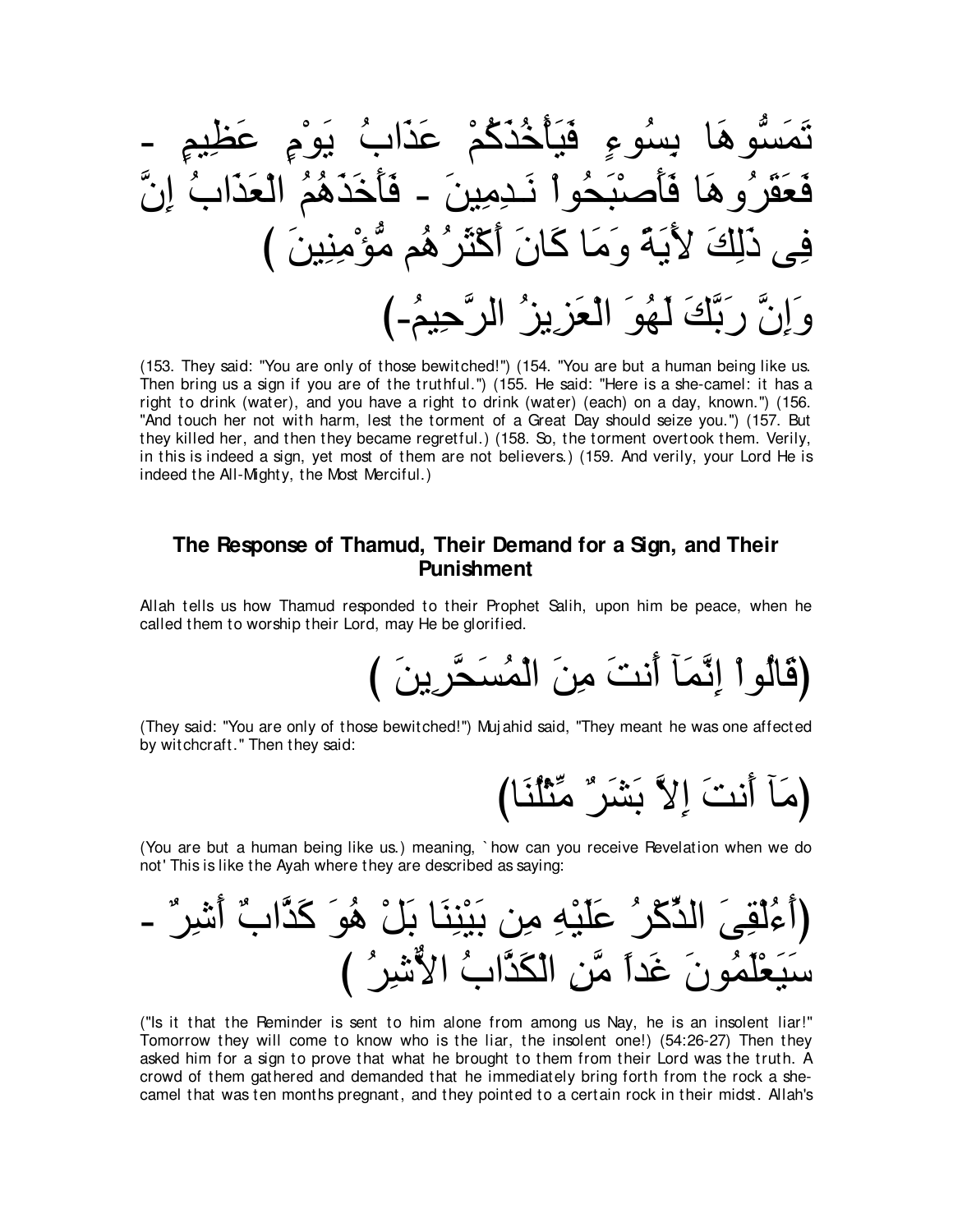Prophet Salih made them promise that if he responded to their request, they would believe in him and follow him. So they agreed to that. The Prophet of Allah Salih, peace be upon him, stood and prayed, then he prayed to Allah to grant them their request. Then the rock to which they had pointed split open, revealing a she-camel that was ten months pregnant, excactly as they had requested. So some of them believed, but most of them disbelieved.

∃ュヲ⊥ヤ∇バzョ ∃ュ∇ヲ∠Α ⊥ゆ∇ゲ⌒セ ∇ユ⊥ム∠ャ∠ヱ ∀ゆ∇ゲ⌒セ ゅ∠ヰzャ ∀る∠ホゅ∠ル ⌒ロ⌒グ⇒∠ワ ∠メゅ∠ホぴ び

(He said: "Here is a she-camel: it has a right to drink (water), and you have a right to drink (water) (each) on a day, known.) meaning, ` she will drink from your water one day, and on the next day you will drink from it.'

び ∃ユΒ⌒ヌ∠ハ ∃ュ∇ヲ∠Α ⊥ゆや∠グ∠ハ ∇ユ⊥ミ∠グ⊥カ∇ほ∠Β∠プ ∃¬ヲ⊥ジ⌒よ ゅ∠ワヲぁジ∠ヨ∠ゎ ∠Ι∠ヱぴ

(And touch her not with harm, lest the torment of a Great Day should seize you.) He warned them of the punishment of Allah if they should do her any harm. The she-camel stayed among them for a while, drinking the water, eating leaves and grazing, and they benefitted from her milk which they took in sufficient quantities for every one to drink his fill. After this had gone on for a long time, and the time for their destruction drew near, they conspired to kill her:

び⊥ゆや∠グ∠バ∇ャや ⊥ユ⊥ワ∠グ∠カ∠ほ∠プ ∠リΒ⌒ョ⌒ギ⇒∠ル ∇やヲ⊥エ∠ら∇タ∠ほ∠プ ゅ∠ワヱ⊥ゲ∠ボ∠バ∠プぴ

(But they killed her, and then they became regretful. So, the torment overtook them.) Their land was shaken by a strong earthquake, and there came to them an overwhelming Sayhah (shout) which took their hearts from their places. They were overtaken by events which they were not expecting, so they were left (dead), lying prostrate in their homes.

び ∠リΒ⌒レ⌒ョ∇ぽぁョ ユ⊥ワ⊥ゲ∠ん∇ミ∠ぺ ∠ラゅ∠ミ ゅ∠ョ∠ヱ ⇔る∠Α∠Ε ∠マ⌒ャ∠ク ヴ⌒プ zラ⌒まぴ び ⊥ユΒ⌒ェzゲャや ⊥ゴΑ⌒ゴ∠バ∇ャや ∠ヲ⊥ヰ∠ャ ∠マzよ∠ケ zラ⌒ま∠ヱぴ

(Verily, in this is indeed a sign, yet most of them are not believers. And verily your Lord, He is indeed the All-Mighty, the Most Merciful.)

∇ユ⊥ワヲ⊥カ∠ぺ ∇ユ⊥ヰ∠ャ ∠メゅ∠ホ ∇ク⌒ま - ∠リΒ⌒ヤ∠シ∇ゲ⊥ヨ∇ャや ∃ヅヲ⊥ャ ⊥ュ∇ヲ∠ホ ∇ろ∠よzグ∠ミぴ ∠ヮzヤャや ∇やヲ⊥ボzゎゅ∠プ ∀リΒ⌒ョ∠ぺ ∀メヲ⊥シ∠ケ ∇ユ⊥ム∠ャ ヴあル⌒ま ∠ラヲ⊥ボzわ∠ゎ Ι∠ぺ ∀ヅヲ⊥ャ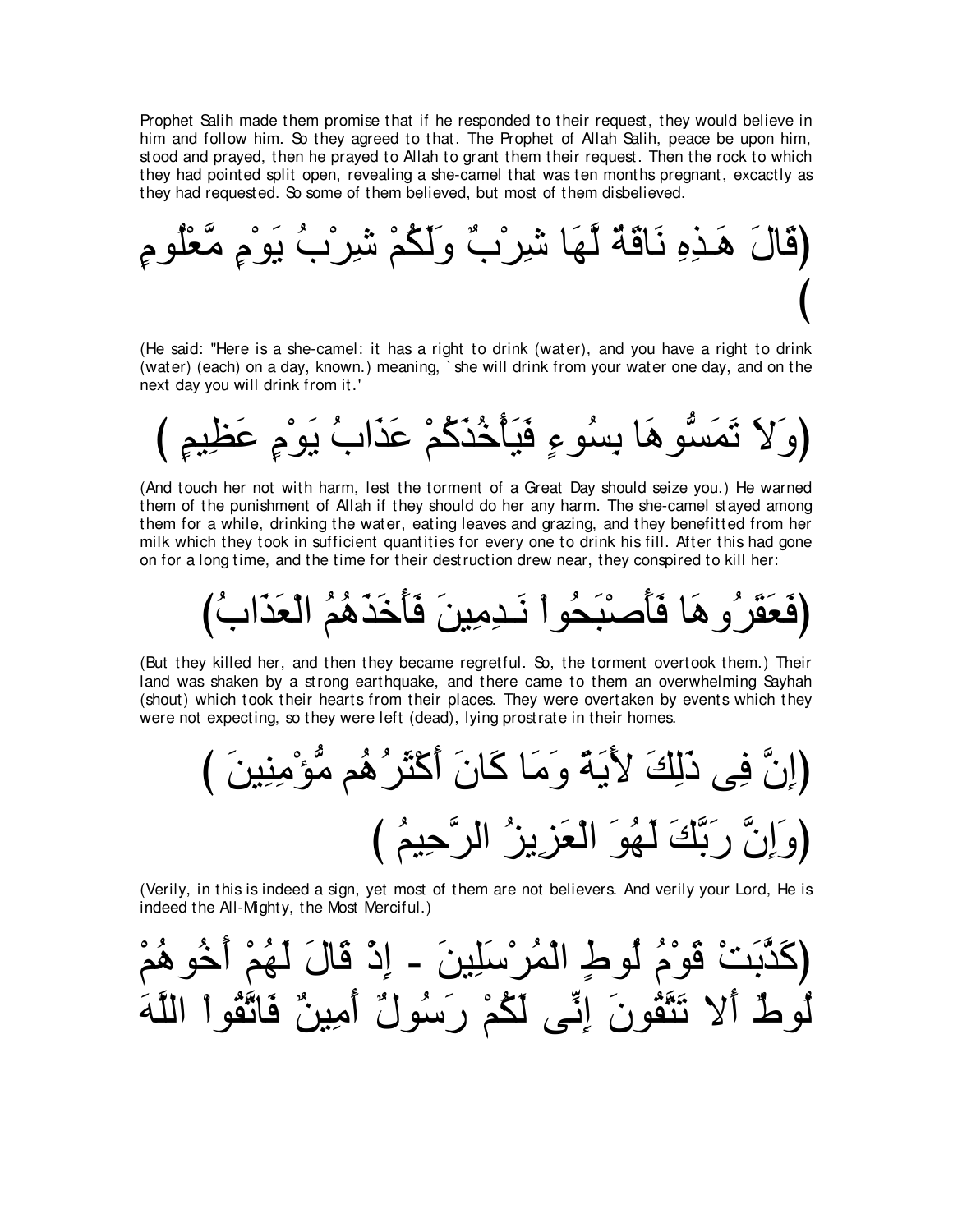(160. The people of Lut denied the Messengers.) (161. When their brother Lut said to them: "Will you not have Taqwa") (162. "Verily, I am a trustworthy Messenger to you.") (163. "So, have Taqwa of Allah, and obey me.") (164. "No reward do I ask of you for it; my reward is only from the Lord of all that exits.")

## Lut and His Call

Here Allah tells us about His servant and Messenger Lut, peace be upon him. He was Lut bin Haran bin Azar, the nephew of Ibrahim Al-Khalil, upon him be peace. Allah sent him to a mighty nation during the lifetime of Ibrahim, peace be upon them both. They lived in Sadum (Sodom) and its environs, where Allah destroyed them and turned the area into a putrid, stinking lake, which is well-known in the land of Al-Ghur )the Jordan Valley(, bordering the mountains of Jerusalem, between the mountains and the land of Al-Karak and Ash-Shawbak. He called them to Allah, to worship Him alone with no partner or associate, and to obey the Messenger whom Allah sent to them. He forbade from disobeying Allah and committing the sin that they had invented which was unknown on earth before their time; intercourse with males instead of with females. Allah said:

(أتَأثُورَ الَدُكَرَانَ مِنَ الَعَلَمِينَ - وَتَذَرُونَ مَا خَلَقَ –  
لَكُمُ رَبُّكُمُ مَّنُ أَزُوَجِكُمُ بَلُ أَنُتُمُ وَوُمُ عَادُونَ – – وَتَدَرَ جِينَ – وَاَهُلَو اَلَّوِ نَنَّ مِنَ الَمُخُرَ جِينَ – وَاَهُلَهُ
$$
...
$$
وَابَهَ لَعَمَلَونَ– قَنَجَّيَنَـهُ وَأَهُلَهُ وَنَّهَ وَنَّهَلَّهُ وَنَّهَ وَنَّهَ وَنَّهَ وَنَّهَ وَنَّهَ وَنَّهَ وَنَّهَ وَنَّهَ وَنَّهَ وَنَّهَ وَنَّهَ وَنَّهَ وَنَّهَ وَنَّهَ وَنَّهَ وَنَّهَ وَنَّهَ وَنَّهَ وَنَّهَ وَنَّهَ وَنَّهَ وَنَّهَ وَنَّهَ وَنَّهَ وَنَّهَ وَنَّهَ وَنَّهَ وَنَّهَ وَنَّهَ وَنَّهَ وَنَهَ وَنَهَ وَنَهَ وَنَهَ وَنَهَ وَنَهَ وَنَهَ وَنَّهَ وَنَهَ وَنَهَ وَنَهَ وَنَهَ وَنَهَ وَنَهَ وَنَهَ وَنَهَ وَنَهَ وَنَهَ وَنَهَ وَنَهَ وَنَهَ وَنَهَ وَنَهَ وَنَهَ وَنَهَ وَنَهَ

دَلِكَ يُوَ الْعِزْبِزُ

(165. "Go you in unto the males of Al-`Alamin (people),") (166. "And leave those whom Allah has created for you to be your wives Nay, you are a trespassing people!") (167. They said: "If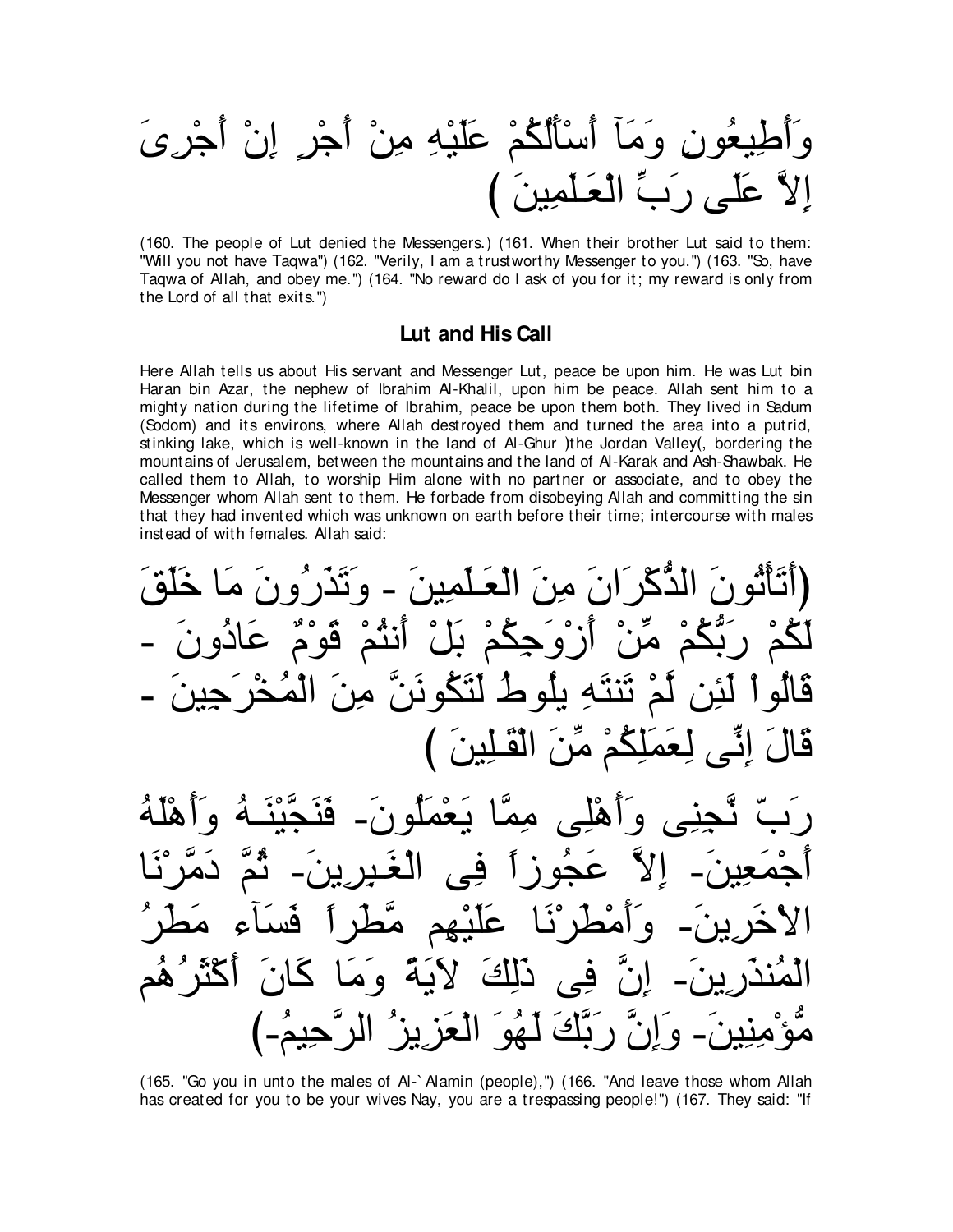you cease not, O Lut, verily, you will be one of those who are driven out!'') (168. He said: "I am indeed of those who disapprove with severe anger and fury your behavior.'') (169. "My Lord! Save me and my family from what they do.") (170. So, We saved him and his family, all,) (171. Except an old woman among those who remained behind.) (172. Then afterward We destroyed the others.) (173. And We rained on them a rain, and how evil was the rain of those who had been warned!) (174. Verily, in this is indeed a sign, yet most of them are not believers.) (175. And verily your Lord, He is indeed the All-Mighty, the Most Merciful.)

## **Lut's Denunciation of His People's Deeds, Their Response and Their Punishment**

The Prophet of Allah forbade them from committing evil deeds and intercourse with males, and he taught them that they should have intercourse with their wives whom Allah had created for them. Their response was only to say:

(لَئِن لَّمْ تَنتَهِ يِلُوطُ)

(If you cease not, O Lut,) meaning, ` if you do not give up what you have brought,'

び∠リΒ⌒ィ∠ゲ∇ガ⊥ヨ∇ャや ∠リ⌒ョ zリ∠ルヲ⊥ム∠わ∠ャぴ

(verily, you will be one of those who are driven out!) meaning, ` we will expel you from among us.' This is like the Ayah,

∠メや∠¬ ∇やヲ⊥ィ⌒ゲ∇カ∠ぺ ∇やヲ⊥ャゅ∠ホ ラ∠ぺ zΙ⌒ま ⌒ヮ⌒ョ∇ヲ∠ホ ∠ゆや∠ヲ∠ィ ∠ラゅ∠ミ ゅ∠ヨ∠プぴ び ∠ラヱ⊥ゲzヰ∠ト∠わ∠Α ∀サゅ∠ル⊥ぺ ∇ユヰzル⌒ま ∇ユ⊥ム⌒わ∠Α∇ゲ∠ホ リあョ ∃ヅヲ⊥ャ

(There was no other answer given by his people except that they said: "Drive out the family of Lut from your city. Verily, these are men who want to be clean and pure!'') (27:56). When he saw that they would not give up their ways, and that they were persisting in their misguidance, he declared his innocence of them, saying:

び∠リΒ⌒ヤ⇒∠ボ∇ャや ∠リあョ ∇ユ⊥ム⌒ヤ∠ヨ∠バ⌒ャ ヴあル⌒まぴ

(I am, indeed, of those who disapprove with severe anger and fury) ` Of those who are outraged, I do not like it and I do not accept it, and I have nothing to do with you. ' Then he prayed to Allah against them and said:

び ∠ラヲ⊥ヤ∠ヨ∇バ∠Α ゅzヨ⌒ョ ヴ⌒ヤ∇ワ∠ぺ∠ヱ ヴ⌒レ⌒イzル あゆ∠ケぴ

(My Lord! Save me and my family from what they do.) Allah says: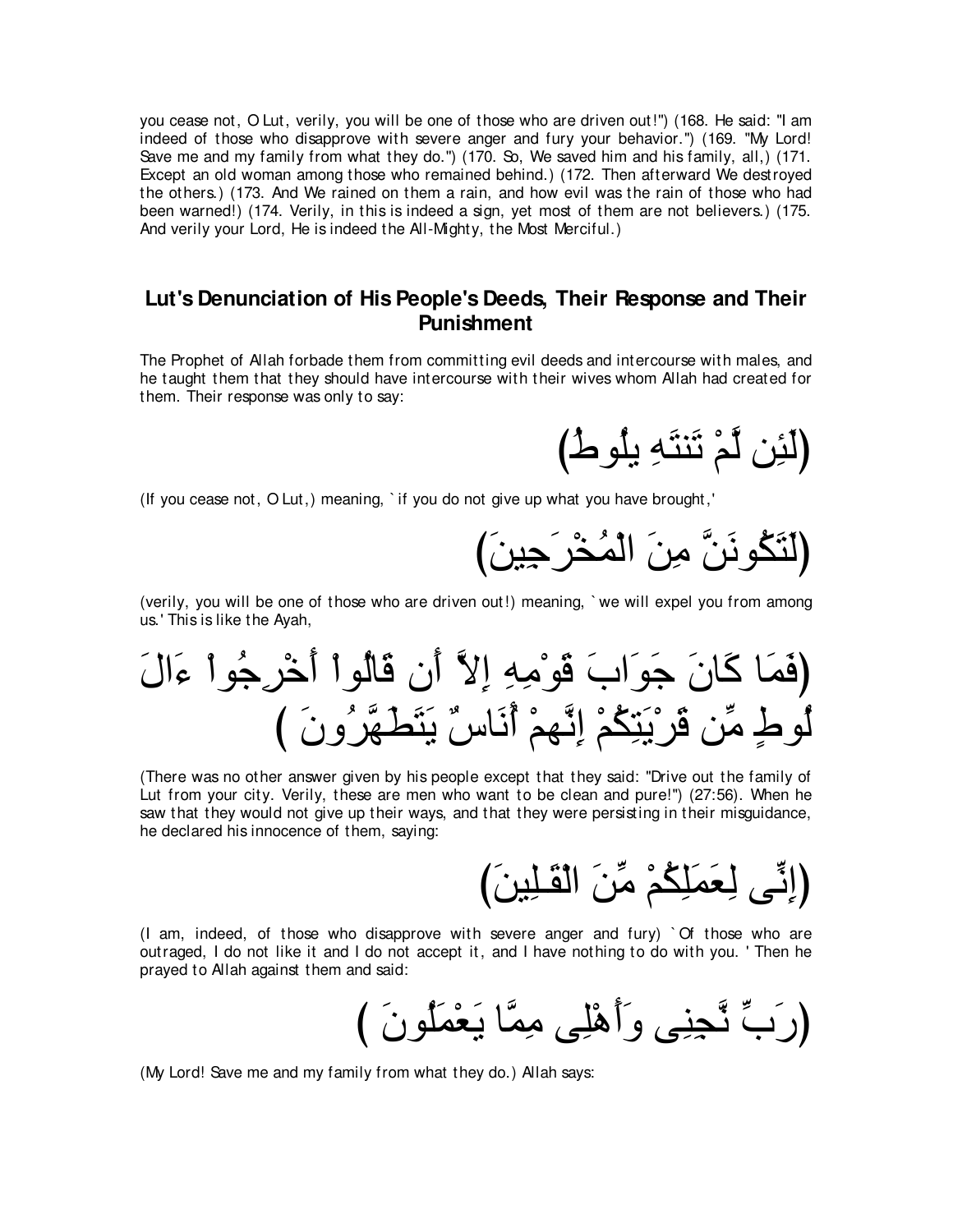ヴ⌒プ ⇔やコヲ⊥イ∠ハ zΙ⌒ま - ∠リΒ⌒バ∠ヨ∇ィ∠ぺ ⊥ヮ∠ヤ∇ワ∠ぺ∠ヱ ⊥ヮ⇒∠レ∇Βzイ∠レ∠プぴ び ∠リΑ⌒ゲ⌒ら⇒∠ピ∇ャや

(So, We saved him and his family, all. Except an old woman among those who remained behind.) This was his wife, who was a bad old woman. She stayed behind and was destroyed with whoever else was left. This is similar to what Allah says about them in Surat Al-A` raf and Surah Hud, and in Surat Al-Hijr, where Allah commanded him to take his family at night, except for his wife, and not to turn around when they heard the Sayhah as it came upon his people. So they patiently obeyed the command of Allah and persevered, and Allah sent upon the people a punishment which struck them all, and rained upon them stones of baked clay, piled up. Allah says:

びや⇔ゲ∠トzョ ∇ユ⌒ヰ∇Β∠ヤ∠ハ ゅ∠ル∇ゲ∠ト∇ョ∠ぺ∠ヱ ∠リΑ⌒ゲ∠カxΙや ゅ∠ル∇ゲzョ∠キ zユ⊥をぴ

(Then afterward We destroyed the others. And We rained on them a rain) until Allah's saying;

び ⊥ユΒ⌒ェzゲャや ⊥ゴΑ⌒ゴ∠バ∇ャや ∠ヲ⊥ヰ∠ャ ∠マzよ∠ケ zラ⌒ま∠ヱぴ

(And verily, your Lord, He is indeed the All-Mighty, the Most Merciful. )

∇ユ⊥ヰ∠ャ ∠メゅ∠ホ ∇ク⌒ま - ∠リΒ⌒ヤ∠シ∇ゲ⊥ヨ∇ャや ⌒る∠ム∇Β∠⇒∇ャ ⊥ょ⇒∠エ∇タ∠ぺ ∠ゆzグ∠ミぴ び ∀リΒ⌒ョ∠ぺ ∀メヲ⊥シ∠ケ ∇ユ⊥ム∠ャ ヴあル⌒ま ∠ラヲ⊥ボzわ∠ゎ ∠Ι∠ぺ ∀ょ∇Β∠バ⊥セ ∃ゲ∇ィ∠ぺ ∇リ⌒ョ ⌒ヮ∇Β∠ヤ∠ハ ∇ユ⊥ム⊥ャ∠ほ∇シ∠ぺ べ∠ョ∠ヱ -⌒ラヲ⊥バΒ⌒デ∠ぺ∠ヱ ∠ヮzヤャや ∇やヲ⊥ボzゎゅ∠プ び-∠リΒ⌒ヨ∠ヤ⇒∠バ∇ャや ∂ゆ∠ケ ヴ∠ヤ∠ハ zΙ⌒ま ∠ン⌒ゲ∇ィ∠ぺ ∇ラ⌒ま

(176. The companions of Al-Aykah denied the Messengers.) (177. When Shu` ayb said to them: "Will you not have Taqwa'') (178. "I am a trustworthy Messenger to you.'') (179. "So, have Taqwa of Allah, and obey me.'') (180. "No reward do I ask of you for it; my reward is only from the Lord of Al-` Alamin.'')

#### **Shu` ayb and His Preaching to the Dwellers of Al-Aykah**

The companions of Al-Aykah were the people of Madyan, according to the most correct view. The Prophet of Allah Shu` ayb was one of them, but it does not say here, their brother Shu` ayb, because they called themselves by a name denoting their deification of Al-Aykah, which was a tree which they used to worship; it was said that it was a group of trees which were tangled, like trees in a thicket. For this reason, when Allah said that the companions of Al-Aykah denied the Messengers, He did not say, "When their brother Shu` ayb said to them.'' Rather, He said: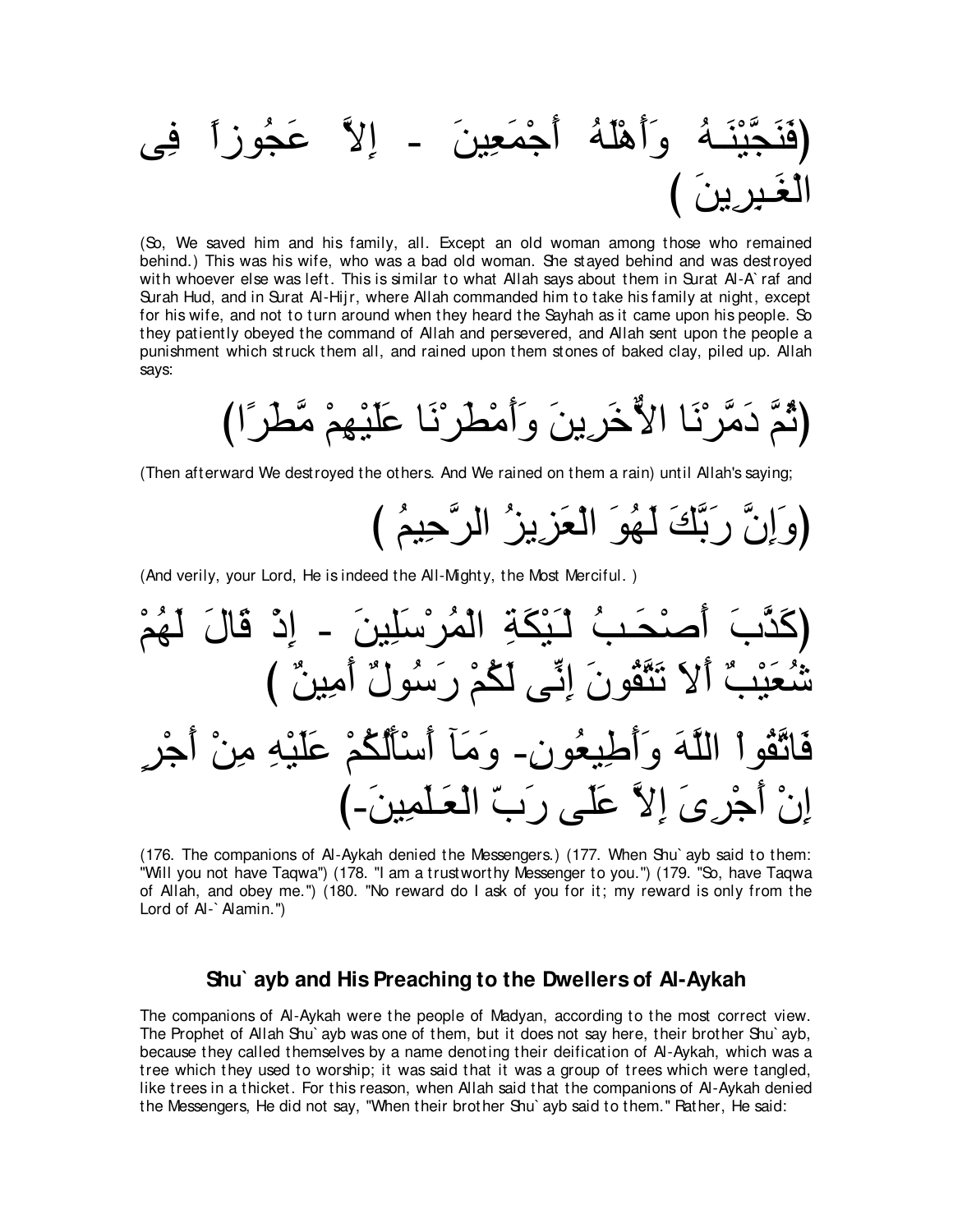# (إِذْ قَالَ لَهُمْ شُعَيْبٌ)

(When Shu` ayb said to them) He is not described as belonging to them because of the meaning that was inherent in the name given to them even though he was their brother by blood. Some people did not notice this point, so they thought that the dwellers of Al-Aykah were different from the people of Madyan, and claimed that Shu` ayb was sent to two nations; some said that he was sent to three.

び⌒る∠ム∇Β∠⇒∇ャ ⊥ょ⇒∠エ∇タ∠ぺぴ

(The companions of Al-Aykah) were the people of Shu` ayb. This was the view of Ishaq bin Bishr. Someone besides Juwaybir said, "The dwellers of Al-Aykah and the people of Madyan are one and the same.'' And Allah knows best. Although there is another opinion that they were different nations with two identities, the correct view is that they were one nation, but they are described differently in different places. Shu` ayb preached to them and commanded them to be fair in their weights and measures, the same as is mentioned in the story of Madyan, which also indicates that they were the same nation.

∇やヲ⊥ル⌒コ∠ヱ - ∠リΑ⌒ゲ⌒ジ∇ガ⊥ヨ∇ャや ∠リ⌒ョ ∇やヲ⊥ルヲ⊥ム∠ゎ ∠Ι∠ヱ ∠モ∇Β∠ム∇ャや ∇やヲ⊥プ∇ヱ∠ぺぴ び ⌒ユΒ⌒ボ∠わ∇ジ⊥ヨ∇ャや ⌒サゅ∠ト∇ジ⌒ボ∇ャゅ⌒よ ヴ⌒プ ∇や∇ヲ∠ん∇バ∠ゎ ∠Ι∠ヱ ∇ユ⊥ワ¬べ∠Β∇セ∠ぺ ∠サゅzレャや ∇やヲ⊥ジ∠ガ∇ら∠ゎ ∠Ι∠ヱ び-∠リΑ⌒ギ⌒ジ∇ヘ⊥ョ ⌒チ∇ケ∇Ιや び-∠リΒ⌒ャzヱ∇Ιや ∠るzヤ⌒ら⌒イ∇ャや∠ヱ ∇ユ⊥ム∠ボ∠ヤ∠カ ン⌒グzャや ∇やヲ⊥ボzゎや∠ヱ

(181. "Give full measure, and cause no loss (to others).'') (182. "And weigh with the true and straight balance.'') (183. "And defraud not people by reducing their things, nor do evil, making corruption and mischief in the land.'') (184. "And have Taqwa of Him Who created you and the generations of the men of old.'')

### **The Command to give Full Measure**

Allah commanded them to give full measure, and forbade them to give short measure. He said:

び ∠リΑ⌒ゲ⌒ジ∇ガ⊥ヨ∇ャや ∠リ⌒ョ ∇やヲ⊥ルヲ⊥ム∠ゎ ∠Ι∠ヱ ∠モ∇Β∠ム∇ャや ∇やヲ⊥プ∇ヱ∠ぺぴ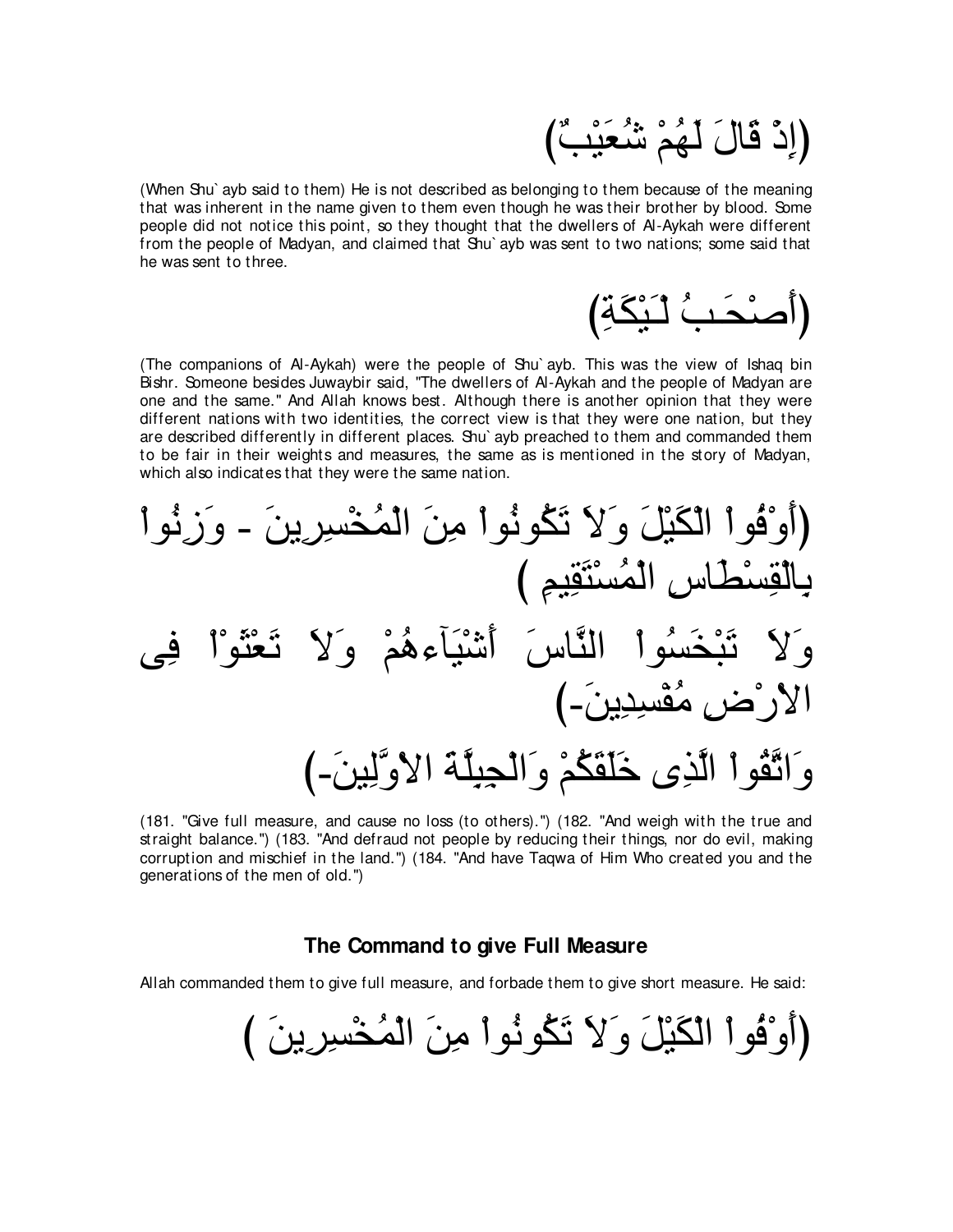(Give full measure, and cause no loss.) meaning, ` when you give to people, give them full measure, and do not cause loss to them by giving them short measure, while taking full measure when you are the ones who are taking. Give as you take, and take as you give.'

び ⌒ユΒ⌒ボ∠わ∇ジ⊥ヨ∇ャや ⌒サゅ∠ト∇ジ⌒ボ∇ャゅ⌒よ ∇やヲ⊥ル⌒コ∠ヱぴ

(And weigh with the true and straight balance.) The balance is the scales.

び∇ユ⊥ワ∠¬ゅ∠Β∇セ∠ぺ ∠サゅzレャや ∇やヲ⊥ジ∠ガ∇ら∠ゎ ∠Ι∠ヱぴ

(And defraud not people by reducing their things,) means, do not shortchange them.

び∠リΑ⌒ギ⌒ジ∇ヘ⊥ョ ⌒チ∇ケxΙや ヴ⌒プ ∇や∇ヲ∠ん∇バ∠ゎ ∠Ι∠ヱぴ

(nor do evil, making corruption and mischief in the land.) means, by engaging in banditry. This is like the Ayah,

び∠ラヱ⊥ギ⌒ハヲ⊥ゎ ∃ヅ∠ゲ⌒タ あモ⊥ム⌒よ ∇やヱ⊥ギ⊥バ∇ボ∠ゎ ∠Ι∠ヱぴ

(And sit not on every road, threatening) (7:86).

び ∠リΒ⌒ャzヱxΙや ∠るzヤ⌒ら⌒イ∇ャや∠ヱ ∇ユ⊥ム∠ボ∠ヤ∠カ ン⌒グzャや ∇やヲ⊥ボzゎや∠ヱぴ

(And have Taqwa of Him Who created you and the generations of the men of old. ) Here he is frightening them with the punishment of Allah Who created them and created their forefathers. This is like when Musa, peace be upon him, said:

び∠リΒ⌒ャzヱxΙや ⊥ユ⊥ム⌒もべ∠よや∠¬ ぁゆ∠ケ∠ヱ ∇ユ⊥ムぁよ∠ケぴ

(Your Lord and the Lord of your ancient fathers!) (26:26). Ibn ` Abbas, Muj ahid, As-Suddi, Sufyan bin ` Uyaynah and ` Abdur-Rahman bin Zayd bin Aslam said:

び∠リΒ⌒ャzヱxΙや ∠るzヤ⌒ら⌒イ∇ャや∠ヱぴ

(the generations of the men of old.) means, He created the early generations. And Ibn Zayd recited:

び⇔やゲΒ⌒ん∠ミ 6Κ⌒ら⌒ィ ∇ユ⊥ム∇レ⌒ョ zモ∠ッ∠ぺ ∇ギ∠ボ∠ャ∠ヱぴ

(And indeed he (Shaytan) did lead astray a great multitude of you) (36:62).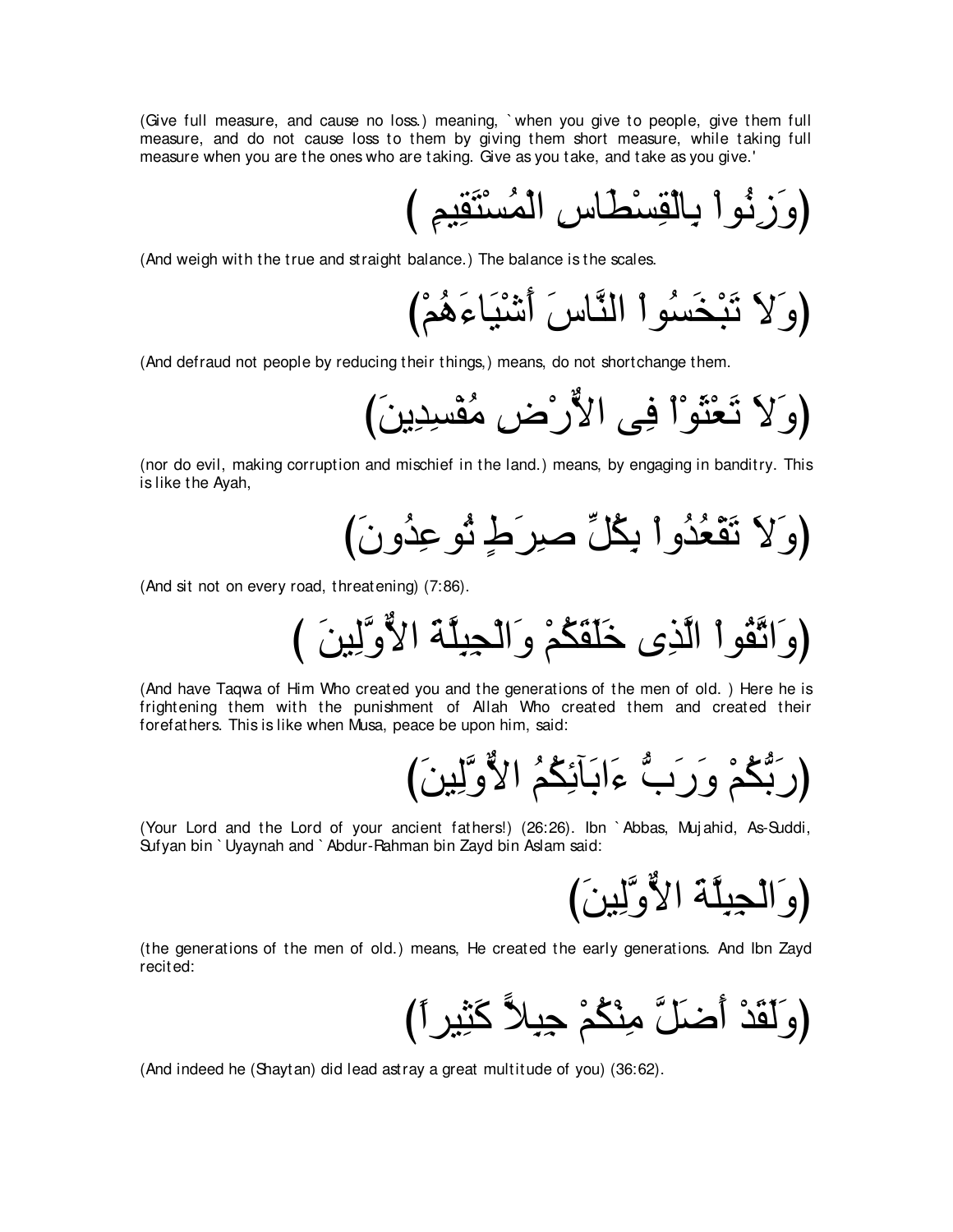(185. They said: "You are only one of those bewitched!") (186. "You are but a human being like us and verily, we think that you are one of the liars!") (187. "So, cause a piece of the heaven to fall on us, if you are of the truthful!") (188. He said: "My Lord is the Best Knower of what you do.") (189. But they denied him, so the torment of the Day of Shadow (a gloomy cloud) seized them. Indeed that was the torment of a Great Day.) (190. Verily, in this is indeed a sign, yet most of them are not believers.) (191. And verily your Lord, He is indeed the All-Mighty, the Most Merciful.)

# The Response of Shu` ayb's People, Their Disbelief in Him and the coming of the Punishment upon Them

Allah tells us how his people responded, and how it was like the response of Thamud to their Messenger -- for they were of like mind -- when they said:

(إِنَّمَاۤ أَنتَ مِنَ الْمُسَحَّرِينَ)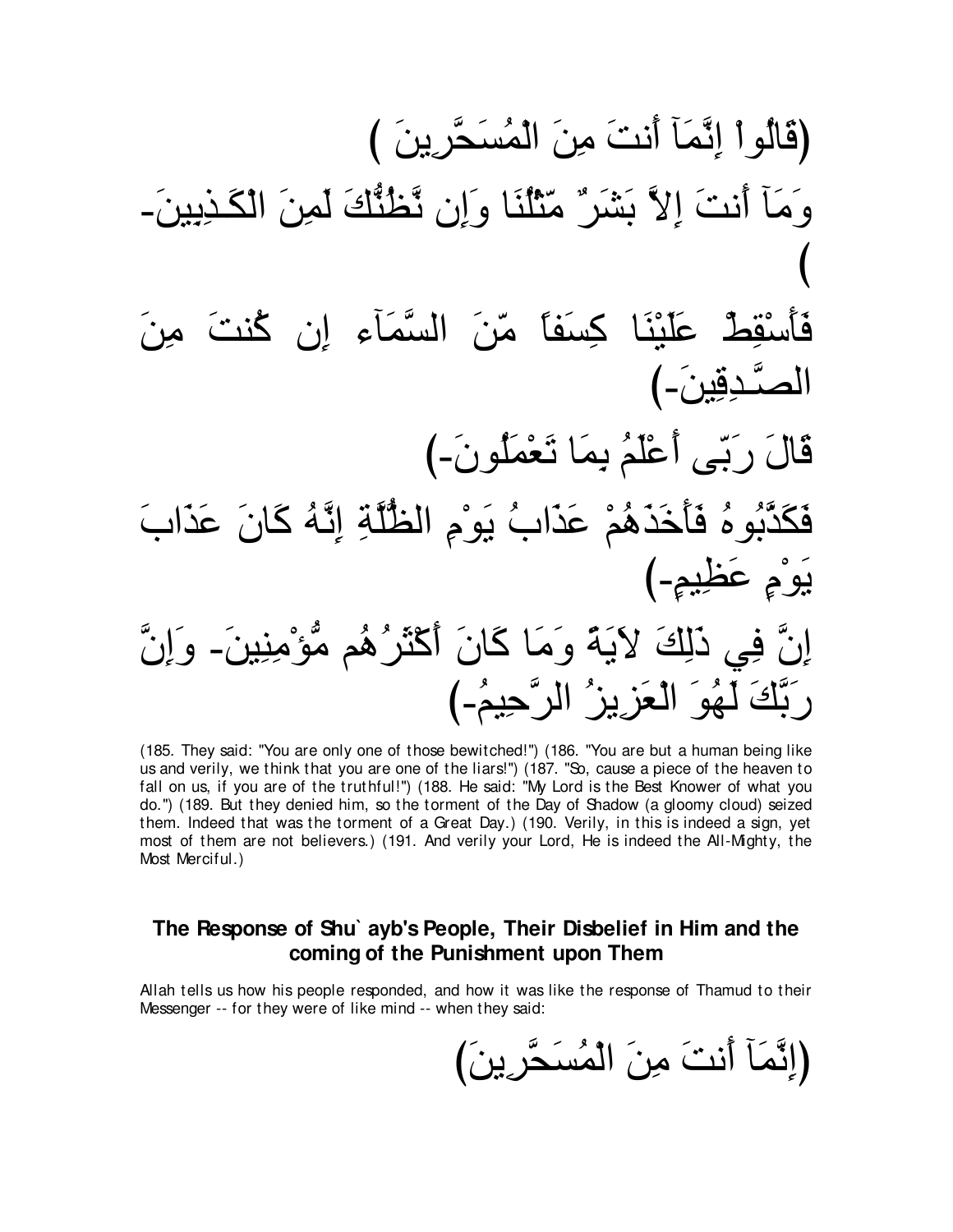(You are only one of those bewitched!) meaning, ` you are one of those who are affected by witchcraft.'



(You are but a human being like us and verily, we think that you are one of the liars!) means, ` we think you are deliberately lying to us in what you say, and Allah has not sent you to us.'

び⌒¬べ∠ヨzジャや ∠リあョ ⇔ゅヘ∠ジ⌒ミ ゅ∠レ∇Β∠ヤ∠ハ ∇テ⌒ボ∇シ∠ほ∠プぴ

(So cause a piece of the heaven to fall on us,) Ad-Dahhak said: "One side of the heavens.'' Qatadah said: "A piece of the heaven.'' As-Suddi said: "A punishment from heaven.'' This is like what the Quraysh said, as Allah tells us:



(And they say: "We shall not believe in you, until you cause a spring to gush forth from the earth for us) until:

(أُوُ تُسُقِطَ السَّمَاَءَ كَمَا زَعَمُتَ عَلَيُئَا كِسَقَا أُوُ
$$
\overline{}
$$
تَعَمَتَ عَلَيُئَا كِسَقَا أُوُ

(Or you cause the heaven to fall upon us in pieces, as you have pretended, or you bring Allah and the angels before (us) face to face.'') (17:90-92)

∠ポ⌒ギレ⌒ハ ∇リ⌒ョ zペ∠エ∇ャや ∠ヲ⊥ワ や∠グ⇒∠ワ ∠ラゅ∠ミ ラ⌒ま zユ⊥ヰzヤャや ∇やヲ⊥ャゅ∠ホ ∇ク⌒ま∠ヱぴ び⌒¬べ∠ヨzジャや ∠リあョ ⇔り∠ケゅ∠イ⌒ェ ゅ∠レ∇Β∠ヤ∠ハ ∇ゲ⌒ト∇ョ∠ほ∠プ

(And (remember) when they said: "O Allah! If this is indeed the truth from You, then rain down stones on us from the sky....") (8:32). Similarly, these ignorant disbelievers said:

び⌒¬べ∠ヨzジャや ∠リあョ ⇔ゅヘ∠ジ⌒ミ ゅ∠レ∇Β∠ヤ∠ハ ∇テ⌒ボ∇シ∠ほ∠プぴ

(So, cause a piece of the heaven to fall on us, if you are of the truthful!)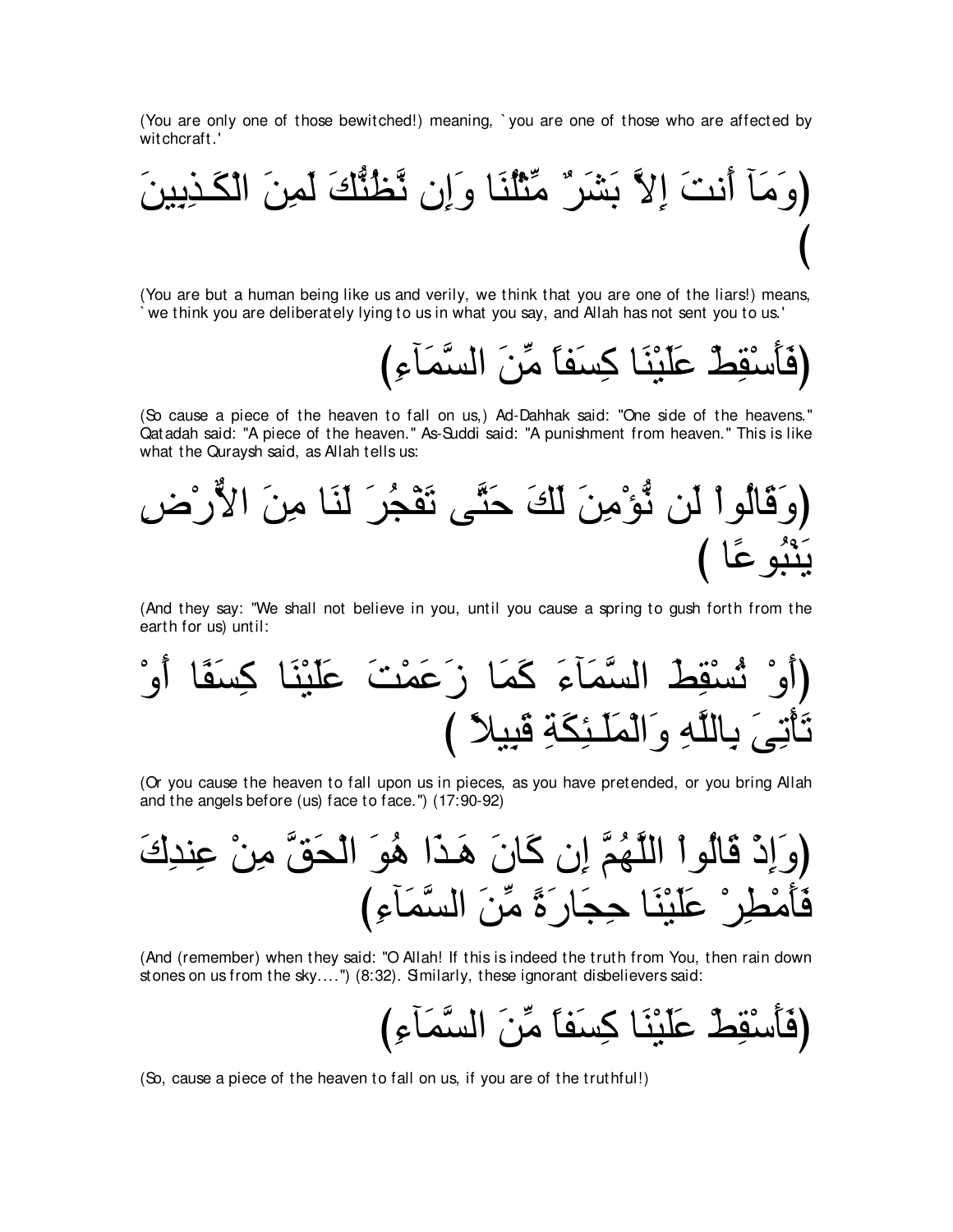び ∠ラヲ⊥ヤ∠ヨ∇バ∠ゎ ゅ∠ヨ⌒よ ⊥ユ∠ヤ∇ハ∠ぺ ヴあよ∠ケ ∠メゅ∠ホぴ

(He said: "My Lord is the Best Knower of what you do.'') means, ` Allah knows best about you, and if you deserve that, He will punish you therewith, and He will not treat you unjustly.' So this is what happened to them -- as they asked for -- an exact recompense. Allah says:

∠ゆや∠グ∠ハ ∠ラゅ∠ミ ⊥ヮzル⌒ま ⌒るzヤぁヌャや ⌒ュ∇ヲ∠Α ⊥ゆや∠グ∠ハ ∇ユ⊥ワ∠グ∠カ∠ほ∠プ ⊥ロヲ⊥よzグ∠ム∠プぴ び ∃ユΒ⌒ヌ∠ハ ∃ュ∇ヲ∠Α

(But they denied him, so the torment of the Day of Shadow seized them. Indeed that was the torment of a Great Day.) This is what they asked for, when they asked for a part of the heaven to fall upon them. Allah made their punishment in the form of intense heat which overwhelmed them for seven days, and nothing could protect them from it. Then He sent a cloud to shade them, so they ran towards it to seek its shade from the heat. When all of them had gathered underneath it, Allah sent sparks of fire and flames and intense heat upon them, and caused the earth to convulse beneath them, and He sent against them a mighty Sayhah which destroyed their souls. Allah says:

び∃ユΒ⌒ヌ∠ハ ∃ュ∇ヲ∠Α ∠ゆや∠グ∠ハ ∠ラゅ∠ミ ⊥ヮzル⌒まぴ

(Indeed that was the torment of a Great Day.) Allah has mentioned how they were destroyed in three places in the Qur'an, in each of which it is described in a manner which fits the context. In Surat Al-A` raf He says that the earthquake seized them, and they lay (dead), prostrate in their homes. This was because they said:

リ⌒ョ ∠マ∠バ∠ョ ∇やヲ⊥レ∠ョや∠¬ ∠リΑ⌒グzャや∠ヱ ⊥ょ∇Β∠バ⊥ゼ⇒Α ∠マzレ∠ィ⌒ゲ∇ガ⊥レ∠ャぴ びゅ∠レ⌒わzヤ⌒ョ ヶ⌒プ zラ⊥キヲ⊥バ∠わ∠ャ ∇ヱ∠ぺ べ∠レ⌒わ∠Α∇ゲ∠ホ

("We shall certainly drive you out, O Shu` ayb, and those who have believed with you from our town, or else you (all) shall return to our religion.'') (7:88). They had sought to scare the Prophet of Allah and those who followed him, so they were seized by the earthquake. In Surah Hud, Allah says:

び⊥る∠エ∇Βzダャや ∇やヲ⊥ヨ∠ヤ∠ニ ∠リΑ⌒グzャや ⌒れ∠グ∠カ∠ぺ∠ヱぴ

(And As-Sayhah seized the wrongdoers) (11:94). This was because they mocked the Allah's Prophet when they said: